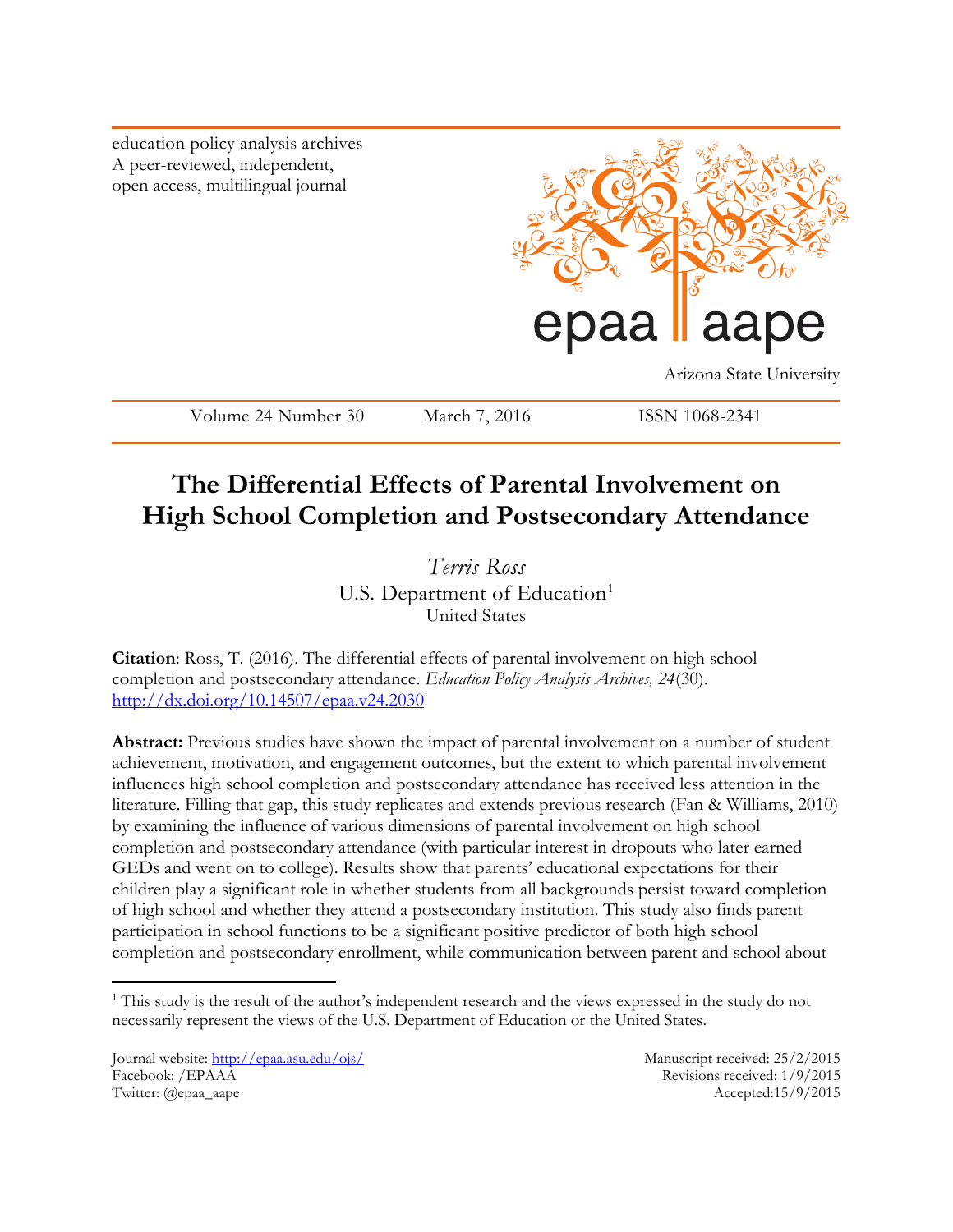children's school problems is negatively associated with both outcomes. The implications for expanding developmentally appropriate and culturally sensitive policies for family and school engagement are discussed.

**Keywords**: parental involvement; high school completion; postsecondary attendance

## **Los efectos diferenciales de la participación de los padres en la asistencia post-secundaria y la finalización de la escuela secundaria**

**Resumen:** Estudios previos han demostrado el impacto de la participación de los padres en una serie de logros de los estudiantes, motivación y resultados de la participación, pero el grado en que la participación de los padres influencian la finalización del secundario y post-secundaria ha recibido menos atención en la literatura. Para atender ese problema, este estudio replica y extiende la investigación anterior (Fan & Williams, 2010) mediante el examen de la influencia de diversas dimensiones de la participación de los padres en la terminación de los estudios y asistencia postsecundaria (con especial interés en los abandonos de estudiantes que más tarde obtuvieron el diploma de finalización GED y que fueron a la universidad). Los resultados muestran que las expectativas educativas de los padres sobre sus hijos tienen un papel importante para que estudiantes de todos los orígenes sociales persistan en la finalización de la escuela secundaria y asistan a una institución de educación superior. Este estudio también revela que la participación de los padres en las actividades escolares puede ser un predictor positivo significativo tanto de la finalización de la escuela secundaria y la matrícula de educación superior, mientras que la comunicación entre padres y escuelas acerca de problemas escolares de los niños se asocia negativamente con ambos resultados. Se discuten las implicaciones para la expansión de las políticas de desarrollo y culturalmente sensibles apropiadas para la participación familiar y escolar.

**Palabras clave:** participación de los padres; finalización de la preparatoria; asistencia postsecundaria

#### **Os efeitos diferenciais de envolvimento dos pais na conclusão do Ensino Médio e na frequência no Ensino Superior**

**Resumo:** Estudos anteriores demonstraram o impacto do envolvimento dos pais no desempenho do aluno, na motivação e nos resultados da participação, mas em que medida a participação dos pais influenciam a conclusão do Ensino Médio e do Ensino Superior tem recebido menos atenção na literatura. Para resolver este problema, este estudo replica e estende a pesquisa anterior (Fan & Williams, 2010), examinando a influência de várias dimensões de envolvimento dos pais na realização de estudos e de frequência no Ensino Superior (com especial interesse em desistências de estudantes que mais tarde obtiveram certificação em exames supletivos e foram para a universidade). Os resultados mostram que as expectativas educacionais dos pais sobre seus filhos têm um lugar importante para que os estudantes de todas as origens sociais persistam em concluir o ensino médio e frequentem a universidade. Este estudo também revela que o envolvimento dos pais nas atividades escolares pode ser um elemento positivo significativo, tanto da conclusão do ensino médio quanto no ingresso no ensino superior, enquanto a comunicação entre pais e escolas sobre problemas escolares das crianças foi negativamente associado em ambos resultados. As implicações para a expansão das políticas de apropriadas e culturalmente sensíveis para participação familiar e escolar são discutidas nesse artigo.

**Palavras-chave:** envolvimento dos pais; conclusão do ensino; assistência pós-secundário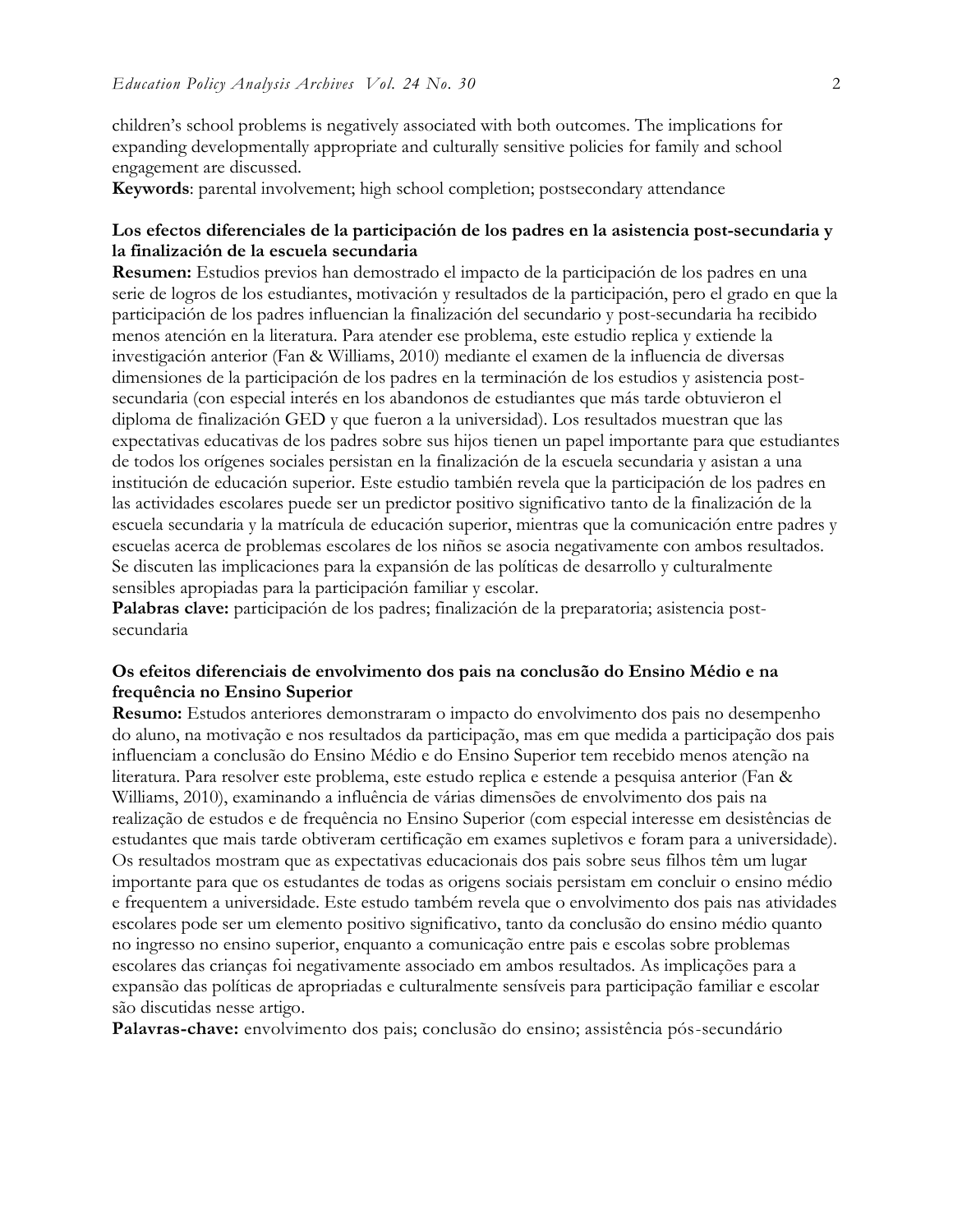## **Introduction**

Guiding students toward high school completion and college enrollment are major goals of the U.S. education system. The individual and societal benefits of higher education, including higher earnings and employment rates, greater job satisfaction and social mobility, healthier lifestyles, and more active citizens, to name a few, are well documented in the literature (e.g., Baum, Ma, & Payea, 2013; Brand & Xie, 2010; Kenkel, 1991; Ou, 2008; Pew Research Center, 2014). For example, in a longitudinal study of high school sophomores in 2002, some 26% of those with less than high school completion in 2012 were unemployed, compared to 15% of those with a high school diploma or general educational development (GED) credential and 5% of those with a bachelor's degree or higher (Lauff & Ingels, 2013). In terms of income, 7% of those with less than high school completion earned an income of \$40,000 or more from employment, compared to 14% with a high school diploma or GED and 33% of those with a bachelor's degree or higher. Receiving public assistance also differentiated the three groups as 47% of cohort members with less than high school completion had received public assistance in 2011, compared to 32% of those with a high school diploma or GED and 5% of those with a bachelor's degree or higher. These statistics are not surprising, given that federal agencies, such as the Bureau of Labor Statistics (BLS) and the U.S. Department of Education, have reported similar patterns for many years (BLS, nd; Kena et al., 2015).

Given these large disparities by educational attainment, factors that lead to the decision to drop out of school have been studied extensively (e.g., Alexander, Entwisle, & Horsey, 1997; Battin-Pearson et al., 2000; Dynarski & Gleason, 1999; Fan & Wolters, 2014; Henry, Knight, & Thornberry, 2012; Neild, Stoner-Eby, & Furstenberg, 2008; Rumberger & Larson, 1998). Student risk factors include living in a single parent household, being economically disadvantaged, and experiencing grade retention, limited English proficiency, emotional and/or behavioral disorders, and learning disabilities, to name a few. However, studies have also found that, when asked, students cite a number of school, family, and work-related reasons for dropping out of school (e.g., Malkus & Sen, 2012), resulting in the need for multiple approaches to address this problem. In particular, the National Dropout Prevention Center/Network (NDPC/N), a well-known and respected clearinghouse for research in this area, promotes 15 strategies shown to be effective at reducing dropout behavior. These strategies range from early interventions, such as increasing preschool participation and family engagement, to making the most of instruction, by providing professional development for teachers of at-risk youth (for more information, see [http://dropoutprevention.org/effective-strategies/\)](http://dropoutprevention.org/effective-strategies/).

Disengagement from school is not only of interest to researchers and practitioners, but also to policymakers who are working to both understand and find solutions to this problem, which disproportionately impacts some student populations (e.g., minorities and low-income students), compared to others. There is strong agreement among federal policymakers that an important part of any strategy to reduce dropout rates (overall and particularly among vulnerable subgroups), is for school leaders to improve family-school relations and increase parental involvement in education (e.g., deCastro & Catsambis, 2009; Hill & Chao, 2009; Hill, Tyson, & Bromell, 2009; Hoover-Dempsey, Ice, & Whitaker, 2009; 107<sup>th</sup> Congress, 2002). In particular, the 2002 reauthorization of the Elementary and Secondary Education Act (ESEA), better known as the No Child Left Behind Act (NCLB; 107<sup>th</sup> Congress, 2002), mandated that states seeking funding for Title I (i.e., lowincome) schools identify and implement practices for involving parents that are "based on the most current research that meets the highest professional and technical standards, on effective parental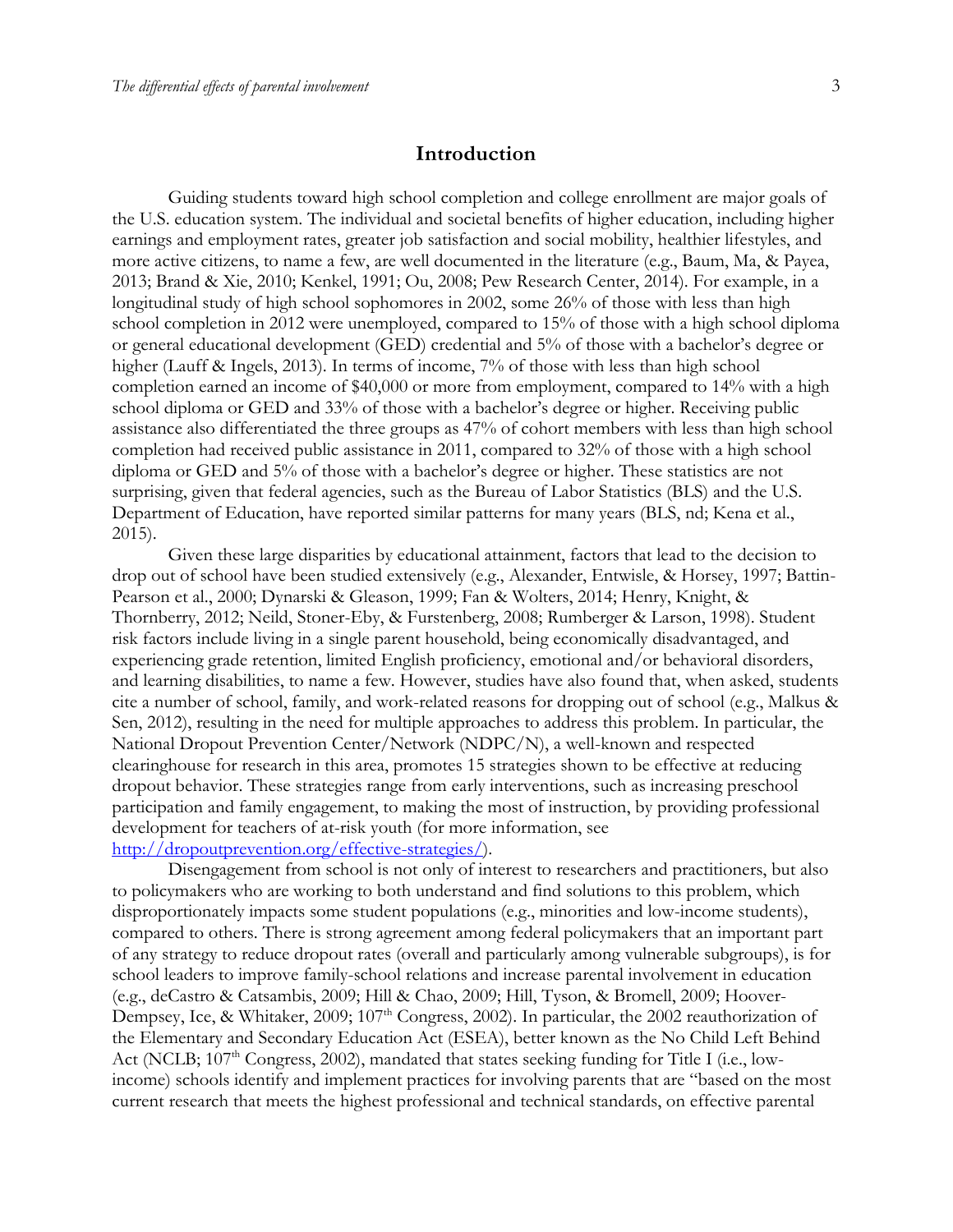involvement that fosters achievement to high standards for all children." (Section 1111.d). The 2015 reauthorization, known as the Every Student Succeeds Act, or ESSA, maintains this commitment to parent and family engagement activities  $(114<sup>th</sup> Congress, 2015)$ . Hence, the effect of parental involvement on student achievement and dropout behavior is of continuing interest to practitioners and policymakers alike.

#### **Parental Involvement during the Adolescent Years**

The belief that children benefit from their parents' involvement in school-related activities is supported by research, particularly studies of the impact of parental involvement on students' academic outcomes, behavior, motivation, engagement, and self-efficacy (e.g., Domina, 2005; Fan & Williams, 2010; Jeynes, 2005). However, research also shows a steady decline in parental involvement once children reach the middle and high school years (e.g., Eccles et al., 1993; Epstein & Dauber 1991; Spera, 2005; U.S. Department of Education, 1998). During this time, adolescents begin to express a desire for more independence and autonomy – feelings that are reinforced by the changes in school structure and expectations for independent work that students encounter in secondary school settings (Epstein & Sanders, 2002). Unfortunately, using developmentally appropriate strategies to help adolescents successfully transition from elementary to middle (or from middle to high) school does not appear to be a widespread practice. Rather, middle and high school programs aimed at increasing parental involvement are often uninformed by research and best practice for how to effectively collaborate with parents to support adolescent achievement (Hill & Chao, 2009). At the same time, there is less research evidence on the effects of parental involvement for secondary school outcomes than there is for elementary school outcomes. Thus, not only is it challenging to find ways to keep parents involved during these years, but a greater understanding of the relationship between parental involvement and secondary outcomes – such as high school completion and postsecondary attendance – is also needed.

#### **Parental Involvement and Student Outcomes**

Studies have shown the positive impact of parental involvement on a number of proximal and distal student outcomes, including reading and mathematics achievement (Jeynes, 2005; Sheldon & Epstein, 2005; Sirvani, 2007; Sui-Chu & Willms, 1996; Yan & Lin, 2005), student behavior in school (Domina, 2005), school attendance, preparation for class, and course completion (Simon, 2001), student motivation, academic self-efficacy, and engagement (Fan & Williams, 2010; Gonzalez-DeHass et al, 2005), and middle school dropout behavior (Rumberger, 1995). However, not all parental involvement activities have positive effects (Domina, 2005; Fan, 2001; Izzo, Weissberg, Kasprow, & Fendrich, 1999). For example, in an early childhood education study, the quality of parent-teacher interactions predicted improvements in student achievement and behavior but frequent parent-teacher contact was associated with declines in acceptable classroom behavior (Izzo et al., 1999). In Fan's (2001) study, parents' aspirations for their children's educational attainment exceeded all other aspects of parental involvement in predicting middle school students' academic growth, even after controlling for socioeconomic status (SES). However, some parental involvement behaviors (e.g., education-related communication with child, volunteering at child's school) were not as consistently predictive of student academic growth, and others (e.g., frequent contact with child's school) had negative effects on student achievement. Another study on the influence of parental involvement on student achievement of elementary school children found that the statistically significant positive effects of activities such as volunteering at school, and checking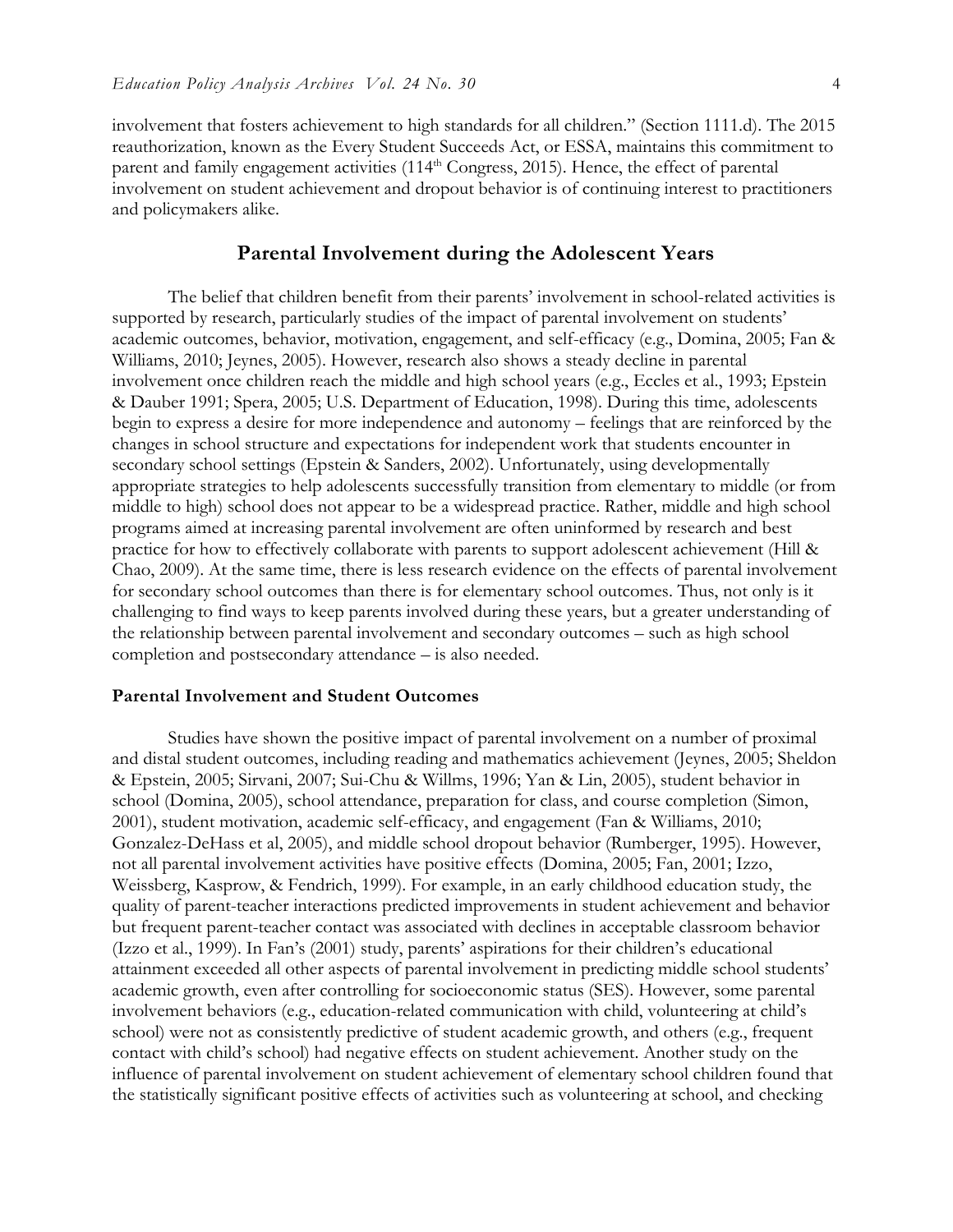and helping children with homework actually become nonsignificant (and even negative), after controlling for children's prior academic achievement and school and family background characteristics (Domina, 2005). Clearly, more research is needed to replicate and extend the findings in this area and to examine outcomes (e.g., high school completion and postsecondary attendance) for students at higher levels of education than elementary and middle school, where much of the existing research is focused.

#### **Parental Involvement Differences by Race/Ethnicity and SES**

Previous research has also examined parental involvement across racial/ethnic groups; however, the evidence is mixed at best. While overall, it may appear that parents of black and Hispanic youth are less involved than white parents (e.g., Yan & Lin, 2005), some studies show – after controlling for other background variables – that black and Hispanic parents may often be more involved than White parents in the education of their children (e.g., Sui-Chu & Willms, 1996). Still, other studies show no differences by race/ethnicity at all (e.g., Hill et al., 2004). Additionally, research on the effectiveness of parental involvement across different socioeconomic groups is also inconclusive. That is, well-educated and affluent parents tend to draw on their experiences and understanding of education processes and operations to both advocate for their children and engage in practices that align with school efforts. However, research has also shown those same practices may be observed among less-educated/lower-income parents, once they are taught how to navigate the complex system of American schools and how to support their children in ways that promote academic success (Nicolau & Ramos, 1990; Olivos, 2006; Smith, Robbins, Stagman, & Mahur, 2013). Further, varying cultural perceptions of parent and teacher roles, as well as language differences and school and community barriers to parental involvement, may also contribute to differences in parental involvement by race/ethnicity and SES. For example, in many Spanishspeaking countries, teachers and school leaders are viewed as education experts, and therefore many Hispanic parents in the U.S. (both native and foreign-born) may defer to, rather than question or oppose, school officials when making decisions for their children (deCastro & Catsambis, 2009). Unfortunately, this kind of behavior can be mistaken for apathy on the part of parents who may just be less comfortable than other parents when it comes to directing their children's education. In this, and possibly other ways, existing theory and research are somewhat limited in explaining apparent differences between racial/ethnic and socioeconomic groups, which can hinder efforts to develop positive parent-school relationships.

#### **Dimensions and Types of Parental Involvement**

Another challenge to measuring parental involvement is that there is no consistent definition of what it entails. In general, researchers agree that parental involvement encompasses a whole host of activities and behaviors that promote the academic and social success of one's children (Fishel & Ramirez, 2005) and that it is better understood as a multidimensional construct (Epstein, 1995; Fan & Williams, 2010; Grolnick & Slowiaczek, 1994). Epstein (1995) – one of the most widely cited researchers to first suggest a multidimensional framework for parental involvement – ultimately conceptualized it as six types of activities that are essential to a comprehensive program of a family, school, and community partnership: (1) parenting, (2) communicating, (3) volunteering, (4) learning at home, (5) decision making and (6) collaborating with the community. According to Epstein, students are best served when schools help families establish supportive home environments for learning, provide two-way systems of communication about school programs and student progress,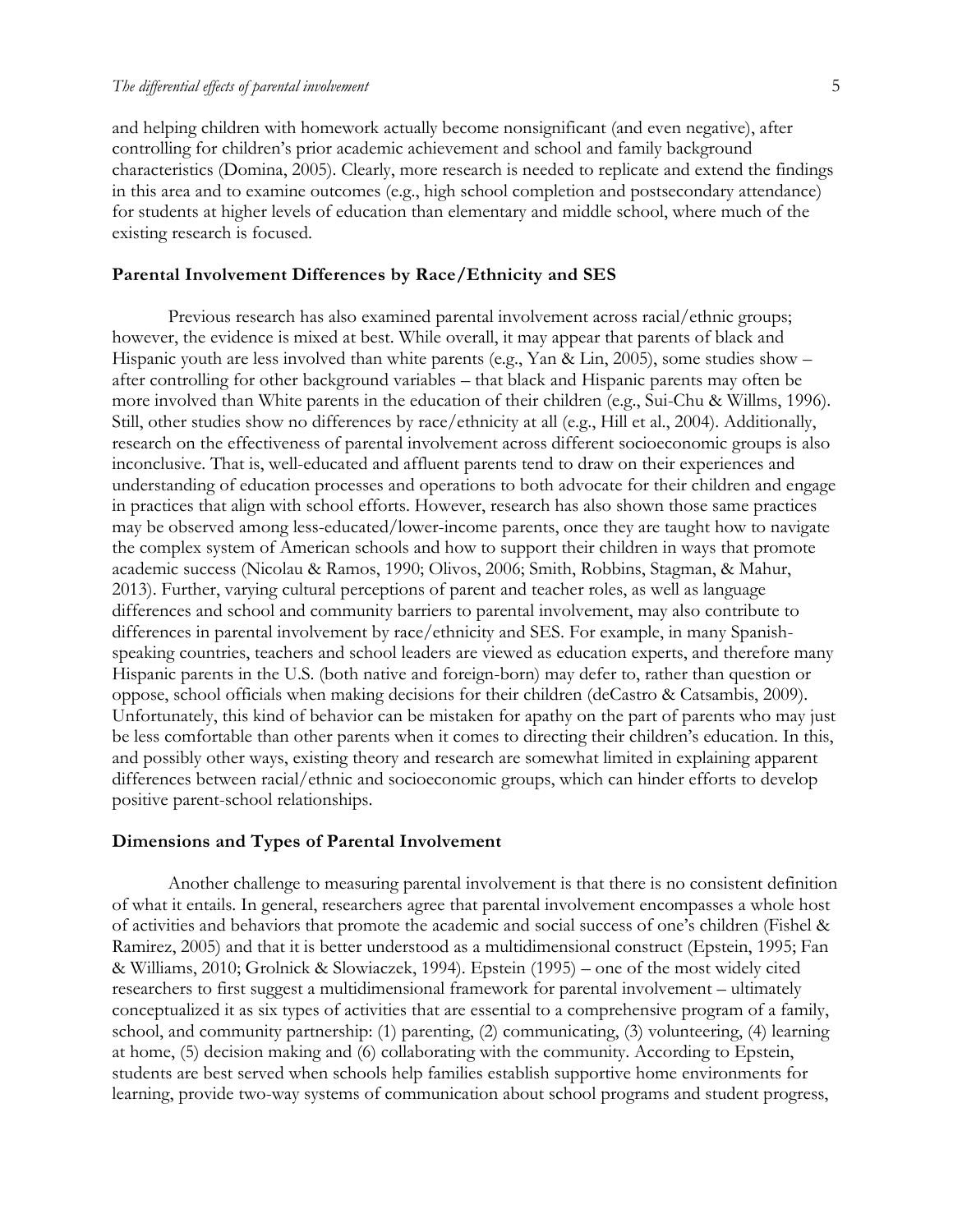actively recruit and organize help from parents, facilitate at-home learning, involve parents from all race and socioeconomic backgrounds as representatives and leaders on school committees, and identify and effectively integrate community resources to strengthen school programs. Obviously, these practices, when implemented, are meant to more deeply engage parents in the school community than simply providing information through newsletters and progress reports. Other researchers (e.g., Henderson, 2002; Olivos, 2006) share this perspective, noting that authentic programs for increasing school-family engagement will recognize and value differences in the ways that parents – especially those of diverse racial/ethnic groups – interact with their children's schools.

While Epstein (1995) and others (e.g., Singh, Bickley, Trivette, Keith, & Keith, 1995) developed theories based either on their intuition about what should logically constitute parental involvement or by analyzing the content of questionnaire items, Fan (2001) was one of the first to empirically test these theories and demonstrate – through exploratory factor analysis and latent growth curve analysis – the existence of multiple and distinct dimensions of parental involvement and their effects on students' academic growth in high school. Using 14 survey items related to parental involvement from NCES' National Education Longitudinal Study of 1988 (NELS:88), Fan identified seven dimension of parental involvement: (1) TV rules, (2) Communication, (3) Contact with School, (4) PTA, (5) Volunteer, (6) Supervision, and (7) Education Aspiration. Fan's study found comparable levels of parental involvement across racial/ethnic groups and that parents' aspirations for their children's educational attainment was a consistent and positive predictor of students' academic growth in reading, mathematics, science and social studies from 1988 to 1992.

More recently, Fan and Williams (2010) used a similar approach as Fan (2001) in examining the differential effects of eight parental involvement dimensions on student motivation, academic self-efficacy, and engagement in a nationally representative sample of high school sophomores. The dimensions studied included: (1) parental aspirations for their children's educational attainment, (2) parent participation in school functions, (3) family rules reflecting parental home supervision, (4) parental advising, (5) parent participation in their children's extracurricular activities, (6) parentschool communication regarding children's problems at school, (7) school-initiated contact with parents regarding benign school issues, and (8) parent-initiated contact with schools regarding benign school issues. In this later study, Fan and Williams (2010) separated parent-school communications regarding children's problems at school from parent-school communications regarding benign issues in order to examine the negative relationship between parent-school communication and student academic outcomes (i.e., behavior and achievement) uncovered in earlier studies (Fan, 2001; Izzo et al., 1999). Also, Fan and Williams separately examined parentinitiated and school-initiated contact regarding benign school issues as a way of investigating the differential effects of each on student motivation, academic self-efficacy, and engagement. Their results demonstrated – once again – the powerful association between parents' educational aspirations for their children and student academic outcomes. Parent aspirations and school-initiated contact with parents showed strong positive effects on students' school engagement and their intrinsic motivation and self-efficacy towards mathematics and English. However, similar to previous research, parent-school contact regarding students' school problems was negatively associated with all outcomes studied. Finally, parental advising positively predicted students' academic self-efficacy and intrinsic motivation in English, while family rules for watching television positively predicted students' intrinsic motivation and engagement towards mathematics and English.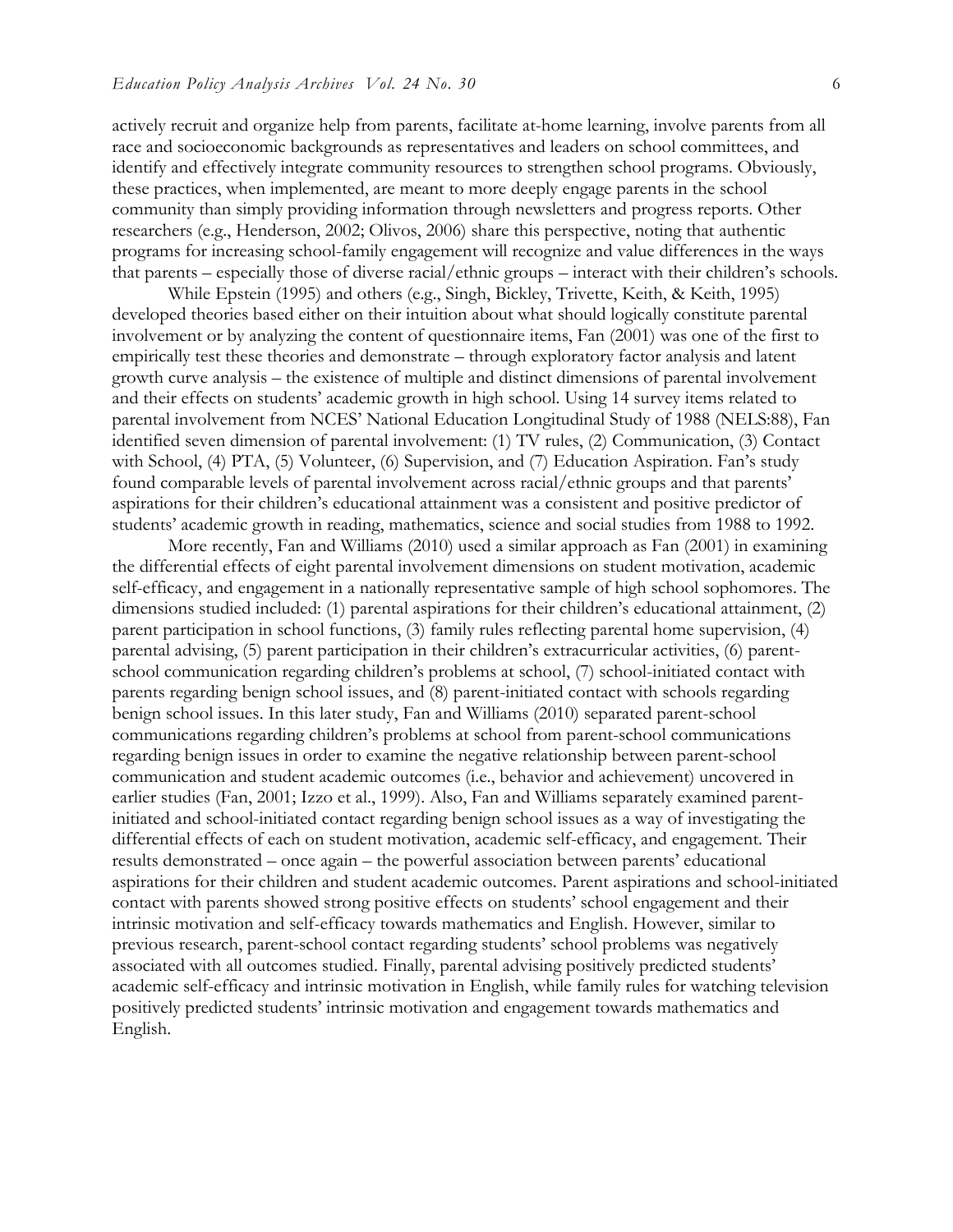#### **Parental Involvement, High School Completion, and Postsecondary Attendance**

All of the above cited studies show the effects of parental involvement – whether positive or negative – on a number of student achievement, motivation, and engagement outcomes. However, the extent to which specific parental contact and involvement practices influence middle and high school completion and postsecondary attendance has received less attention in the literature. Rumberger's (1995) study on the differential effects of parental involvement activities on middle school dropout behavior is a notable exception. He found that the most powerful parental involvement factors – among those studied – were the extent to which parents participate in school parent-teacher organizations and act as volunteers at their child's school. Students with less academic support and supervision were 34% more likely to drop out than other students. Also, students whose parents had low educational expectations for them (i.e., only expecting high school graduation) were more than five times as likely as other students to drop out of school in the eighth grade. Additionally, Ross et al (2012) investigated the effects of a number of variables thought to impact immediate postsecondary enrollment after high school (e.g., GPA, mathematics achievement, previous grade retention, school absenteeism, participation in high school sports and extracurricular activities, discussing coursework with parents, working at a job more than 30 hours per week, and having close friends who dropped out of school). The study showed that, after controlling for various student and family background variables, students who often discussed school courses with their parents had 44% higher odds of immediate enrollment in postsecondary education, compared to those who never had these discussions with their parents. These few studies notwithstanding, more research is needed to understand how parental involvement positively influences secondary school outcomes and how education policies – such as Title I provisions under ESEA – can be leveraged to capitalize on those relationships.

## **Study Purpose**

This study replicates and extends previous research by examining the impact of various dimensions of parental involvement (as defined in Fan & Williams, 2010) on high school completion and postsecondary attendance (with particular interest in dropouts who later earned GEDs and went on to college). This study fills an important gap in the emerging literature on parental involvement and has implications for expanding developmentally appropriate and culturally sensitive policies for family and school engagement. The study answers the following research question:

Are specific dimensions of parental involvement previously shown to impact the likelihood of middle school dropout behavior (Rumberger, 1995) and/or shown to increase high school students' academic self-efficacy, engagement, and intrinsic motivation in mathematics and English (Fan & Williams 2010) similarly associated with high school completion and postsecondary attendance?

The answer to this question may depend – to some extent – on other factors, such as student and family background characteristics. In fact, among a nationally representative sample of high school sophomores in 2002, Malkus and Sen (2012) showed that high school completion status (in 2006) varied by a number of student characteristics. For example, male students and black, Hispanic, and low SES students were more often represented among dropouts than they were among high school graduates or GED recipients. More specifically, Malkus and Sen reported that 49% of high school graduates were male compared to 59% of GED recipients and 60% of dropouts. In terms of race/ethnicity, 13% of high school graduates were Black, compared to 16% of GED recipients and 18% of dropouts. The percentages for Hispanic/Latino high school graduates,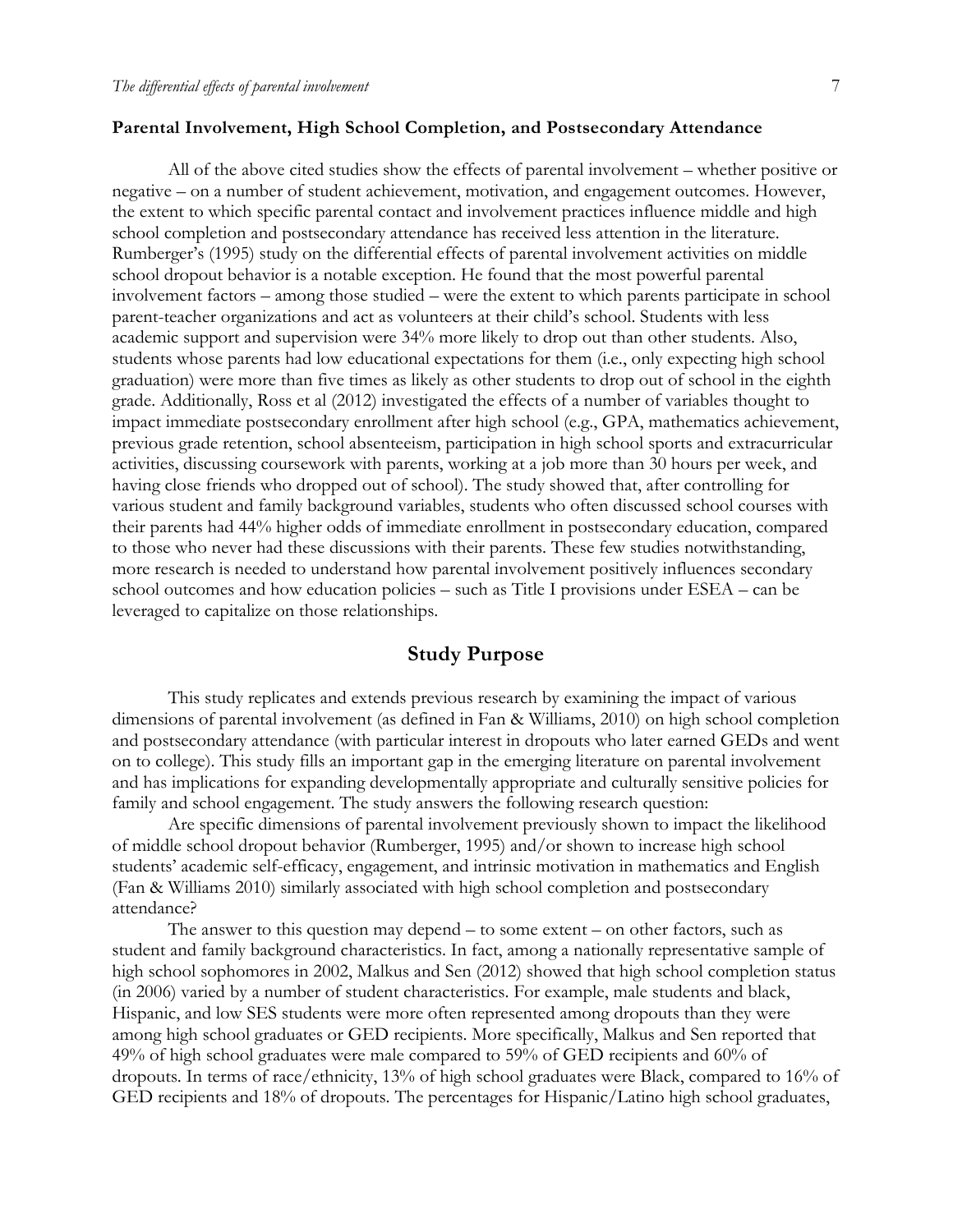GED recipients, and dropouts were 14%, 16%, and 33%, respectively. That study also reported that 22% of high school graduates were from the lowest socioeconomic status quartile, compared to 35% of GED recipients and 55% of dropouts who also came from low-income families. Furthermore, parental involvement has been shown to vary by race/ethnicity, socioeconomic status, and family structure (Aston & McLanahan, 1991; Desimone, 1999; Zellman & Waterman, 1998). Given these findings, this study controls for the influence of student and family background variables (i.e., race/ethnicity, sex, and family income).

#### **Methodology: Data, Measures, and Analysis**

#### **Data**

To replicate and extend the analysis conducted in Fan & Williams (2010), I used data from the Education Longitudinal Study of 2002 (ELS: 2002), a nationally representative study of tenth graders in 2002 and 12th graders in 2004 and which followed the cohort through 2012, when most members would have been approximately 26 years old (Lauff & Ingels, 2013). ELS: 2002 – one of many school-based longitudinal studies conducted by the National Center for Education Statistics (NCES) – followed students as well as high school dropouts, monitoring their transitions to postsecondary education, the labor force, and family formation. The four rounds of data collection on this cohort of high school sophomores include the base year in 2002, the first follow-up in 2004, the second follow-up in 2006, and the third follow-up in 2012.

In addition to collecting information from the cohort, ELS includes data from questionnaires administered to the students' parents, teachers, librarians, and school administrators. The base year (2002) sample included 16,197 tenth graders, weighted to represent the approximately 3 million high school sophomores enrolled in U.S. schools. Among those sampled, 15, 362 students and 13, 488 parents completed questionnaires. In the weighted sample, 50.0% of students were female and 50.0% were male; 60.3% were White, 15.9% were Hispanic/Latino, 14.4% were Black, 4.2% were Asian/ Pacific Islander, 1.0% were American Indian/Alaska Native, and 4.3% were of two or more races (Ingels, Burns, Chen, Cataldi, & Charleston, 2005). All four rounds of data collection achieved weighted response rates of 84% and above. Nonresponse bias analyses were conducted at each round to adjust for nonresponse so that the data could be used with confidence. During this process, NCES identified 78 high-nonresponse student questionnaire variables in the dataset. Among these variables, the nonresponse bias analysis detected a bias of 5% or higher in less than one half of 1% of the observations. For more information on the nonresponse bias analysis, and other possible limitations of the dataset, see the ELS data file documentation (Ingels et al., 2014).

Similar to previous NCES longitudinal studies, ELS: 2002 surveyed parents about specific activities they engage in with their tenth grader. The availability of multiple items related to parental involvement makes it possible to examine how the various dimensions of parental involvement may affect student outcomes, including high school completion and postsecondary attendance.

#### **Measures: Parental Involvement Variables**

The types of parental involvement I examine here include (1) parent participation in their children's extracurricular activities, (2) parental advising, (3) parent-school communication regarding children's problems at school, (4) school-initiated contact with parents regarding benign school issues, (5) parent-initiated contact with schools regarding benign school issues, (6) parent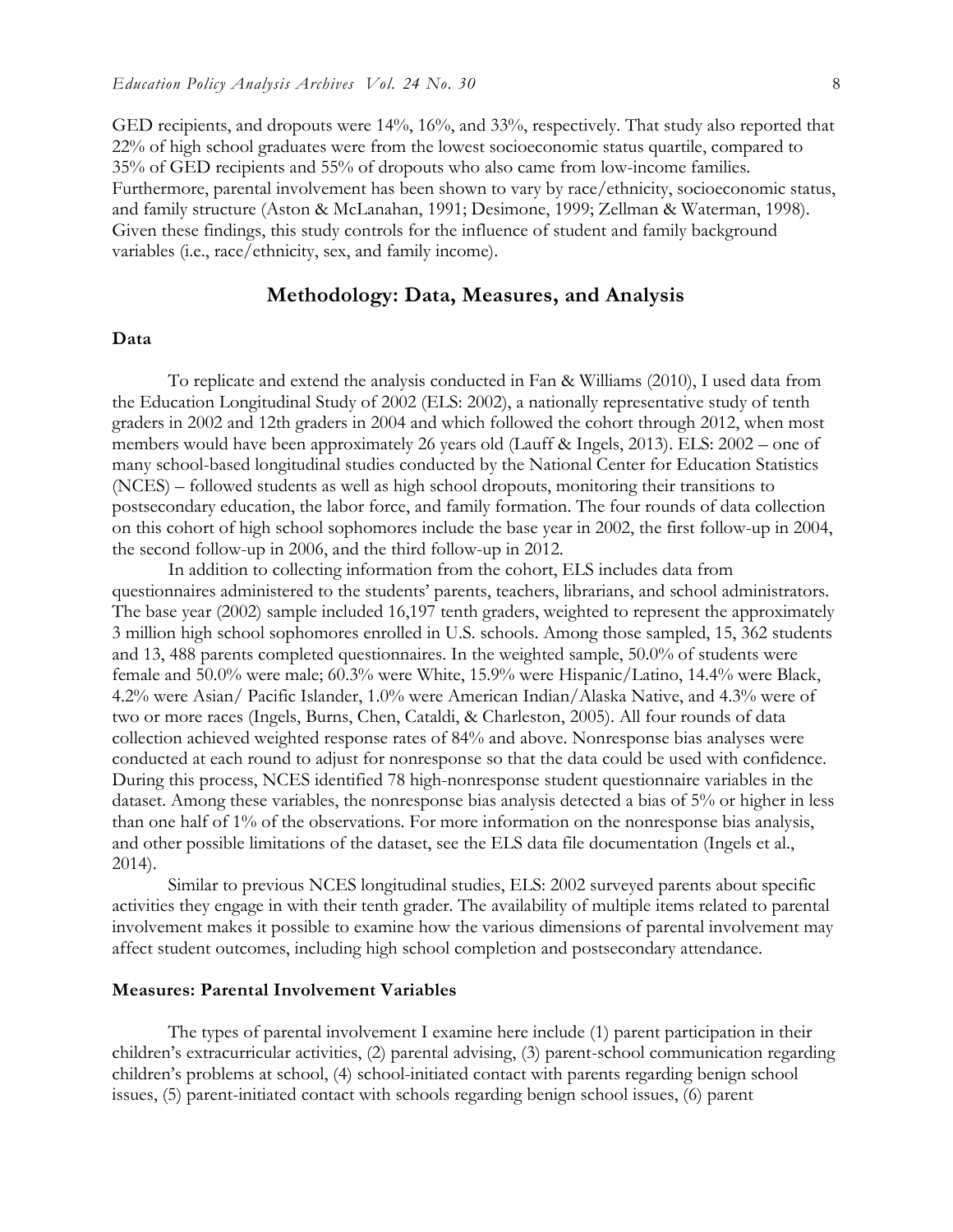participation in school functions, (7) parental aspirations for their children's educational attainment, and (8) family rules reflecting parental home supervision. In the base year of ELS: 2002, parents responded to questionnaire items asking about various activities that they had engaged in with their child or their child's school. The selected questionnaire items for this study are those used to represent the eight dimensions of parental involvement, as defined by Fan and Williams (2010). These items are similar to those used in a number of empirical studies and have been shown to have acceptable reliability and validity (e.g., Fan, 2001; Hill & Craft, 2003; Yan & Lin, 2005). Table 1 provides a list of the items I used to measure each parental involvement dimension (including the internal consistency estimates reported in Fan & Williams, 2010). The parental aspiration dimension is a composite variable that NCES created (and imputed using a weighted sequential hot deck procedure) for the ELS: 2002 dataset. Unfortunately, the family rules dimension, composed of items measuring the extent to which parents reported having four specific rules for their tenth-grader (i.e., maintaining a certain grade average, doing homework, doing household chores, and watching television) did not exhibit adequate internal consistency (Cronbach's alpha = .59) in the Fan and Williams (2010) study. Therefore, in this study, I – like Fan and Williams (2010) – treated the four variables separately in the analyses.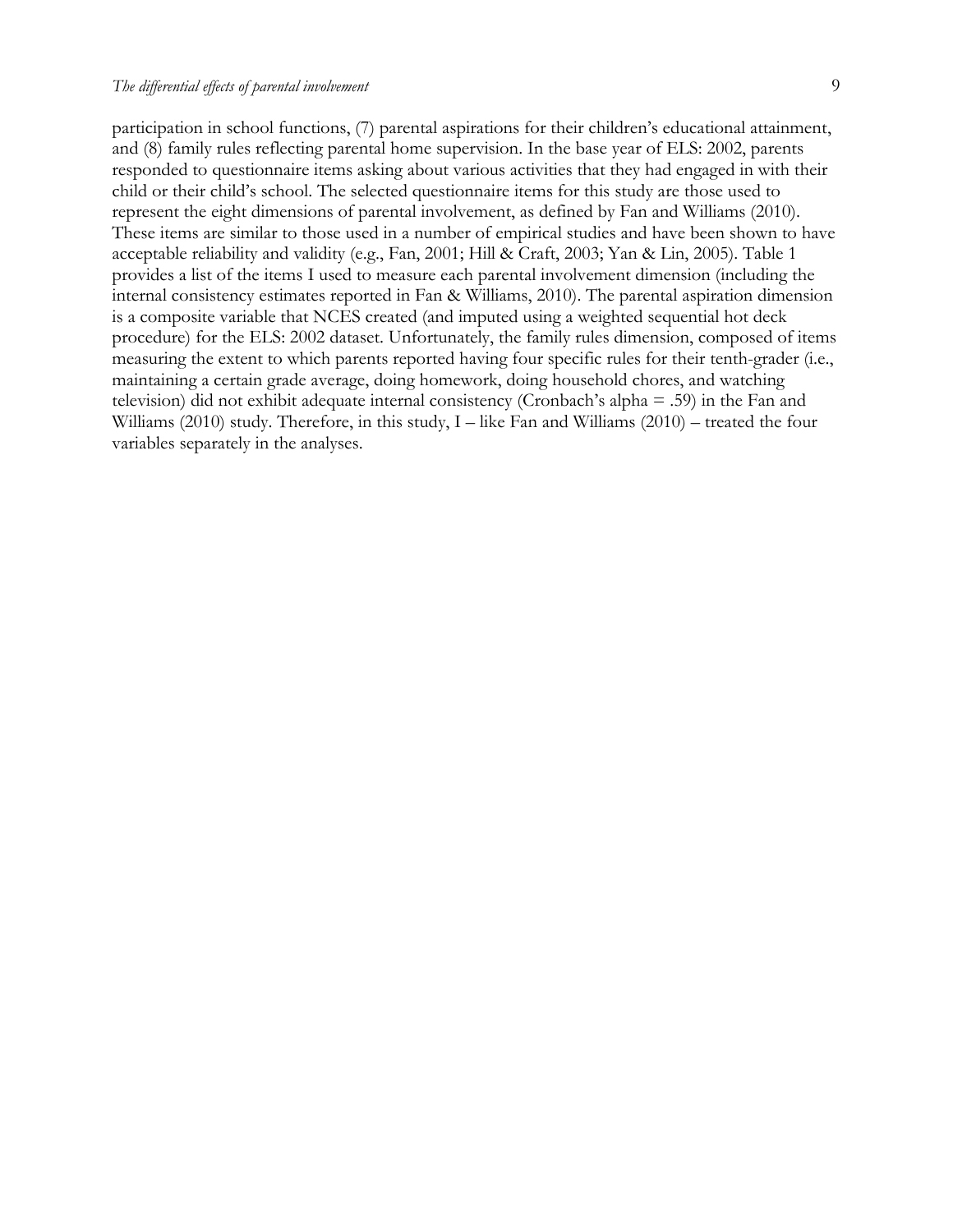Table 1

| Dimension                                                                                                       | $\sim$ monominant from $\sim$ solve to fill assume $\sim$ B ancheology of f an energy find on empty<br>Questionnaire Items                                                                                                                                                                                                                                                                                                                                                          |
|-----------------------------------------------------------------------------------------------------------------|-------------------------------------------------------------------------------------------------------------------------------------------------------------------------------------------------------------------------------------------------------------------------------------------------------------------------------------------------------------------------------------------------------------------------------------------------------------------------------------|
| Parent<br>participation in<br>extracurricular<br>activities with<br>children<br>(Cronbach's<br>alpha = $.76$ )  | Looking back over the past year, how frequently did you and your tenth<br>grader participate in the following activities together?<br>$(1 = Never, 2 = Rarely, 3 = Sometimes, 4 = Frequently)$<br>Attending concerts, plays, or movies outside of school (BYP57C)<br>Attending sporting events outside of school (BYP57D)<br>Attending family social functions (party, wedding) (BYP57F)<br>Taking day trips or vacations (BYP57G)<br>Working on a hobby or playing sports (BYP57H) |
|                                                                                                                 | Going to restaurants/eating out (BYP57J)<br>Doing something else fun together (BYP57L)                                                                                                                                                                                                                                                                                                                                                                                              |
| Parental advising<br>(Cronbach's<br>alpha = .77)                                                                | In the first semester or term of this school year, how often have you and/or<br>your spouse/partner provided advice or information about the following to<br>your tenth grader? $(1 = \text{Never}, 2 = \text{Sometimes}, 3 = \text{Often})$                                                                                                                                                                                                                                        |
|                                                                                                                 | Selecting courses or programs at school (BYP56A)<br>Plans and preparation for college entrance exams such as ACT, SAT, or<br>ASVAB (BYP56B)<br>Applying to college or other schools after high school (BYP56C)<br>Specific jobs your tenth grader might apply for after high school (BYP56D)<br>Community, national, and world events (BYP56E)<br>Things that are troubling your tenth grader (BYP56F)                                                                              |
| Parent-school<br>communication<br>concerning<br>children's school<br>problems<br>(Cronbach's<br>alpha = $.76$ ) | Since your tenth grader's school opened last fall, how many times have you<br>or your spouse/partner been contacted by the school (or you or your<br>spouse/partner contacted the school) about the following? ( $1 = \text{None}$ , $2 =$<br>Once or twice, $3 =$ Three or four times, $4 =$ More than four times)<br>Your tenth grader's poor performance in school (BYP52A and BYP53A)<br>Your tenth grader's problem behavior in school (BYP52F and BYP53F)                     |
| School-initiated<br>contact with<br>parents and<br>Parent-initiated<br>contact with                             | Since your tenth grader's school opened last fall, how many times have you<br>or your spouse/partner been contacted by the school (or you or your<br>spouse/partner contacted the school) about the following?<br>$(1 = None, 2 = Once or twice, 3 = Three or four times, 4 = More than)$<br>four times)                                                                                                                                                                            |
| school<br>(Cronbach's<br>alpha = $.65$ and<br>.71, respectively)                                                | Your tenth grader's school program for this year (BYP52B and BYP53B)<br>Your tenth grader's plans after leaving high school (BYP52C and BYP53C)<br>Your tenth grader's course selection for entry into college, vocational, or<br>technical school after completing high school (BYP52D and BYP53D)<br>Information on how to help your tenth grader at home with specific skills<br>or homework (BYP52I and BYP53I)                                                                 |

*Selected ELS: 2002 Questionnaire Items Used to Measure 7 Dimensions of Parental Involvement*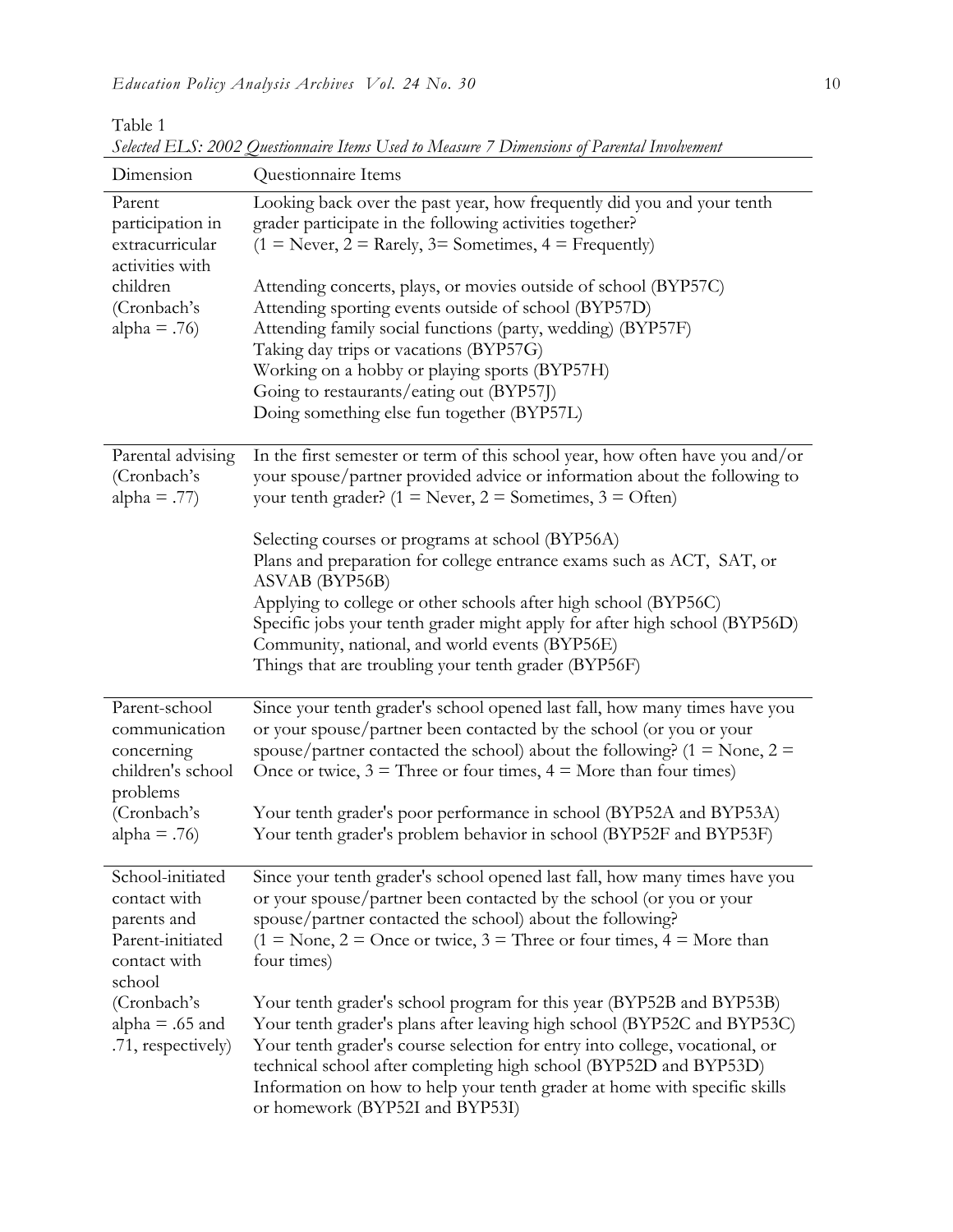| Table 1 continued   |                                                                                                                                                 |
|---------------------|-------------------------------------------------------------------------------------------------------------------------------------------------|
|                     | Selected ELS: 2002 Questionnaire Items Used to Measure 7 Dimensions of Parental Involvement                                                     |
| Dimension           | Questionnaire Items                                                                                                                             |
| Parent              | In this school year, do you or your spouse/partner do any of the following?                                                                     |
| participation in    | $(0 = No, 1 = Yes)$                                                                                                                             |
| school functions    |                                                                                                                                                 |
| (Cronbach's         | Belong to the school's parent-teacher organization (BYP54A)                                                                                     |
| alpha = $.72$ )     | Attend meetings of the parent-teacher organization (BYP54B)                                                                                     |
|                     | Take part in the activities of the parent-teacher organization (BYP54C)<br>Act as a volunteer at the school (BYP54D)                            |
|                     | Belong to any other organization with several parents from your tenth<br>grader's school (for example, neighborhood or religious organizations) |
|                     | (BYP54E)                                                                                                                                        |
| Parental            | How far in school the parent wants their tenth grader to go (BYPARASP)                                                                          |
| aspirations for     |                                                                                                                                                 |
| children's          | $1 =$ Less than high school graduation                                                                                                          |
| postsecondary       | $2 =$ High school graduation or GED only                                                                                                        |
| education           | $3$ = Attend or complete 2-year college/school                                                                                                  |
|                     | $4 =$ Attend college, 4-year degree incomplete                                                                                                  |
|                     | $5 =$ Graduate from college                                                                                                                     |
|                     | $6 =$ Obtain master's degree or equivalent                                                                                                      |
|                     | $7 =$ Obtain PhD, MD, or other advanced degree                                                                                                  |
|                     |                                                                                                                                                 |
| <b>Family Rules</b> | Are there family rules that are enforced for your tenth grader about any of                                                                     |
|                     | the following activities? ( $0 = No$ , $1 = Yes$ )                                                                                              |
|                     | Maintaining a certain grade average (BYP69A)                                                                                                    |
|                     | Doing homework (BYP69B)                                                                                                                         |
|                     | Doing household chores (BYP69C)                                                                                                                 |
|                     | Watching television (BYP69D)                                                                                                                    |
|                     |                                                                                                                                                 |

#### **Measures: Student and Family Background Variables**

The student and family background variables I used in this analysis include sex, race/ethnicity, and socioeconomic status (SES). For all three of these variables, missing values were imputed by NCES before releasing the ELS: 2002 dataset. Sex was constructed from the base-year student questionnaire and when missing, NCES determined sex using the school roster or by logical imputation using the student's first name. Race/ethnicity was also self-reported and imputed by NCES using similar procedures as for the sex variable. For the current study, I used the following six race categories: White, American Indian/Alaska Native, Asian/Pacific Islander, Black, Hispanic, and two or more races. With the exception of the Hispanic category, all race categories exclude students of Hispanic or Latino origin. The variable I used to describe students' SES is a composite variable within the ELS dataset that NCES constructed from five component variables: father's education level, mother's education level, family income, father's occupation, and mother's occupation. Data for all five components were collected on the parent questionnaire and imputed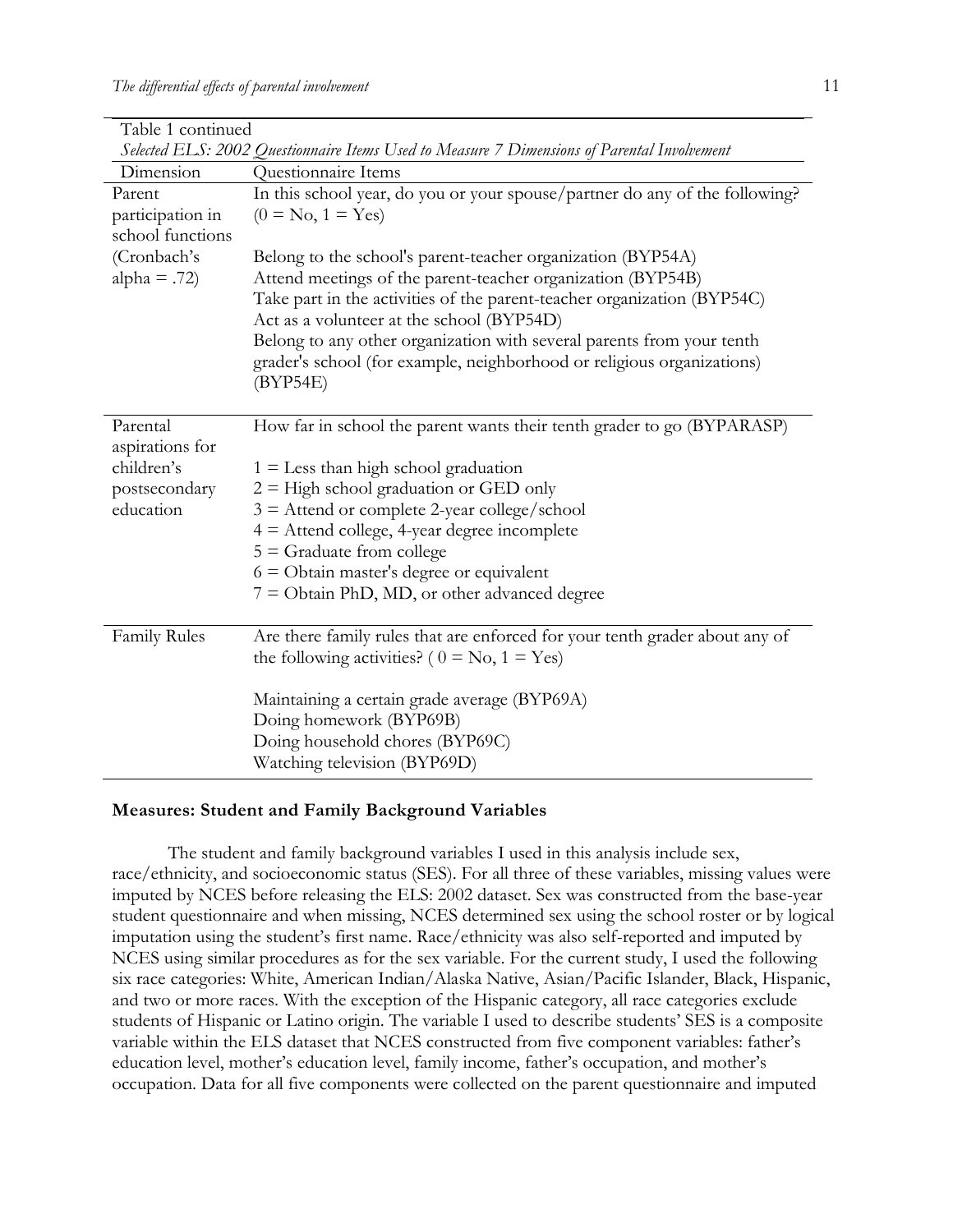when missing. For more information on NCES imputation procedures, see the ELS data file documentation (Ingels et al., 2014).

#### **Measures: Dependent Variables**

In this study, I examine the effects of various parental involvement behaviors on two educational outcomes – high school completion (either through high school diploma or GED) and postsecondary attendance by 2006. High school completion was measured by NCES using selfreported data from the second follow-up student questionnaire in 2006. Where missing, data from transcripts or the first follow-up questionnaire in 2004 were used. Postsecondary attendance status was taken from the second follow-up student questionnaire, and is based on students' self-report of whether they had ever attended a postsecondary institution since high school. Where missing, NCES provides imputed data in the ELS: 2002 dataset.

#### **Analysis**

Similar to Fan and Williams (2010), the current study accounts for the complex, two-stage (i.e., school selection, followed by student selection) sampling design employed by ELS: 2002. I applied the full sample weight (F2BYWT) to all estimates and used Taylor-linearized variance estimation (using primary sampling unit and strata weighting) to produce unbiased estimates of the standard errors reported in this paper. The Taylor series approximation technique makes appropriate adjustments for participant nonresponse and unequal probabilities of selection – two complex survey issues that can seriously affect variance estimation, if not adequately addressed. I conducted all of the analyses using complex survey (i.e., SVY) commands within the STATA 13 statistical software package (StataCorp, 2013) and I included appropriate weights (at the stratum, cluster, and student level) to adjust for nonresponse and the unequal probability of selection associated with ELS: 2002.

As is common with many large-scale data sets, ELS: 2002 contains missing data across a number of variables, including the parental involvement questionnaire items involved in this study. The amount of missing data (across all variables in this study) ranged between 0.2% and 25.9% (unweighted), which is large enough to warrant closer attention (Graham & Hofer, 2000). Fortunately, there are many options for addressing missing data, such as traditional methods of listwise or pairwise deletion, means substitution, etc. However, these approaches can result in drastic reductions in sample size and do not account for nonrandom missing data. The risks of producing biased estimates using these methods – and the advantages of other approaches, such as multiple imputations – are well-documented (Baraldi & Enders, 2010; Fichman & Cummings, 2003; Howell, 2007; Little & Rubin, 1987; Rubin, 1987).

To avoid some of the issues associated with these approaches, in this study I employed sequential regression multivariate imputation (SRMI) to generate five sets of imputed data for the analysis. SRMI is a flexible technique that can handle variables of different types (e.g., categorical, continuous) when selecting appropriate regression models to predict missing data. Another advantage is that SRMI makes use of all of the information in a dataset, when imputing data for each missing value. I conducted the SRMI method using the "mi impute chained" command in STATA 13, which supports multivariate imputation using chained equations (ICE). For more information on the SRMI procedure, see Raghunathan, Lepkowski, Van Hoewyk & Solenberger (2001).

After creating the parental dimension scales from the individual questionnaire items, I employed the mi impute chained procedure in STATA 13 to produce the five imputed datasets.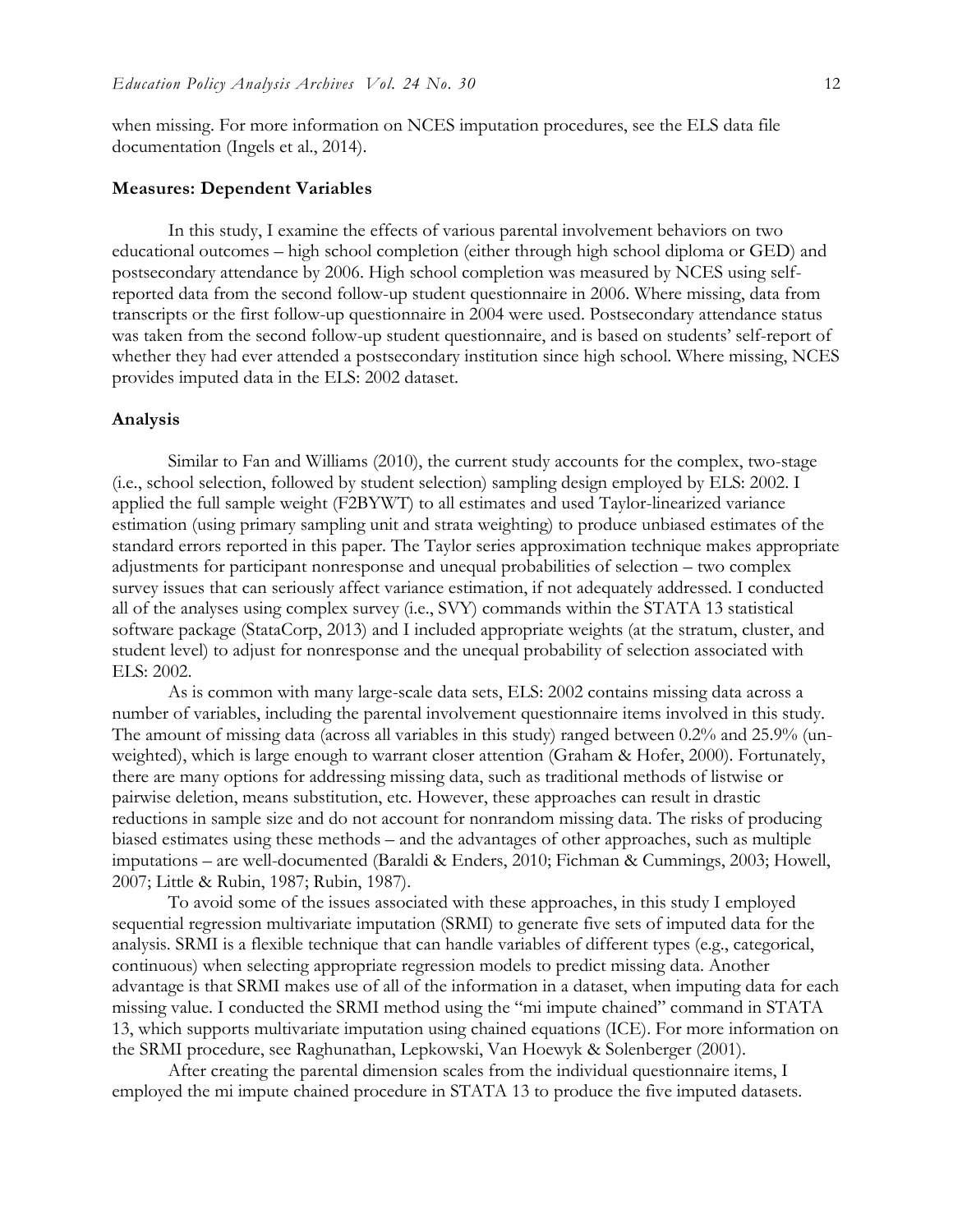Then, I performed descriptive analyses to describe various characteristics and outcomes for the sample.

To study the effects of parental involvement on high school completion via diploma or GED certificate, I conducted logistic regression analyses using data for the entire cohort of sophomores in 2002 and then separately on the subpopulation of non-diploma recipients (primarily sophomores who dropped out of high school at some point between the base year and second follow up data collections in 2002 and 2006, respectively). To study the effects of parental involvement on college-going by 2006, I performed similar analyses for the sophomore cohort and the subpopulation of non-diploma recipients. Additionally, I conducted each logistic regression analysis across the five imputed datasets using the "mi estimate: svy" command in STATA 13. In the analyses, I controlled for student and family background variables, namely sex, race/ethnicity, and SES.

Unless otherwise indicated, study results are based on imputed data from the five generated datasets. Only statistically significant differences are highlighted in the comparisons. However, STATA's mi estimate command does not support t-tests for comparing estimates with imputed data. Therefore, in the descriptive analysis of means and percentages, I compared the 95% confidence intervals for each of the parental involvement variable estimates. I present standardized regression coefficients for the multivariate analyses.

## **Results**

Table 2 shows the weighted, non-imputed, percentage of spring 2002 tenth graders, by high school completion status in 2006. Eighty-eight percent (88%) of sophomores in 2002 had earned a high school diploma by 2006, compared to 4% who dropped out of high school but later received a GED and 8% with less than high school completion.

Table 2

|  | Percentage of spring 2002 sophomores, by high school completion status in 2006 |
|--|--------------------------------------------------------------------------------|
|  |                                                                                |

| High school graduates   |      | <b>GED</b> recipients |      | Non-completers <sup>1</sup> |      |  |
|-------------------------|------|-----------------------|------|-----------------------------|------|--|
| Percentage              |      | Percentage            |      | Percentage                  |      |  |
| o / .o                  | ).45 |                       | 1.44 | 0.Z                         | 0.39 |  |
| $\sim$<br>$\sim$ $\sim$ |      |                       |      |                             |      |  |

Note: Table values represent weighted, non-imputed data.

<sup>1</sup>Includes students receiving a certificate of attendance, and those still enrolled in high school in 2006. Students receiving certificates of attendance and those still enrolled in high school in 2006 represent approximately one percent of the unweighted study sample.

Table 3a presents the means and standard errors for each of the parental involvement variables, overall and by high school completion status. Among the four types of parental involvement that parents were asked to rate on a 4-point scale, overall (and across all high school completion categories) the highest averages were reported for parent participation in extracurricular activities with children ( $M = 3.06$ ,  $SE = .007$ ; see Appendix A-1 for 95% confidence intervals). That is, on average, parents reported being "sometimes" involved with their children's extracurricular activities. Averages for the other 4-point composite variables follow: parent-school communication concerning children's school problems (*M* = 1.32, *SE* = .007), school-initiated contact with parents  $(M = 1.33, SE = .006)$ , and parent-initiated contact with school  $(M = 1.37, SE = .006)$ . Overall, communication between parents and schools was infrequent (i.e., less than "once or twice" during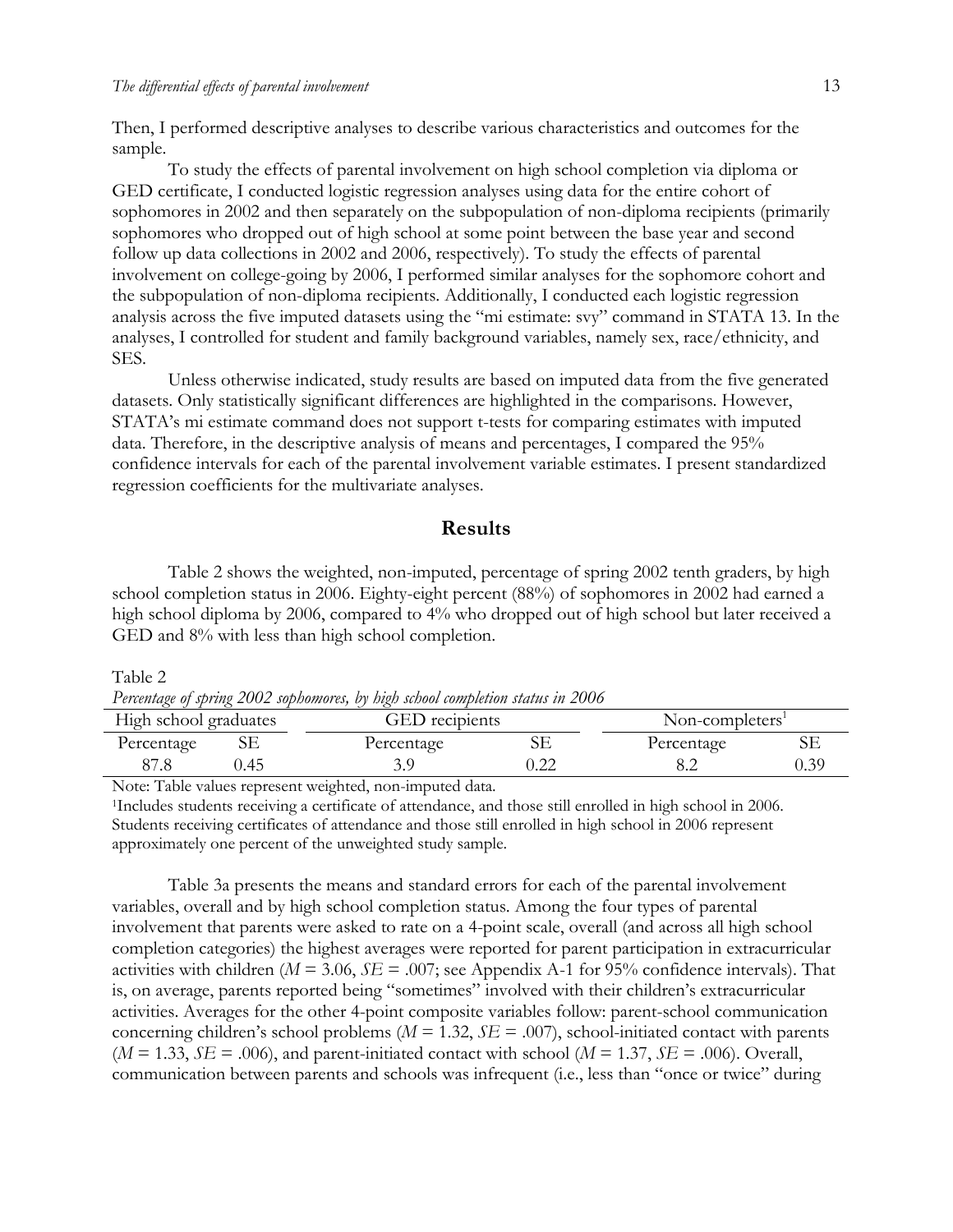the school year). Parental advising – which was rated on a 3-point scale – averaged 2.27 points overall, with a standard error of .006.

Table 3a

*Means and standard errors for parental involvement variables, by high school completion status in 2006*

|                                                                            |              | Total     |      | High School<br>Diploma<br>Recipients |      | GED recipients |              | Non-Completers <sup>1</sup> |
|----------------------------------------------------------------------------|--------------|-----------|------|--------------------------------------|------|----------------|--------------|-----------------------------|
| Parental Involvement<br>Variable                                           | $\mathbf{M}$ | <b>SE</b> | M    | <b>SE</b>                            | M    | <b>SE</b>      | $\mathbf{M}$ | <b>SE</b>                   |
| Parent participation in<br>extracurricular<br>activities with children     | 3.06         | 0.007     | 3.08 | 0.007                                | 2.94 | 0.035          | 2.85         | 0.027                       |
| Parental advising                                                          | 2.27         | 0.006     | 2.28 | 0.006                                | 2.24 | 0.032          | 2.15         | 0.028                       |
| Parent-school<br>communication<br>concerning children's<br>school problems | 1.32         | 0.007     | 1.26 | 0.006                                | 1.76 | 0.059          | 1.80         | 0.041                       |
| School-initiated<br>contact with parents                                   | 1.33         | 0.006     | 1.33 | 0.007                                | 1.34 | 0.032          | 1.38         | 0.023                       |
| Parent-initiated<br>contact with school                                    | 1.37         | 0.006     | 1.36 | 0.007                                | 1.50 | 0.036          | 1.43         | 0.028                       |
| Parent participation in<br>school functions                                | 0.29         | 0.005     | 0.30 | 0.005                                | 0.21 | 0.015          | 0.19         | 0.012                       |
| Parental aspiration for<br>children's<br>postsecondary<br>education        | 5.32         | 0.016     | 5.38 | 0.156                                | 4.97 | 0.075          | 4.83         | 0.061                       |
| Family rules for<br>maintaining grade                                      | 0.82         | 0.005     | 0.82 | 0.005                                | 0.81 | 0.027          | 0.81         | 0.023                       |
| Family rules for doing<br>homework                                         | 0.93         | 0.004     | 0.93 | 0.004                                | 0.91 | 0.018          | 0.93         | 0.012                       |
| Family rules for doing<br>household chores                                 | 0.88         | 0.004     | 0.88 | 0.004                                | 0.93 | 0.015          | 0.92         | 0.011                       |
| Family rules for<br>watching television                                    | 0.65         | 0.007     | 0.64 | 0.007                                | 0.63 | 0.039          | 0.69         | 0.021                       |

Note: Table values represent averaged estimates from five imputed datasets.

<sup>1</sup>Includes students receiving a certificate of attendance, and those still enrolled in high school in 2006. Students receiving certificates of attendance and those still enrolled in high school in 2006 represent approximately one percent of the unweighted study sample.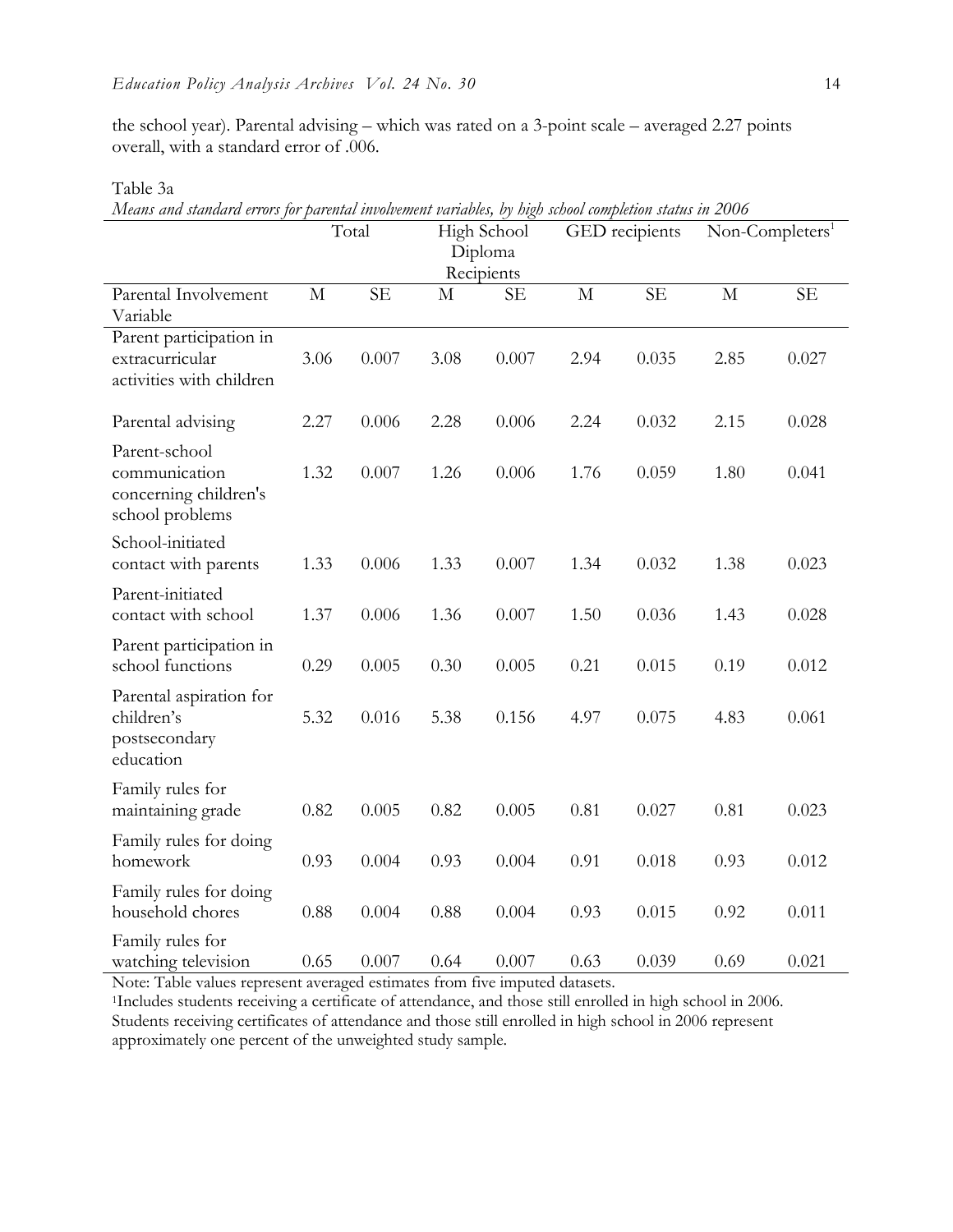#### *The differential effects of parental involvement* 15

Parents' educational aspirations for their children were measured using a seven-point scale (ranging from less than high school graduation to Ph.D., M.D., or other advanced degree). On average, parents aspired for their children to at least graduate from college  $(M = 5.32)$ , although this item appears to vary more across the sample  $(SE = .016)$  than the other parental involvement dimensions. To further examine this finding, I calculated parents' educational aspirations for their children, by race/ethnicity and SES. Table 3b shows the resulting means and standard errors. Compared to other racial/ethnic groups, the parents of Asian/Pacific Islander (*M* = 5.76, *SE* = .036) and black ( $M = 5.55$ ,  $SE = .040$ ) students reported the highest expectations for their tenthgrader (see Appendix A-2 for 95% confidence intervals). Table 3c shows that, after combining categories 5 (graduate from college), 6 (obtain master's degree or equivalent), and 7 (obtain PhD, MD, or other advanced degree) into one category (bachelor's degree or higher), the highest percentage was also observed for Asian/Pacific Islander students (94%). The percentage for black students (89%) was not statistically different from White, American Indian/Alaska Native, Hispanic, or students of two or more races (see Appendix A-3 for 95% confidence intervals).

| Table 3b |  |
|----------|--|
|----------|--|

*Means and standard errors of parents' aspirations for their tenth grader's postsecondary education, by race/ethnicity and SES*

|                                     | Parents' aspirations for their tenth grader's |                                      |  |  |
|-------------------------------------|-----------------------------------------------|--------------------------------------|--|--|
|                                     |                                               | postsecondary education <sup>1</sup> |  |  |
| Student Characteristic              | М                                             | SЕ                                   |  |  |
| Race/ethnicity                      |                                               |                                      |  |  |
| White                               | 5.23                                          | 0.021                                |  |  |
| American Indian/Alaska Native       | 5.16                                          | 0.171                                |  |  |
| Asian/Pacific Islander              | 5.76                                          | 0.036                                |  |  |
| Black                               | 5.55                                          | 0.040                                |  |  |
| Hispanic                            | 5.34                                          | 0.037                                |  |  |
| Two or more races                   | 5.32                                          | 0.072                                |  |  |
| Socioeconomic Status (SES) Quartile |                                               |                                      |  |  |
| Lowest quartile                     | 5.03                                          | 0.034                                |  |  |
| Second quartile                     | 5.18                                          | 0.029                                |  |  |
| Third quartile                      | 5.39                                          | 0.023                                |  |  |
| Highest quartile                    | 5.70                                          | 0.020                                |  |  |

Note: Table values represent averaged estimates from five imputed datasets.

<sup>1</sup>Based on (BYPARASP) How far in school the parent wants their tenth grader to go, where

 $1 =$  Less than high school graduation

 $2 =$  High school graduation or GED only

3 = Attend or complete 2-year college/school

 $4 =$  Attend college, 4-year degree incomplete

5 = Graduate from college

 $6 = \text{Obtain master's degree or equivalent}$ 

7 = Obtain PhD, MD, or other advanced degree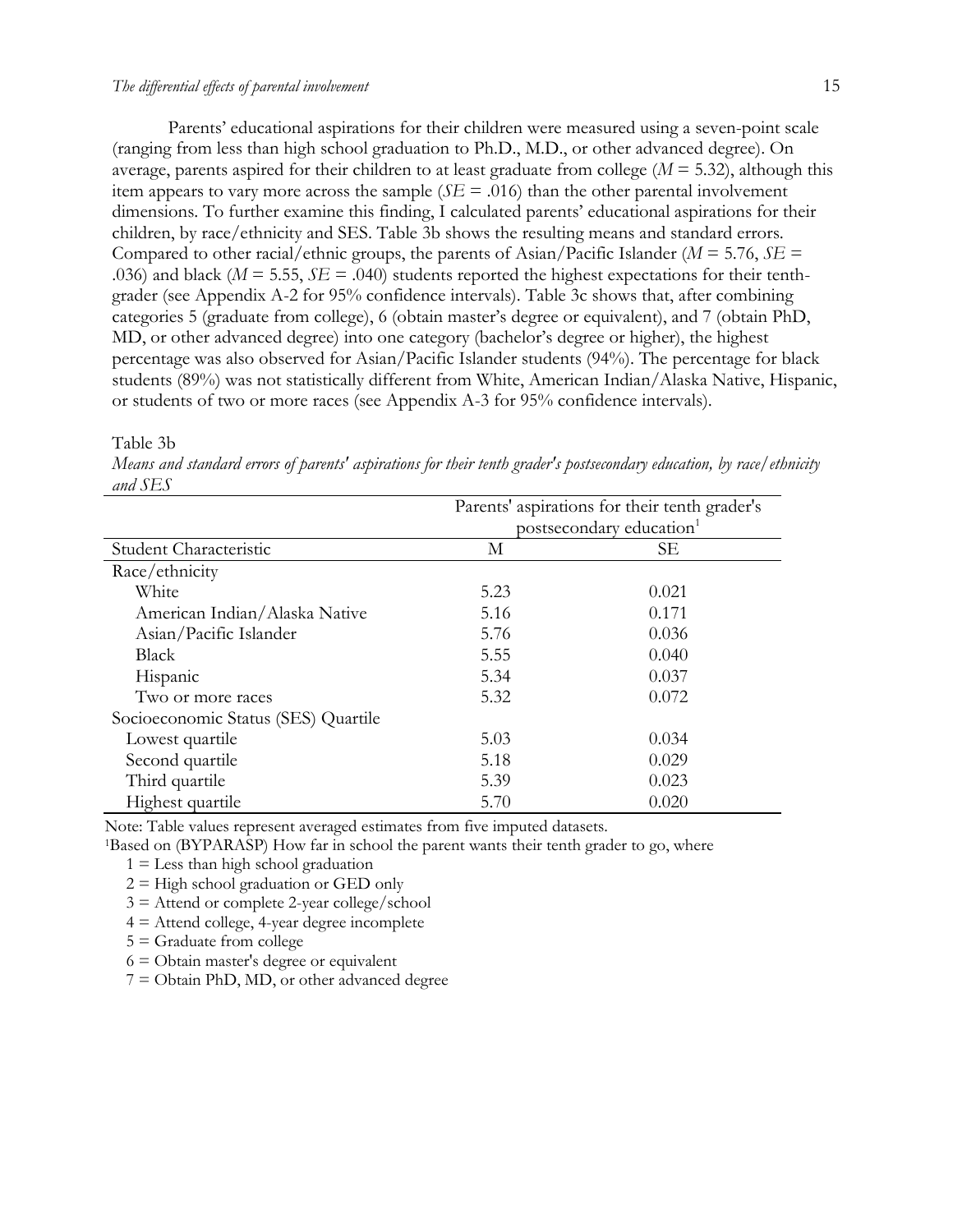Table 3c

|                                     | Parents' aspirations for their tenth grader to    |       |  |  |
|-------------------------------------|---------------------------------------------------|-------|--|--|
|                                     | attain a bachelor's degree or higher <sup>1</sup> |       |  |  |
| Student Characteristic              | Percentage                                        | SЕ    |  |  |
| Total                               | 86.42                                             | 0.451 |  |  |
|                                     |                                                   |       |  |  |
| Race/ethnicity                      |                                                   |       |  |  |
| White                               | 85.74                                             | 0.601 |  |  |
| American Indian/Alaska Native       | 81.93                                             | 4.597 |  |  |
| Asian/Pacific Islander              | 93.64                                             | 0.910 |  |  |
| Black                               | 88.61                                             | 0.953 |  |  |
| Hispanic                            | 85.93                                             | 0.942 |  |  |
| Two or more races                   | 84.66                                             | 2.025 |  |  |
| Socioeconomic Status (SES) Quartile |                                                   |       |  |  |
| Lowest quartile                     | 77.77                                             | 0.951 |  |  |
| Second quartile                     | 82.46                                             | 0.863 |  |  |
| Third quartile                      | 89.94                                             | 0.583 |  |  |
| Highest quartile                    | 96.04                                             | 0.441 |  |  |

*Percentage of spring 2002 sophomores whose parents aspired for them to attain a bachelor's degree or higher, by race/ethnicity and SES*

Note: Table values represent averaged estimates from five imputed datasets.

<sup>1</sup>Based on (BYPARASP) How far in school the parent wants their tenth grader to go.

Categories 5, 6, and 7 (see descriptions below) were combined to produce these estimates.

 $1 =$  Less than high school graduation

 $2 =$  High school graduation or GED only

3 = Attend or complete 2-year college/school

 $4 =$  Attend college, 4-year degree incomplete

 $5 =$  Graduate from college

 $6 = \text{Obtain master's degree or equivalent}$ 

7 = Obtain PhD, MD, or other advanced degree

Regarding family rules, the majority of parents reported having rules for their child in terms of maintaining grades (82%), doing homework (93%), doing household chores (88%), and watching television (65%).

A quick comparison of the 95% confidence intervals (see table A-1) for each estimate in Table 3a yields a number of other findings, including that the parents of students who received a high school diploma by 2006 (compared to GED recipients and non-completers) reported (1) slightly higher levels of involvement in their children's extracurricular activities, (2) higher levels of involvement in school functions, (3) slightly higher educational expectations for their children, and (4) slightly fewer instances of parent-school communication concerning children's school problems.

#### **Intercorrelations among Study Variables**

Table 4 presents estimates of the correlations between study variables. The two outcomes – high school completion and postsecondary attendance by 2006 – had a moderate positive correlation  $(r = .35, p < .01)$ . Among the parental involvement variables, parent-school communication concerning children's school problems was negatively correlated with both high school completion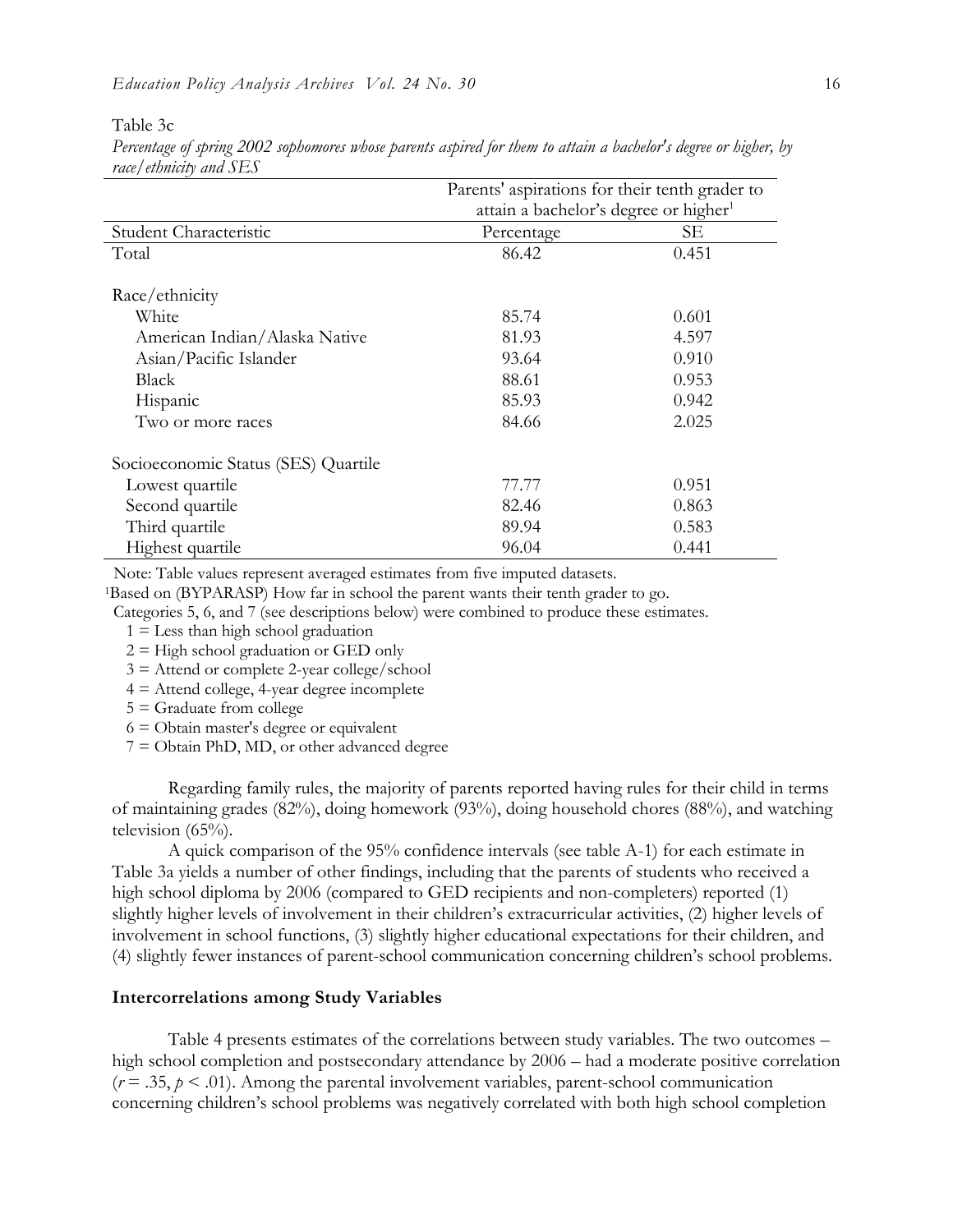$(r = -.19, p < .01)$  and postsecondary attendance  $(r = -.24, p < .01)$ . Parental aspirations for their children's postsecondary education was positively correlated with both high school completion  $(r =$ .13,  $p < .01$ ) and postsecondary attendance ( $r = .27$ ,  $p < .01$ ). The remaining parental involvement variables had weaker – although in some cases statistically significant – correlations with the two outcome variables. The student background variables (sex and SES) significantly correlated with a number of study variables. However, SES was more strongly correlated with postsecondary attendance  $(r = .34, p < .01)$  than high school completion  $(r = .19, p < .01)$ . Regarding intercorrelations between the parental involvement variables, I found correlations similar to those reported in Fan and Williams (2010), and like their work, I observed these correlations to be no larger than .50, indicating minimal risk of multicollinearity.

Table 5 shows the weighted, non-imputed, percentage of spring 2002 tenth graders who ever attended a postsecondary institution (PSI), by high school completion status in 2006. Overall, 71% of sophomores in 2002 had attended a PSI by 2006. However, a higher percentage of high school graduates (77%) had attended a PSI, compared to GED recipients (37%) and non-completers  $(11\%)$ .

#### **Multivariate Analysis: High School Completion**

The logistic regression models analyzing the effects of parental involvement, sex, race/ethnicity, and SES were significant in predicting high school completion by 2006 (via diploma or GED) both for the 2002 sophomore cohort overall  $(F(18, 243.1) = 32.58, p \le .001)$  and for the subpopulation of non-diploma recipients  $(F(18, 246.3) = 2.60, p \le 0.001)$ . Specifically, table 6 shows that parent participation in extracurricular activities with children ( $\beta = .31$ ,  $p = .02$ ), parent participation in school functions ( $\beta = .50$ ,  $\rho = .03$ ), and parents' aspirations for their children's postsecondary education ( $\beta = .13$ ,  $p < .001$ ) demonstrated positive influences on high school completion among 2002 sophomores overall. Additionally, parent-school communication concerning child's school problems ( $\beta =$  —.99,  $p < .001$ ) and family rules for doing household chores ( $\beta = -40, \, \rho = .03$ ) both exhibited negative effects. However, in the second model, after controlling for sex, race/ethnicity, and SES, none of the parental involvement variables significantly predicted GED completion among non-diploma recipients.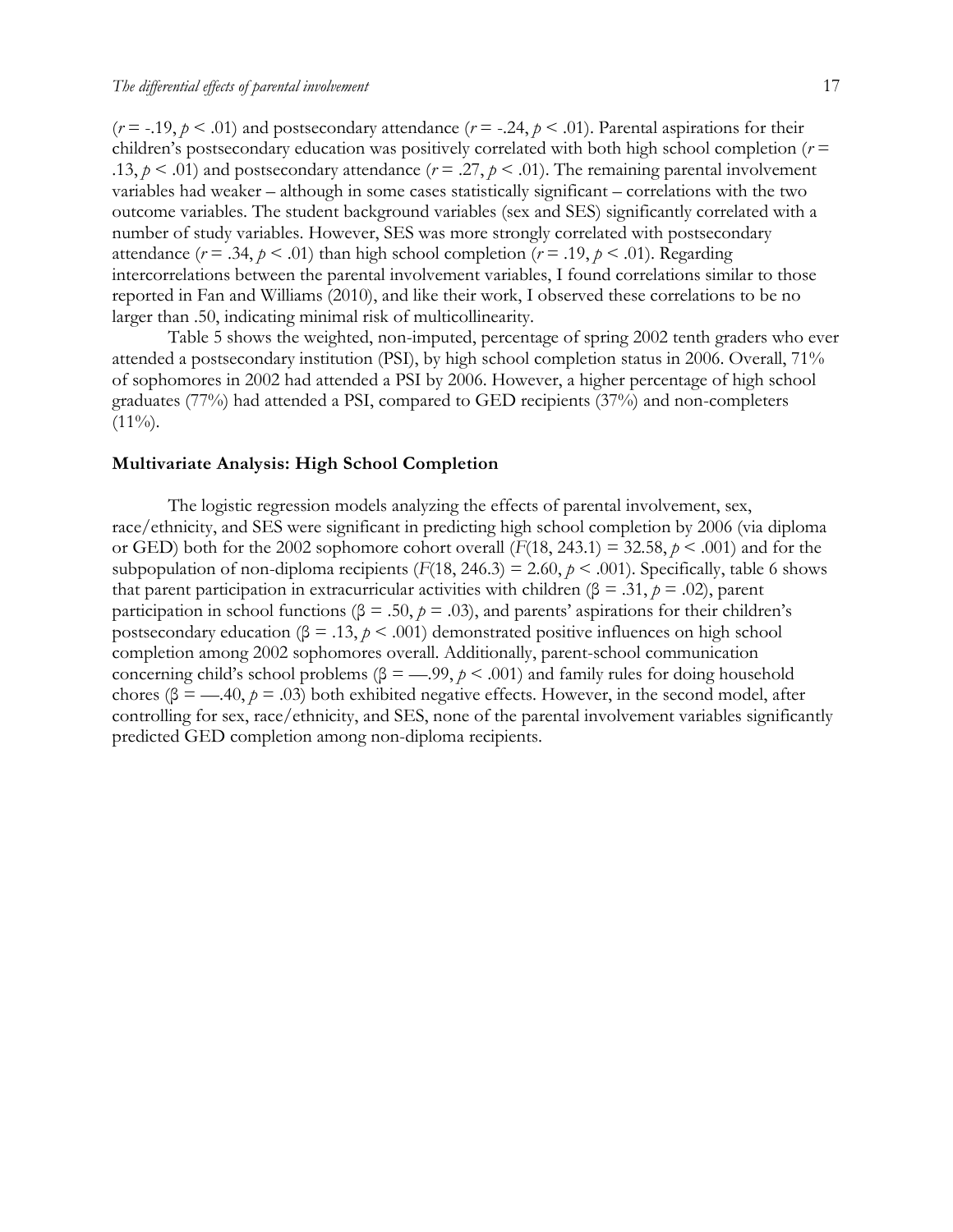| able |
|------|
|------|

*Intercorrelations among study variables*

| Variable                        | $\mathbf{1}$ | $\overline{c}$ | $\mathfrak{Z}$ | $\overline{4}$ | 5         |
|---------------------------------|--------------|----------------|----------------|----------------|-----------|
| 1. High school completion       |              |                |                |                |           |
| by $2006^1$                     |              |                |                |                |           |
| 2. Postsecondary attendance     |              |                |                |                |           |
| by 2006                         | $0.35**$     |                |                |                |           |
| 3. Parent participation in      |              |                |                |                |           |
| extracurricular activities with |              |                |                |                |           |
| children                        | $0.11**$     | $0.13**$       |                |                |           |
| 4. Parental advising            | $0.06**$     | $0.10**$       | $0.44**$       |                |           |
| 5. Parent-school                |              |                |                |                |           |
| communication concerning        |              |                |                |                |           |
| children's school problems      | $-0.19**$    | $-0.24**$      | $-0.04**$      | $0.02*$        |           |
| 6. School-initiated contact     |              |                |                |                |           |
| with parents                    | 0.00         | 0.02           | $0.14**$       | $0.16**$       | $0.15**$  |
| 7. Parent-initiated contact     |              |                |                |                |           |
| with school                     | $-0.01$      | $-0.01$        | $0.19**$       | $0.25**$       | $0.35**$  |
| 8. Parent participation in      |              |                |                |                |           |
| school functions                | $0.09**$     | $0.18**$       | $0.33**$       | $0.24**$       | $-0.03**$ |
| 9. Parental aspirations for     |              |                |                |                |           |
| children's postsecondary        |              |                |                |                |           |
| education                       | $0.13**$     | $0.27**$       | $0.11**$       | $0.19**$       | $-0.16**$ |
| 10. Family rules for            |              |                |                |                |           |
| maintaining grade               | 0.02         | 0.01           | $0.13**$       | $0.13**$       | $0.04**$  |
| 11. Family rules for doing      |              |                |                |                |           |
| homework                        | 0.01         | 0.01           | $0.14**$       | $0.14**$       | 0.02      |
| 12. Family rules for doing      |              |                |                |                |           |
| household chores                | $-0.02*$     | $-0.06**$      | $0.14**$       | $0.11**$       | $0.04**$  |
| 13. Family rules for watching   |              |                |                |                |           |
| television                      | $-0.01$      | $-0.03**$      | $0.16**$       | $0.16**$       | $0.05**$  |
| 14. Sex                         | $0.03**$     | $0.09**$       | $-0.01$        | 0.01           | $-0.13**$ |
| 15. SES                         | $0.19**$     | $0.34**$       | $0.23**$       | $0.21**$       | $-0.06**$ |

 $*$ p < .05;  $*$  $*$  p < .01

Note: Table values represent weighted, non-imputed data.

1Includes high school diploma recipients and GED recipients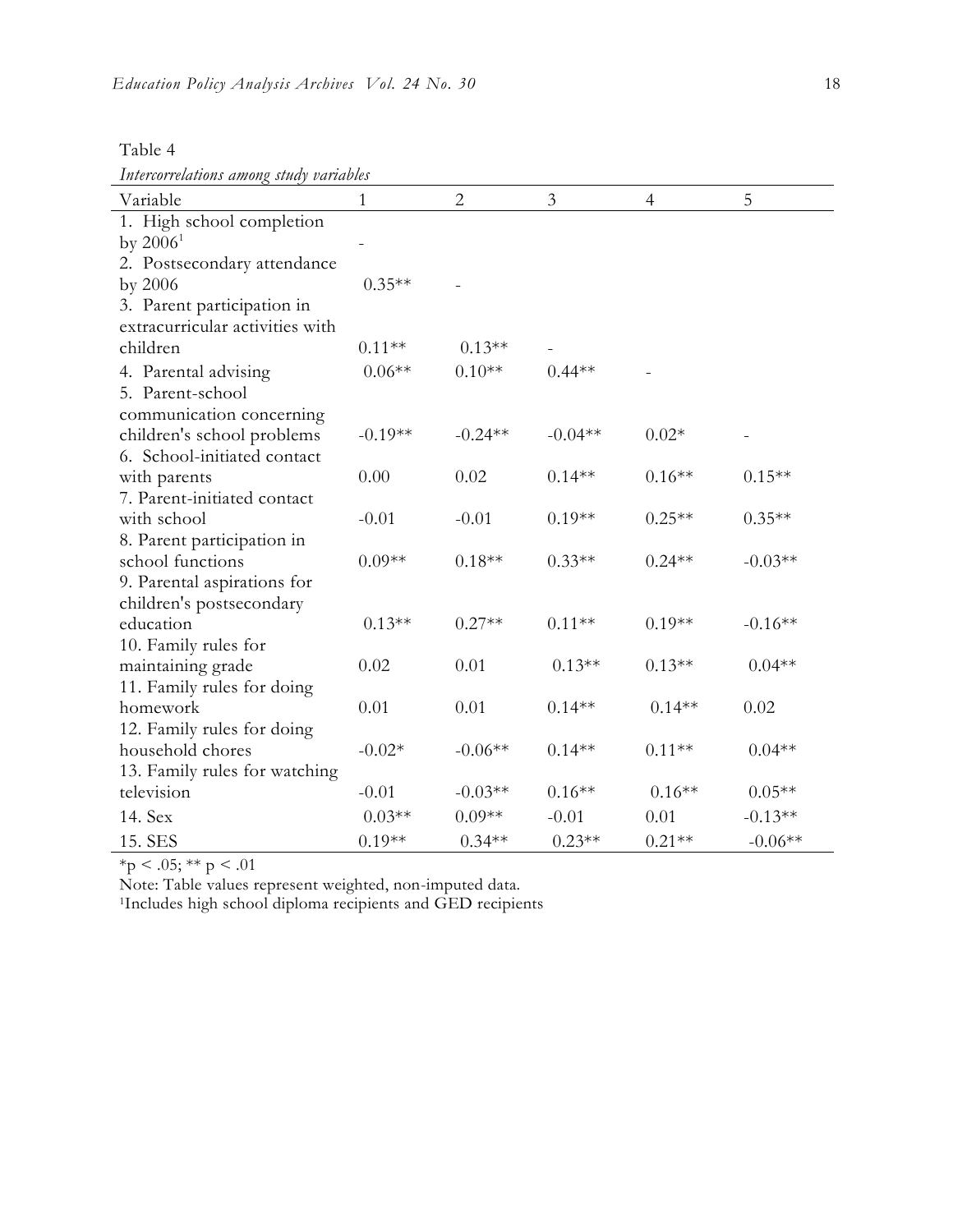Table 4 (Cont'd)

*Intercorrelations among study variables*

| Variable                        | 6         | 7         | 8        | 9        | 10       |
|---------------------------------|-----------|-----------|----------|----------|----------|
| 1. High school completion       |           |           |          |          |          |
| by $2006^1$                     |           |           |          |          |          |
| 2. Postsecondary attendance     |           |           |          |          |          |
| by 2006                         |           |           |          |          |          |
| 3. Parent participation in      |           |           |          |          |          |
| extracurricular activities with |           |           |          |          |          |
| children                        |           |           |          |          |          |
| 4. Parental advising            |           |           |          |          |          |
| 5. Parent-school                |           |           |          |          |          |
| communication concerning        |           |           |          |          |          |
| children's school problems      |           |           |          |          |          |
| 6. School-initiated contact     |           |           |          |          |          |
| with parents                    |           |           |          |          |          |
| 7. Parent-initiated contact     |           |           |          |          |          |
| with school                     | $0.47*$   |           |          |          |          |
| 8. Parent participation in      |           |           |          |          |          |
| school functions                | $0.24**$  | $0.27**$  |          |          |          |
| 9. Parental aspirations for     |           |           |          |          |          |
| children's postsecondary        |           |           |          |          |          |
| education                       | $0.03**$  | 0.01      | $0.14**$ |          |          |
| 10. Family rules for            |           |           |          |          |          |
| maintaining grade               | 0.01      | $0.06**$  | $0.05**$ | $0.06**$ |          |
| 11. Family rules for doing      |           |           |          |          |          |
| homework                        | $0.04**$  | $0.06**$  | $0.07**$ | 0.01     | $0.44**$ |
| 12. Family rules for doing      |           |           |          |          |          |
| household chores                | $0.04**$  | $0.06**$  | $0.04**$ | $-0.02$  | $0.23**$ |
| 13. Family rules for watching   |           |           |          |          |          |
| television                      | $0.06**$  | $0.10**$  | $0.11**$ | $0.03**$ | $0.24**$ |
| 14. Sex                         | $-0.04**$ | $-0.04**$ | $-0.01$  | $0.06**$ | $-0.02$  |
| 15. SES                         | $0.14**$  | $0.14**$  | $0.31**$ | $0.25**$ | $-0.03*$ |

 $*$ p < .05;  $*$  $*$  p < .01

Note: Table values represent weighted, non-imputed data.

1Includes high school diploma recipients and GED recipients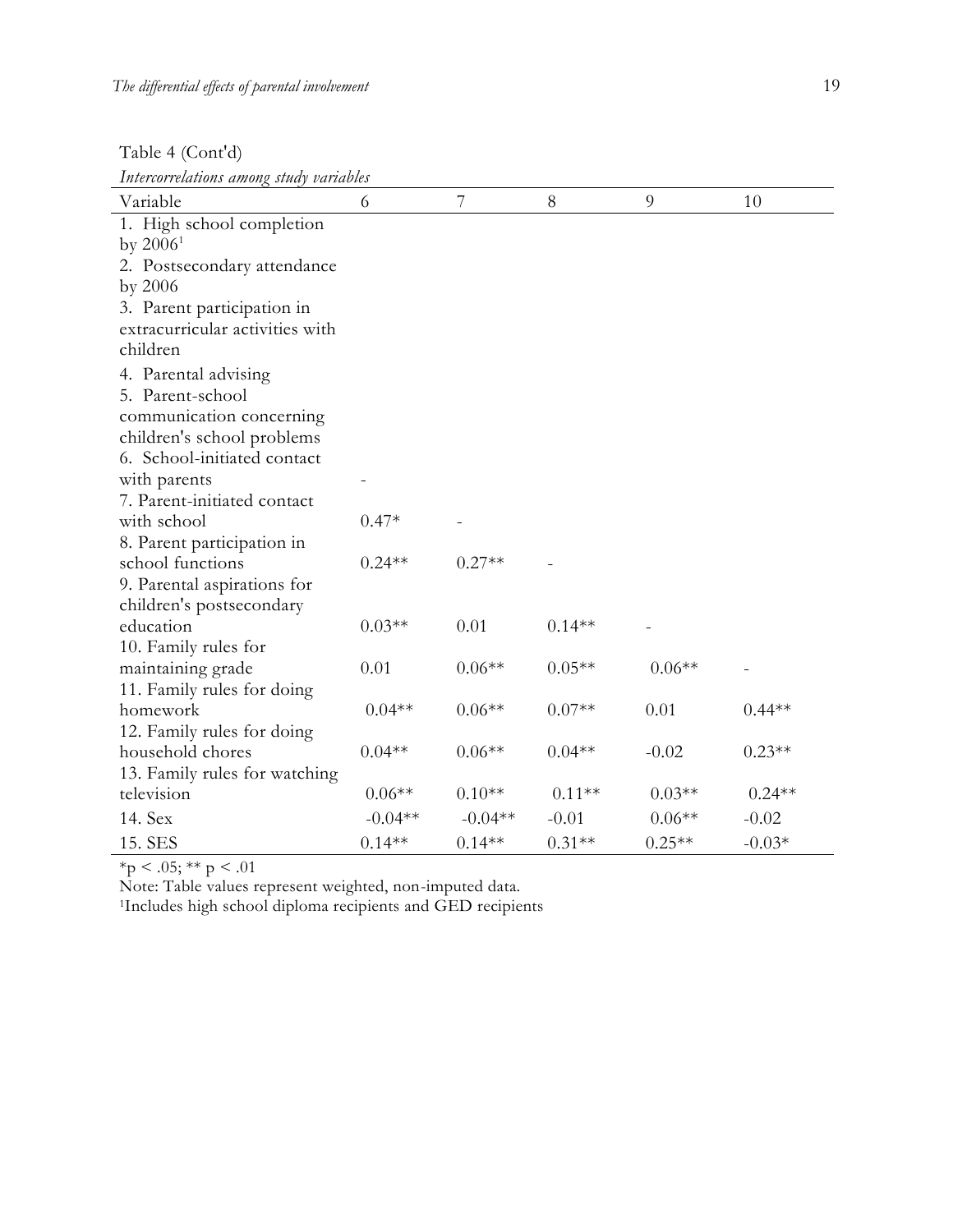| Table 4 (Cont'd)                            |          |           |         |           |    |  |  |
|---------------------------------------------|----------|-----------|---------|-----------|----|--|--|
| Intercorrelations among study variables     |          |           |         |           |    |  |  |
| Variable                                    | 11       | 12        | 13      | 14        | 15 |  |  |
| 1. High school completion                   |          |           |         |           |    |  |  |
| by $2006^1$                                 |          |           |         |           |    |  |  |
| 2. Postsecondary attendance                 |          |           |         |           |    |  |  |
| by 2006                                     |          |           |         |           |    |  |  |
| 3. Parent participation in                  |          |           |         |           |    |  |  |
| extracurricular activities with             |          |           |         |           |    |  |  |
| children                                    |          |           |         |           |    |  |  |
| 4. Parental advising                        |          |           |         |           |    |  |  |
| 5. Parent-school                            |          |           |         |           |    |  |  |
| communication concerning                    |          |           |         |           |    |  |  |
| children's school problems                  |          |           |         |           |    |  |  |
| 6. School-initiated contact                 |          |           |         |           |    |  |  |
| with parents                                |          |           |         |           |    |  |  |
| 7. Parent-initiated contact                 |          |           |         |           |    |  |  |
| with school                                 |          |           |         |           |    |  |  |
| 8. Parent participation in                  |          |           |         |           |    |  |  |
| school functions                            |          |           |         |           |    |  |  |
| 9. Parental aspirations for                 |          |           |         |           |    |  |  |
| children's postsecondary                    |          |           |         |           |    |  |  |
| education                                   |          |           |         |           |    |  |  |
| 10. Family rules for                        |          |           |         |           |    |  |  |
| maintaining grade                           |          |           |         |           |    |  |  |
| 11. Family rules for doing                  |          |           |         |           |    |  |  |
| homework                                    |          |           |         |           |    |  |  |
| 12. Family rules for doing                  | $0.29**$ |           |         |           |    |  |  |
| household chores                            |          |           |         |           |    |  |  |
| 13. Family rules for watching<br>television | $0.25**$ | $0.30**$  |         |           |    |  |  |
|                                             |          |           |         |           |    |  |  |
| 14. Sex                                     | 0.01     | $-0.01$   | $-0.02$ |           |    |  |  |
| 15. SES                                     | 0.01     | $-0.04**$ | 0.00    | $-0.04**$ |    |  |  |

 $*$ p < .05;  $*$  $*$  p < .01

Note: Table values represent weighted, non-imputed data.

1Includes high school diploma recipients and GED recipients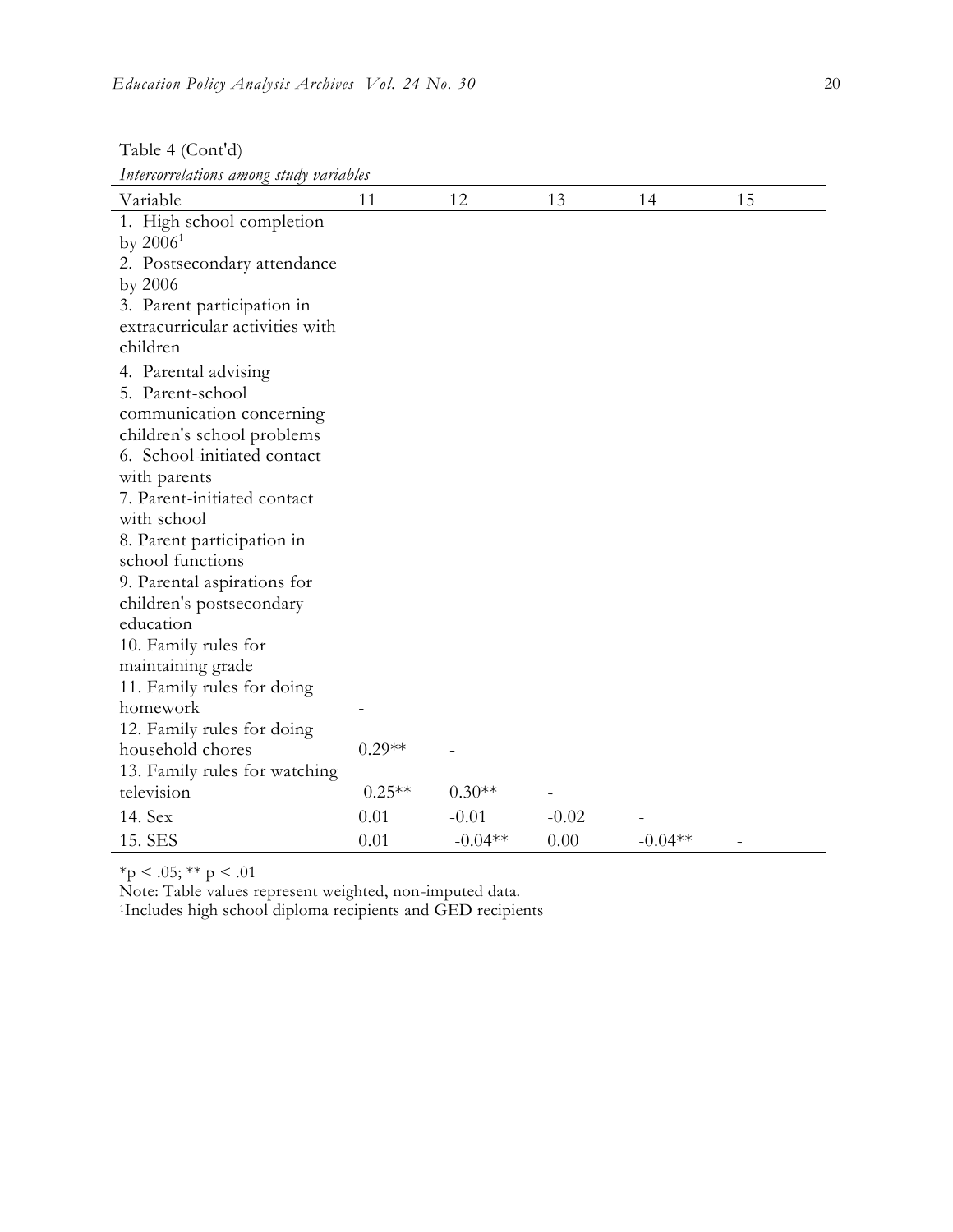Table 5

*Percentage of spring 2002 sophomores who ever attended a postsecondary institution, by high school completion status in 2006*

| Total        |      | High school<br>graduates |      | GED recipients |  | Non-completers <sup>1</sup> |  |
|--------------|------|--------------------------|------|----------------|--|-----------------------------|--|
| Percentage   | SЕ   | Percentage SE            |      | Percentage     |  | Percentage                  |  |
| 70.9         | ).67 |                          | 0.58 |                |  |                             |  |
| $\mathbf{r}$ |      | $\cdots$                 |      |                |  |                             |  |

Note: Table values represent weighted, non-imputed data.

<sup>1</sup>Includes students receiving a certificate of attendance, and those still enrolled in high school in 2006. Students receiving certificates of attendance and those still enrolled in high school in 2006 represent approximately 1% of the unweighted study sample.

Table 6

*Summary of logistic regression analyses for parental involvement variables predicting high school completion (via diploma or GED) by 2006, overall and among non-diploma recipients*

|                                                                  |         |                      | Non-diploma |                         |  |
|------------------------------------------------------------------|---------|----------------------|-------------|-------------------------|--|
| Variable                                                         |         | Overall <sup>1</sup> |             | recipients <sup>2</sup> |  |
| Parent participation in extracurricular activities with children | 0.31    | $\ast$               | 0.08        |                         |  |
| Parental advising                                                | 0.10    |                      | 0.21        |                         |  |
| Parent-school communication concerning children's school         |         |                      |             |                         |  |
| problems                                                         | $-0.99$ | $***$                | $-0.11$     |                         |  |
| School-initiated contact with parents                            | $-0.10$ |                      | $-0.34$     |                         |  |
| Parent-initiated contact with school                             | 0.17    |                      | 0.27        |                         |  |
| Parent participation in school functions                         | 0.50    | $\ast$               | $-0.12$     |                         |  |
| Parental aspirations for children's postsecondary education      | 0.13    | $***$                | 0.05        |                         |  |
| Family rules for maintaining grade                               | 0.22    |                      | 0.11        |                         |  |
| Family rules for doing homework                                  | $-0.11$ |                      | $-0.26$     |                         |  |
| Family rules for doing household chores                          | $-0.40$ | $\ast$               | 0.20        |                         |  |
| Family rules for watching television                             | $-0.14$ |                      | $-0.26$     |                         |  |
| Sex                                                              |         |                      |             |                         |  |
| Male                                                             |         |                      |             |                         |  |
| Female                                                           | 0.17    |                      | $-0.81$     |                         |  |
| Race/ethnicity                                                   |         |                      |             |                         |  |
| White                                                            |         |                      |             |                         |  |
| American Indian/Alaska Native                                    | $-0.82$ | $\ast$               | $-0.13$     |                         |  |
| Asian/Pacific Islander                                           | 0.19    |                      | $-0.44$     |                         |  |
| Black                                                            | $-0.50$ | $**$                 | $-0.50$     | $\ast$                  |  |
| Hispanic                                                         | $-0.48$ | $**$                 | $-0.60$     | $\ast$                  |  |
| Two or more races                                                | $-0.32$ |                      | $-0.01$     |                         |  |
| <b>SES</b>                                                       | 0.88    | ***                  | 0.56        | $***$                   |  |

 $\frac{}{\ast p}$  < .05;  $\frac{}{\ast \ast p}$  < .01;  $\frac{}{\ast \ast \ast p}$  < .001

Note: Table values (standardized regression coefficients) represent averaged estimates from five imputed datasets. Italics refer to reference categories.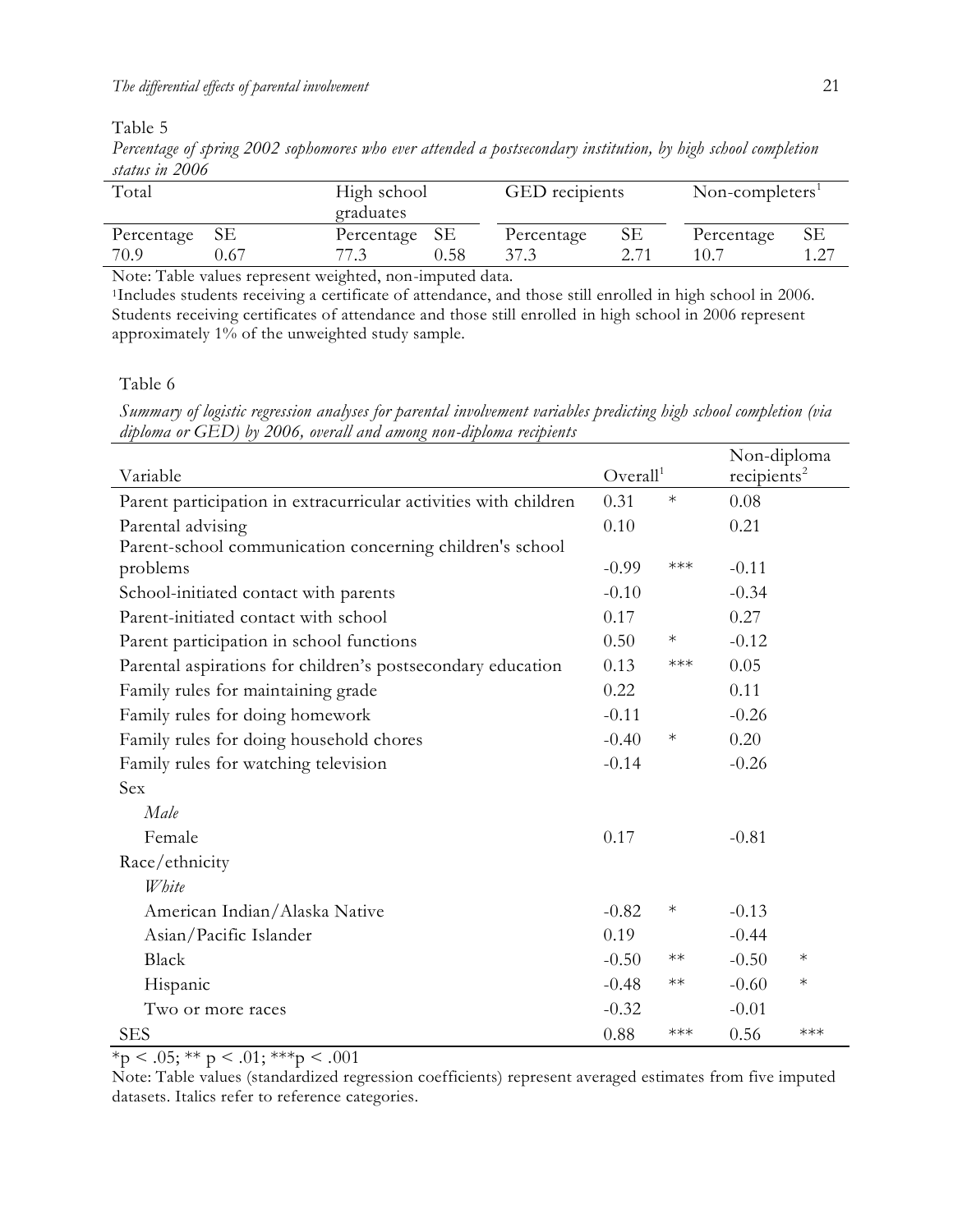<sup>1</sup>Among the entire cohort of tenth graders in 2002.

<sup>2</sup>Among students who did not earn a high school diploma by 2006 (includes GED recipients, students receiving certificates of attendance, and students still enrolled in high school in 2006). Students receiving certificates of attendance and those still enrolled in high school in 2006 represent approximately 1 % of the unweighted study sample.

#### Table 7

*Summary of logistic regression analyses for parental involvement variables predicting postsecondary attendance by 2006, overall and among non-diploma recipients*

|                                                             |                      |            | Non-diploma             |        |
|-------------------------------------------------------------|----------------------|------------|-------------------------|--------|
| Variable                                                    | Overall <sup>1</sup> |            | recipients <sup>2</sup> |        |
| Parent participation in extracurricular activities with     |                      |            |                         |        |
| children                                                    | 0.14                 |            | 0.00                    |        |
| Parental advising                                           | 0.09                 |            | 0.15                    |        |
| Parent-school communication concerning children's school    |                      |            |                         |        |
| problems                                                    | $-0.92$              | $***$      | $-0.37$                 | $\ast$ |
| School-initiated contact with parents                       | $-0.06$              |            | $-0.16$                 |        |
| Parent-initiated contact with school                        | 0.03                 |            | 0.06                    |        |
| Parent participation in school functions                    | 0.79                 | $***$      | 0.95                    | $\ast$ |
| Parental aspirations for children's postsecondary education | 0.28                 | $***$      | $-0.01$                 |        |
| Family rules for maintaining grade                          | 0.06                 |            | 0.18                    |        |
| Family rules for doing homework                             | 0.14                 |            | 0.02                    |        |
| Family rules for doing household chores                     | $-0.41$              | $\ast\ast$ | $-0.44$                 |        |
| Family rules for watching television                        | $-0.23$              | $\ast\ast$ | $-0.08$                 |        |
| Sex                                                         |                      |            |                         |        |
| Male                                                        |                      |            |                         |        |
| Female                                                      | 0.36                 | $***$      | $-0.06$                 |        |
| Race/ethnicity                                              |                      |            |                         |        |
| White                                                       |                      |            |                         |        |
| American Indian/Alaska Native                               | $-0.68$              | $\ast$     | $-0.51$                 |        |
| Asian/Pacific Islander                                      | 0.62                 | $***$      | 0.16                    |        |
| Black                                                       | $-0.18$              | $\ast$     | 0.08                    |        |
| Hispanic                                                    | $-0.10$              |            | 0.10                    |        |
| Two or more races                                           | $-0.35$              | $\ast$     | 0.16                    |        |
| <b>SES</b>                                                  | 1.01                 | $***$      | 0.77                    | ***    |

 $*_{p}$  < .05; \*\* p < .01; \*\*\* p < .001

Note: Table values (standardized regression coefficients) represent averaged estimates from five imputed datasets. Italics refer to reference categories.

<sup>1</sup>Among the entire cohort of tenth graders in 2002.

<sup>2</sup>Among students who did not earn a high school diploma by 2006 (includes GED recipients, students receiving certificates of attendance, and students still enrolled in high school in 2006). Students receiving certificates of attendance and those still enrolled in high school in 2006 represent approximately 1% of the unweighted study sample.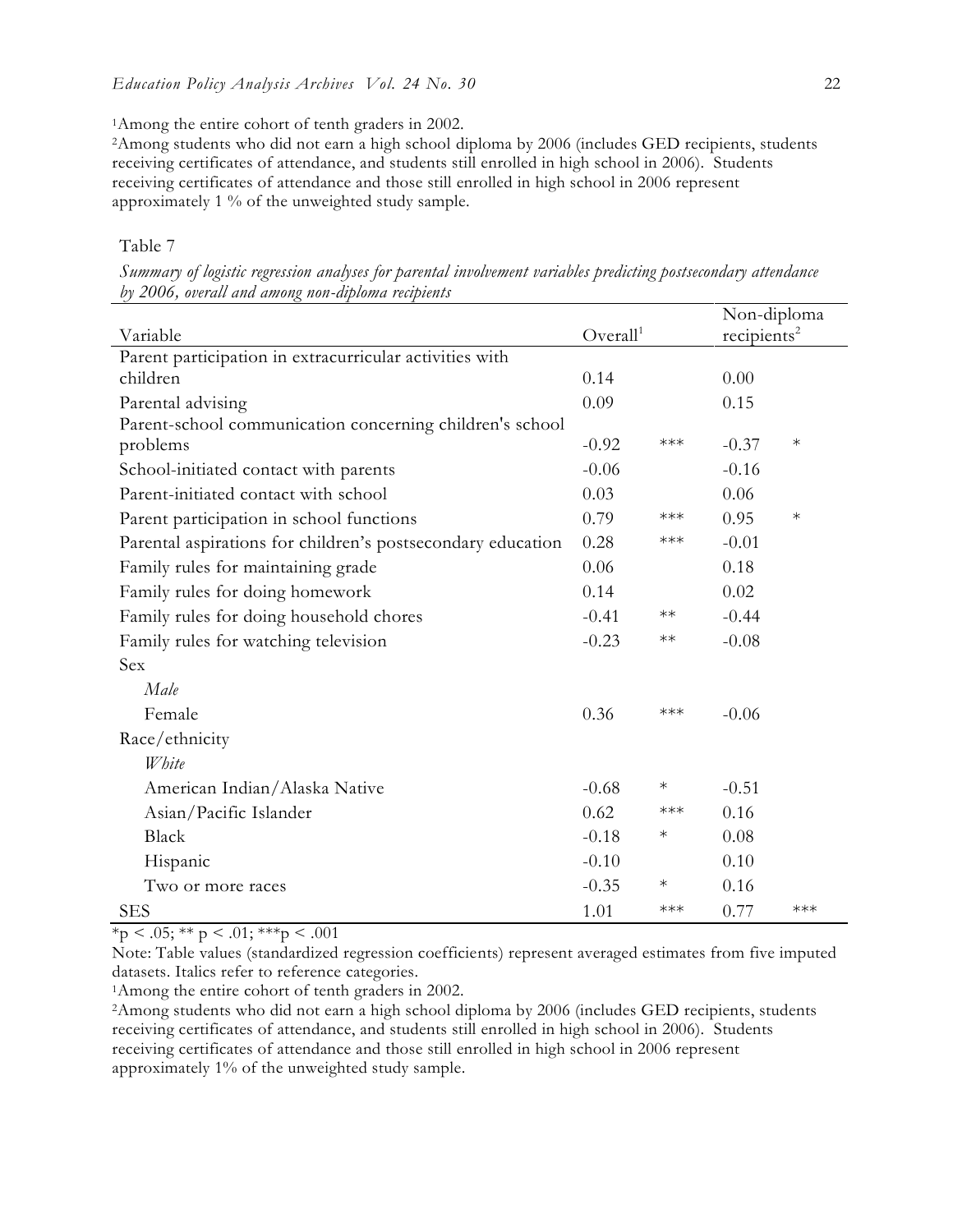#### **Multivariate Analysis: Postsecondary Attendance**

The logistic regression models analyzing the effects of parental involvement, sex, race/ethnicity, and SES were also significant in predicting postsecondary attendance by 2006 both for the 2002 sophomore cohort overall  $(F(18, 306.0) = 66.14, p < .001)$  and for the subpopulation of non-diploma recipients ( $F(18, 249.7) = 3.00$ ,  $p < .001$ ). Similar to the high school completion model, parent participation in school functions ( $\beta = .79$ ,  $\rho < .001$ ), and parents' aspirations for their children's postsecondary education ( $\beta = .28$ ,  $p < .001$ ) positively influenced postsecondary attendance among 2002 sophomores overall (see table 7). However, parent participation in extracurricular activities with children ( $\beta$  = .14,  $p$  = .07), was not a significant predictor. Also, among study variables, there were more statistically significant negative predictors of postsecondary attendance than for high school completion. Specifically, parent-school communication concerning children's school problems ( $\beta =$ —.92,  $p < .001$ ) and family rules for doing household chores ( $\beta$  =  $-41, p < .01$ ) continued to show negative effects and another variable – family rules for watching television – also demonstrated a negative influence on postsecondary attendance for the cohort overall ( $\beta = -23$ ,  $\rho < .01$ ). Among non-diploma recipients, the only significant positive predictor of postsecondary attendance (other than SES) was parent participation in school functions (β = .95, *p* = .01). The only significant negative predictor was parent-school communication concerning children's school problems ( $\beta =$ —.37,  $p = .01$ ).

## **Discussion**

In this study, I replicate the means and intercorrelations reported by Fan & Williams (2010) who also employed multiple imputation (mi) techniques to address missing data across the same ELS parental involvement, sex, and SES variables as used here. In their study, parental involvement was used to predict students' academic self-efficacy, engagement, and intrinsic motivation in English and mathematics. Although the Fan and Williams study used the MI Markov Chain Monte Carlo approach (available through the PROC MI command in the SAS 9.2 software package) and their analysis generated only three mi datasets (compared to the five mi datasets generated here), my results are similar to theirs for each of these variables (although Fan and Williams appear to have reported standard deviations, which differ from my weighted estimates of standard error).

The current study further extends the literature by examining how different aspects of parental involvement influence other educational outcomes, namely, high school completion and postsecondary attendance. The findings I report here suggest that explanations for student persistence through secondary school and on to college that depend solely on race, ethnicity, socioeconomic status, or other background characteristics are incomplete and miss other important factors (such as parental involvement) that also contribute to these outcomes. Similar to studies that examined the relationship between parental involvement dimensions and other outcomes – such as middle school dropout behavior (Rumberger, 1995) and students' self-efficacy and engagement in mathematics and English (Fan & Williams, 2010) – it appears that parents' educational expectations for their children also play a significant role in whether students from all backgrounds persist toward completion of high school and whether they attend a postsecondary institution. In terms of high school completion (by 2006) among the entire cohort of 2002 sophomores, in this study I also found parent participation in extracurricular activities and school functions to be significant positive predictors, while communication between parent and school about children's school problems and having family rules for doing household chores exhibited negative effects. With regards to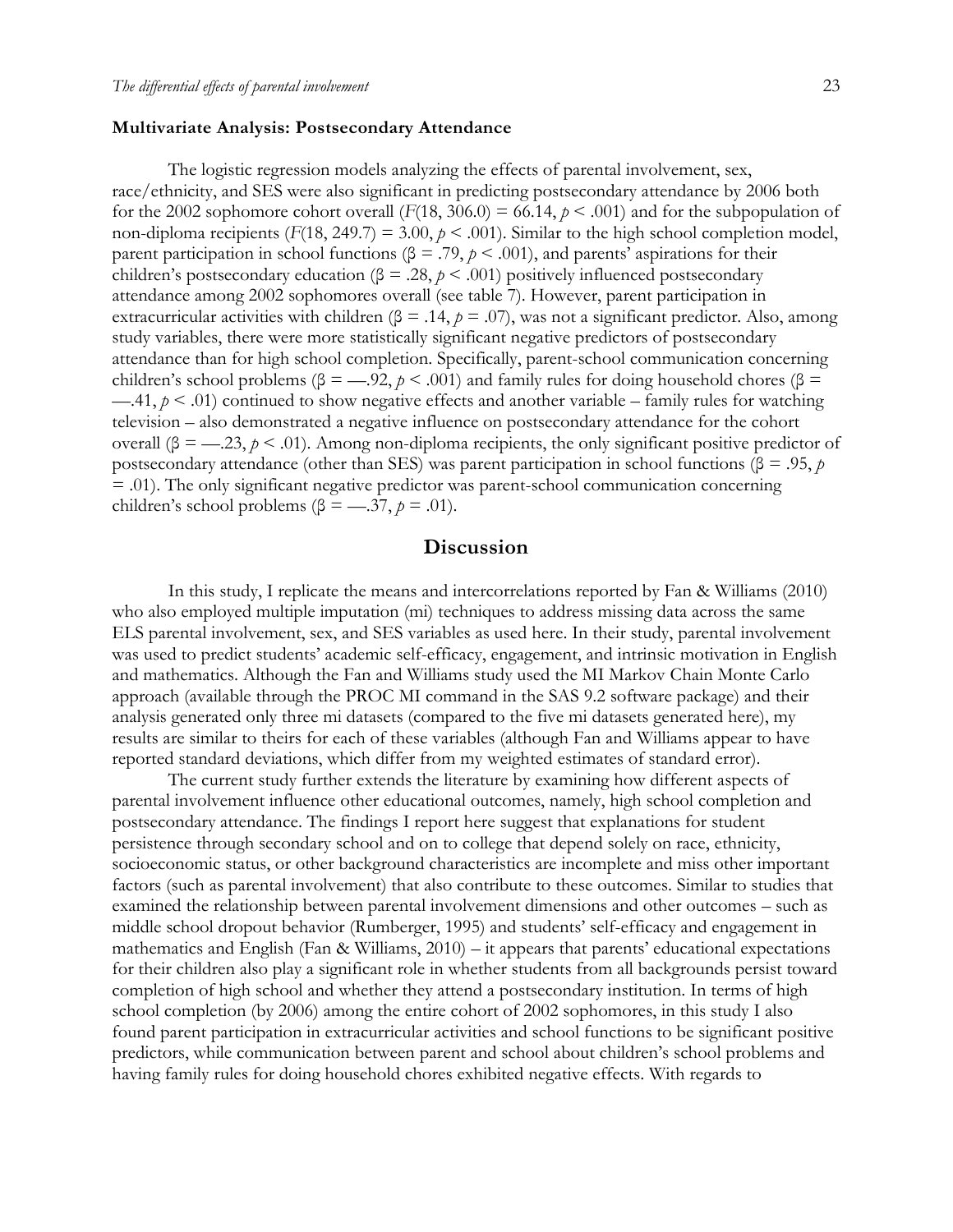postsecondary attendance, parent participation in school functions was a positive predictor of overall cohort attendance at a PSI as well as separately among non-high school diploma recipients.

The only negative predictor shared between the overall cohort model and the non-diploma recipients model was parent-school communication about children's school problems. This finding is similar to the results reported by Fan (2001) when exploring a similar type of involvement among parents of high school-aged students. This specific parental involvement dimension, termed "Contact with School", was comprised of three survey items regarding parents' contact with their children's school about (1) academic performance, (2) academic programs, and (3) behavior. Fan observed that the students of parents who reported more frequent contact with the school also had lower initial academic performance, which may explain the negative relationship between parentschool contact and academic growth, as measured in Fan's study. Thus, it is not surprising that parent-school communication about children's school problems is significantly related to dropping out of high school and not enrolling in postsecondary education.

While I am not recommending that parents and schools avoid communicating about students' academic or behavior problems, consideration should be given to increasing the frequency of other kinds of parent-school communication and contact. Unfortunately, parents often face time pressures and competing demands for their attention, leading to families and schools only communicating when there is a problem. Over time, a pattern of negative interactions (and disagreements) between parents and schools develops (Epstein, 1996), which is counterproductive to the goal of increasing positive family-school engagement. For this, and possibly other reasons, teachers of adolescents should plan for earlier engagement with parents (i.e., before problems surface) using efficient and effective communication tools, such as email, Web sites, electronic discussion boards, and blogs, to reduce or eliminate this barrier (Mandara, 2009).

An explanation for the lack of significant associations in the non-diploma recipients model for high school completion (via GED) is not easily found. One consideration is that possibly other factors, not studied here, are influential in predicting GED completion among students who did not earn a high school diploma by 2006. For instance, in another analysis of GED recipients from this ELS cohort, Malkus and Sen (2012) found that when asked about their reasons for leaving high school, a higher percentage of GED recipients reported leaving for a school-related reason (91%) than either a work-related or family-related reason (29% and 26%, respectively). Among GED recipients, the highest reported school-related reasons for leaving high school were: leavers thought it would be easier to get a GED (48%), leavers did not like school (44%), leavers were getting poor grades or failing school (39%), or leavers had missed too many school days (39%). As to reasons for earning a GED, 66% of recipients cited a need to meet requirements for additional study (e.g., a two- or four-year degree or sub-baccalaureate credential).

These findings could inform future studies of influential predictors of high school dropout and GED completion. That is, students at risk of dropping out of school and not completing any secondary or postsecondary credential may benefit from parental involvement in their high school education and extracurricular activities but perhaps they would benefit even more from school interventions designed to address some of the most frequently reported reasons for dropping out. Take for example, research demonstrating the strong negative relationship between chronic absenteeism and students' academic achievement, high school graduation and post-secondary enrollment outcomes (Balfanz & Byrnes, 2012). To address this problem, state and local education agencies have begun to add measures of student attendance to "early warning" indicator systems used to identify students at risk of dropping out or falling behind in school. The extent to which these early warning systems and interventions could explicitly include ways to engage parents – and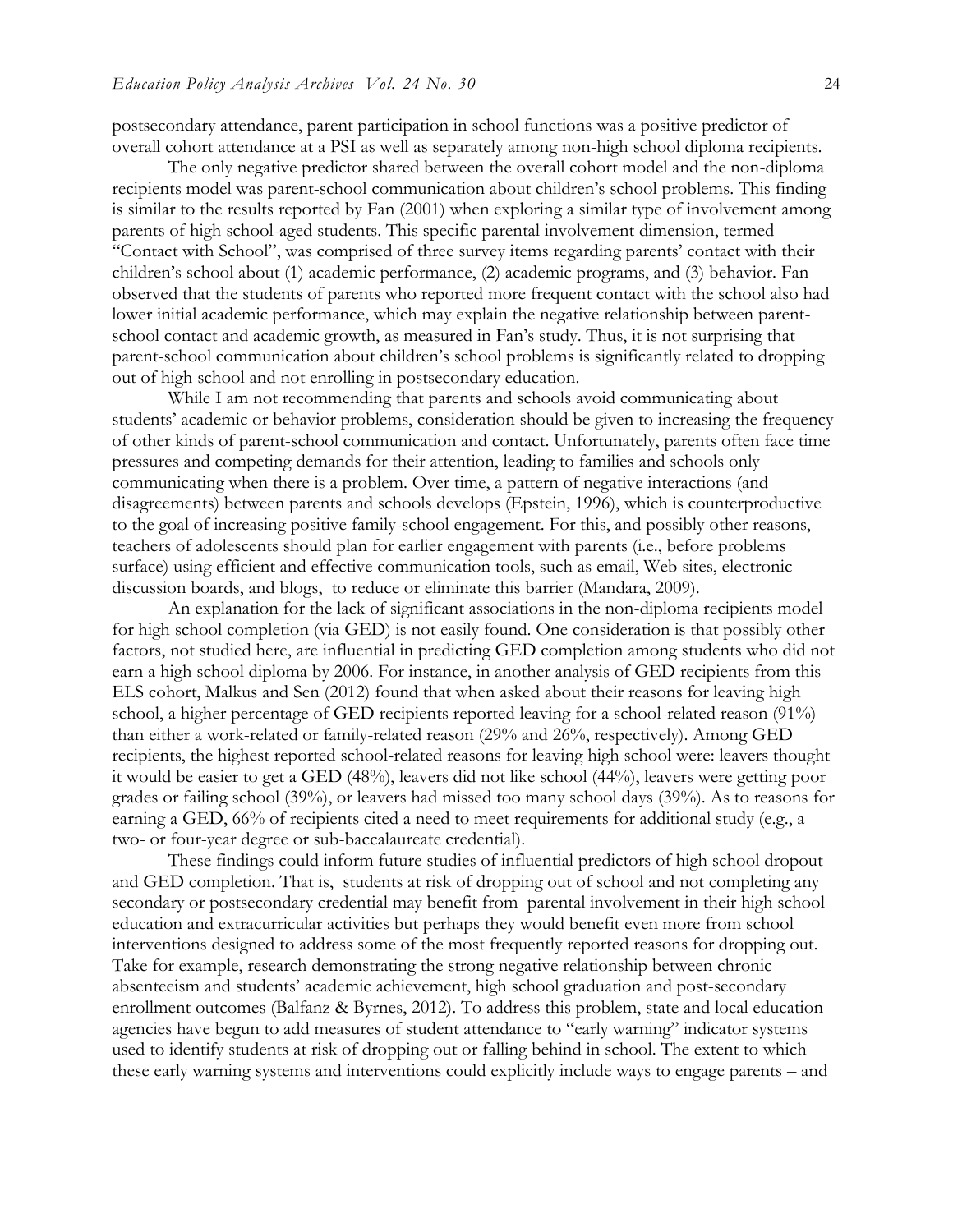then study the effects on high school completion – is a promising area for future research and policy development.

The finding that parental involvement in school functions positively predicts postsecondary attendance among GED recipients could be used to encourage continued parental engagement for high school dropouts who enroll in a GED program. Furthermore, although the percentage of GED recipients who attended a postsecondary institution by 2006 (37%) is lower than for high school graduates, the fact that more than a third went on to enroll in some type of postsecondary education should encourage policymakers and practitioners to target resources and support for more of these students to pursue higher education. In fact, evidence of successful programs that help students earn a GED credential and enroll in college are beginning to emerge. For example, a study of the Bridge to Health and Business program, which offers students a career-related GED curriculum, found that one year after enrolling in the program, Bridge students were much more likely than those pursuing traditional GED programs to have finished the course, passed the GED exam, and enrolled in college (Martin & Broadus, 2013). Future research should also study the postsecondary experiences of GED recipients in the ELS cohort to describe the range of options high school dropouts take advantage of and to what extent parental involvement may play a role in their success (or lack thereof).

#### **Conclusion: Parental Involvement Matters in High School**

The results presented here underscore the continued need for parental involvement once children reach high school. How to encourage and sustain effective levels of parental engagement is hard to prescribe, but the literature offers recommendations for parents, the federal government, and state and local educational agencies. For parents, the strategies that worked with their children in elementary school may not be as effective once the children reach adolescence. Therefore, research suggests that parents engage in more developmentally appropriate ways, such as communicating high expectations for their children's future (Chao & Hill, 2009). While, the current study and previous research overwhelmingly support the idea that parental expectations play a major role in a whole host of educational outcomes for children, this study also shows where high expectations, alone, may not be enough to propel students to reach their potential. That is, although I show here that (with the exception of Asian/Pacific Islanders), the parents of black students reported having the highest educational aspirations for their children in tenth-grade, being black was also associated with lower likelihoods of high school completion and postsecondary attendance, even after controlling for SES (see tables 6 and 7). To improve students' chances of success, research suggests that parents supplement their high expectations with actively assisting their children in planning for college (Chao & Hill, 2009). To the extent that parents are not familiar with the college planning process, schools should be working to provide this information and other skills to enhance the "college knowledge" of both parents and students. Other recommendations include augmenting the instruction and extracurricular activities that youth receive at school by enrolling them in afterschool tutorials, study groups, community sports programs, etc. However, given that high SES parents will likely have better access to these kinds of services than low SES parents, federal and locally-funded programs may be needed to offset costs, as well as provide transportation and other resources for high-needs children. Finally, research suggests that parental involvement in such activities as managing the homework of high school-aged children should shift from a supervisory role to more of a supportive one, as these youth become increasingly more independent and able to make decisions for themselves (Chao & Hill, 2009). However, learning to do this effectively takes skill, specifically in terms of knowing how to provide opportunities for youth to link schoolwork with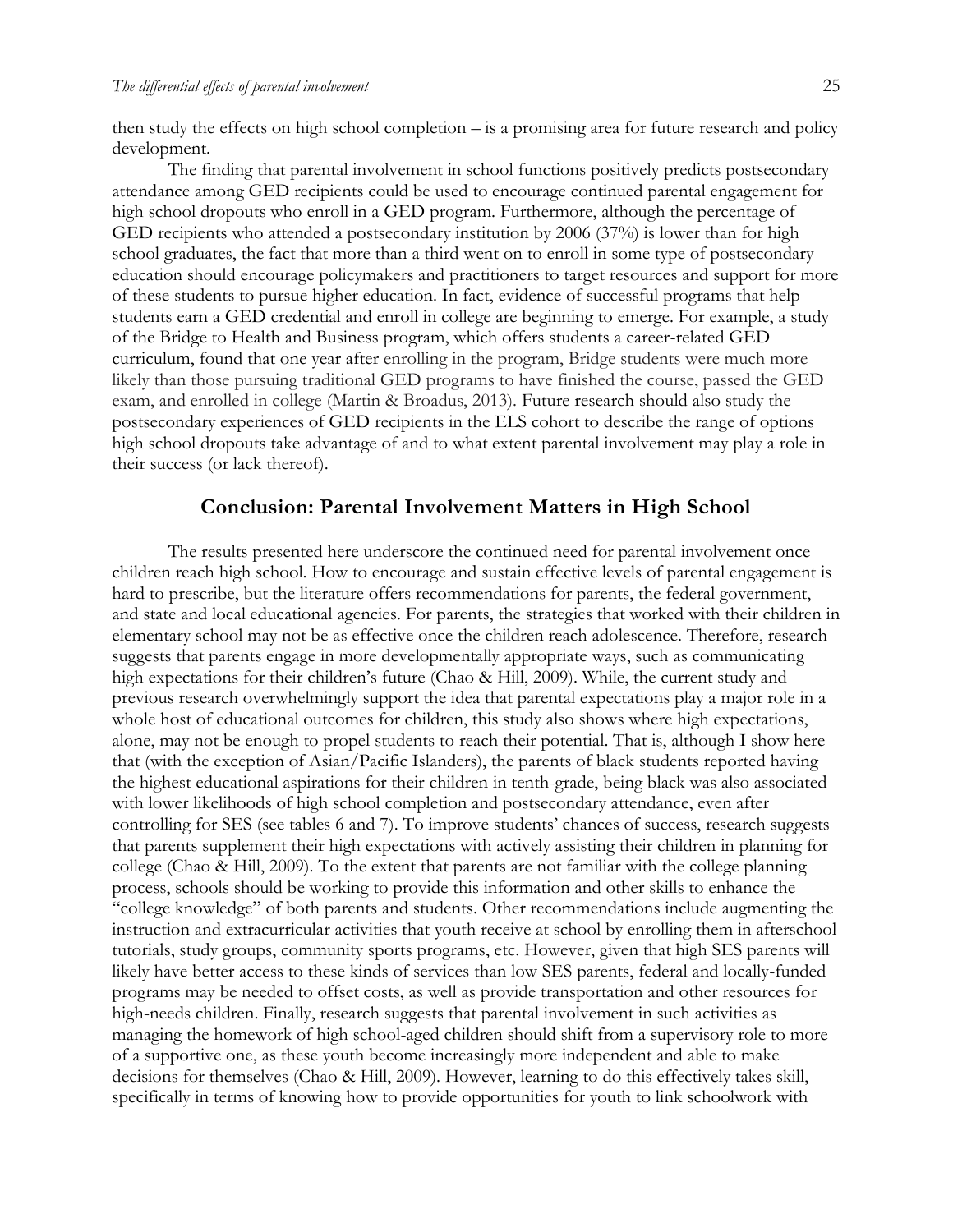current events, how to monitor (rather than check) homework, and how to provide the autonomy for high school students to make decisions, while still setting boundaries around time use. This is another area where schools have a duty to coach and train parents about effectively engaging in their children's education.

As mentioned earlier, NCLB (and now ESSA) provided funding (through Title I) for parent engagement activities and required that schools provide parents with a written parental involvement policy that is based on parent input and leadership. The law also required that these policies be accessible to parents with limited English proficiency and that other reasonable support be provided (for more information, see section 1118 of NCLB or section 1116 of ESSA). However, these requirements are of little use if they are not informed by the local context. That is, one-size-fits-all approaches to increasing parental involvement will not work in all communities. To be effective for black and Latino parents and students, for example, some research suggests that school leaders first cultivate a school climate that welcomes and includes cultural diversity so that trust is established between parents, students, teachers, principals, and community members (Epstein & Sanders, 2002; Henderson & Mapp, 2002). In other words, for schools to succeed in engaging families from diverse backgrounds, more consideration must be given to practices that recognize, respect, and address the needs of individual families (as well as class and cultural differences between families), and that embrace a philosophy of partnership with shared responsibility and power.

#### **Limitations**

Most of the data used in this analysis were self-reported by students and their parents and, while typical of large-scale studies, this method of data collection can yield biased estimates due to participants providing socially-desirable or unreliable information. Furthermore, no causal conclusions can be made from the multivariate statistics presented here. Although I observed statistically significant associations between some aspects of parental involvement in 2002 and students' high school completion and postsecondary attendance by 2006, there are potentially other factors not studied which may have also influenced these outcomes. For instance, parents' aspirations for their children's educational attainment appears to have a strong influence on students' high school completion and postsecondary attendance (as well as on other educational outcomes, as shown in previous studies). However, this relationship is not in itself evidence that simply having high educational expectations for one's child, regardless of relevant student characteristics (e.g., prior achievement or behavior), will lead to favorable outcomes for him/her. It may be that student achievement or behavior in earlier grades may influence parents' educational expectations for their children in tenth grade. Future research should study parental expectations for tenth grade students across various student characteristics prior to tenth grade (e.g., ninth grade GPA, whether student had ever been held back a grade or suspended from school) and examine the possible mediating effects of these prior characteristics on the relationship between parents' educational aspirations for their children and students' high school completion and postsecondary enrollment. Finally, I found both positive and negative relationships between specific types of parental involvement and the educational outcomes studied here (high school completion and postsecondary attendance). The extent to which this narrow set of activities and behaviors accurately captures the most important aspects of parental involvement poses limitations for the study of this construct. Thus, the analysis presented here may underestimate the real contributions that parents make to their children's growth, development, and success during and after the high school years.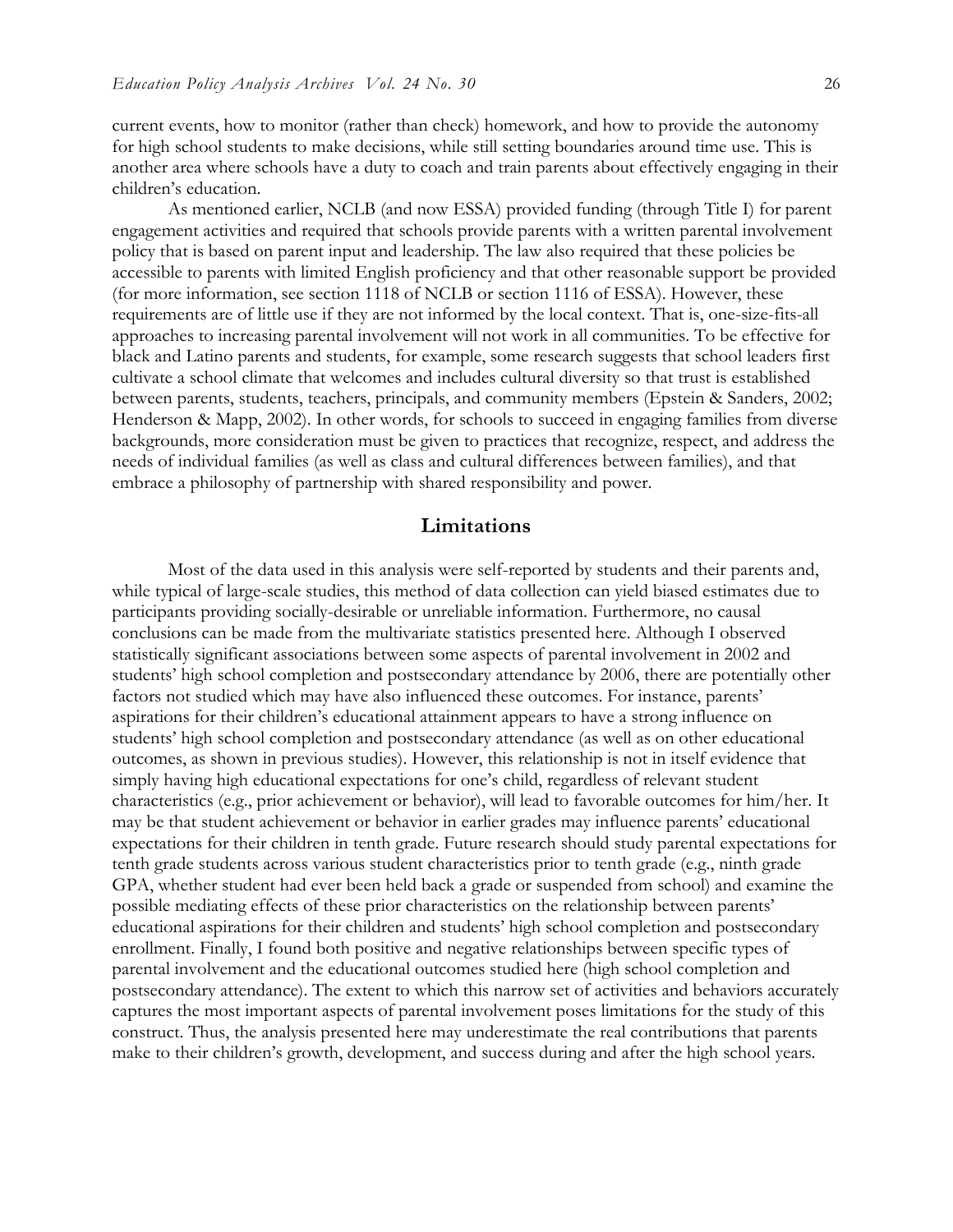#### **References**

- 107th Congress. (2002).Pub. L. No. 107-110, 114 Stat. 1425 No Child Left Behind Act of 2001. Retrieved from [https://www.gpo.gov/fdsys/pkg/PLAW-107publ110/html/PLAW-](https://www.gpo.gov/fdsys/pkg/PLAW-107publ110/html/PLAW-107publ110.htm)[107publ110.htm](https://www.gpo.gov/fdsys/pkg/PLAW-107publ110/html/PLAW-107publ110.htm)
- 114th Congress. (2015). Every Student Succeeds Act. Pub. L. No. 114-95. Retrieved from <https://www.gpo.gov/fdsys/pkg/BILLS-114s1177enr/pdf/BILLS-114s1177enr.pdf>
- Alexander, K. L., Entwisle, D. R., & Horsey, C. S. (1997). From first grade forward: Early foundations of high school dropout. *Sociology of Education, (70)*2, 87-107. <http://dx.doi.org/10.2307/2673158>
- American Council on Education. (2008). *2008 GED Testing Program Statistical Report.* Washington, DC: Author. Retrieved from

<http://www.gedtestingservice.com/uploads/files/9d42c6660ec6184f73f466f2c53ef279.5MB>

- Aston, N. M., & McLanahan, S. S. (1991). Family structure, parental practices and high school completion. *American Sociological Review*, 56, 309-320.<http://dx.doi.org/10.2307/2096106>
- Balfanz, R. & Byrnes, V. (2012). *Chronic Absenteeism: Summarizing What We Know From Nationally Available Data*. Baltimore: Johns Hopkins University Center for Social Organization of Schools.
- Baraldi, A. N., & Enders, C. K. (2010). An introduction to modern missing data analyses. *Journal of School Psychology, 48, 5-37.* <http://dx.doi.org/10.1016/j.jsp.2009.10.001>
- Battin-Pearson, S., Newcomb, M. D., Abbott, R. D., Hill, K. G., Catalano, R. F., & Hawkins, J. D. (2000). Predictors of early high school dropout: A test of five theories. *Journal of Educational Psychology, (92)*3, 568-582.<http://dx.doi.org/10.1037/0022-0663.92.3.568>
- Baum, S., Ma, J., & Payea, K. (2013). *Education pays 2013: The benefits of higher education for individuals and society*. New York: The College Board.
- Brand, J. E., & Xie, Y. (2010). Who benefits most from college? Evidence for negative selection in heterogeneous economic returns to higher education. *American Sociological Review, 75*(2) 273- *302.* <http://dx.doi.org/10.1177/0003122410363567>
- Bureau of Labor Statistics (nd). *L*abor Force Statistics from the Current Population Survey. Retrieved from: [http://www.bls.gov/cps/earnings.htm#education.](http://www.bls.gov/cps/earnings.htm#education)
- Chao, R. K., & Hill, N. E. (2009). Recommendations for developmentally appropriate strategies for parental involvement during adolescence. In N. E. Hill & R. K. Chao, *Families, schools, and the adolescent: Connecting research, policy, and practice.* New York: Teachers College Press.
- deCastro, B. S., & Catsambis, S. (2009). Parents still matter: Parental links to the behaviors and future outlook of high school seniors. In N. E. Hill & R. K. Chao, *Families, schools, and the adolescent: Connecting research, policy, and practice.* New York: Teachers College Press.
- Desimone, L. (1999). Linking parent involvement with student achievement: Do race and income matter? *Journal of Educational Research, 93*(1), 11-30. <http://dx.doi.org/10.1080/00220679909597625>
- Domina, T. (2005). Leveling the home advantage: Assessing the effectiveness of parental involvement in elementary school. *Sociology of Education, (78)*, 233-249. <http://dx.doi.org/10.1177/003804070507800303>
- Dynarski, M., & Gleason, P. (1999). [How can we help? Lessons from federal drop-out prevention](http://www.mathematica-mpr.com/publications/PDFs/howhelp.pdf)  [programs.](http://www.mathematica-mpr.com/publications/PDFs/howhelp.pdf) *Policy brief*. Princeton, NJ: Mathematica Policy Research, Inc. Retrieved from [www.mathematica-mpr.com/publications/PDFs/howhelp.pdf](http://www.mathematica-mpr.com/publications/PDFs/howhelp.pdf)*.*
- Eccles, J. S., Midgley, C., Wigfield., A., Buchanan, C. M., Reuman, D., Flanagan, C., & MacIver, D. (1993). Development during adolescence: The impact of stage-environment fit on young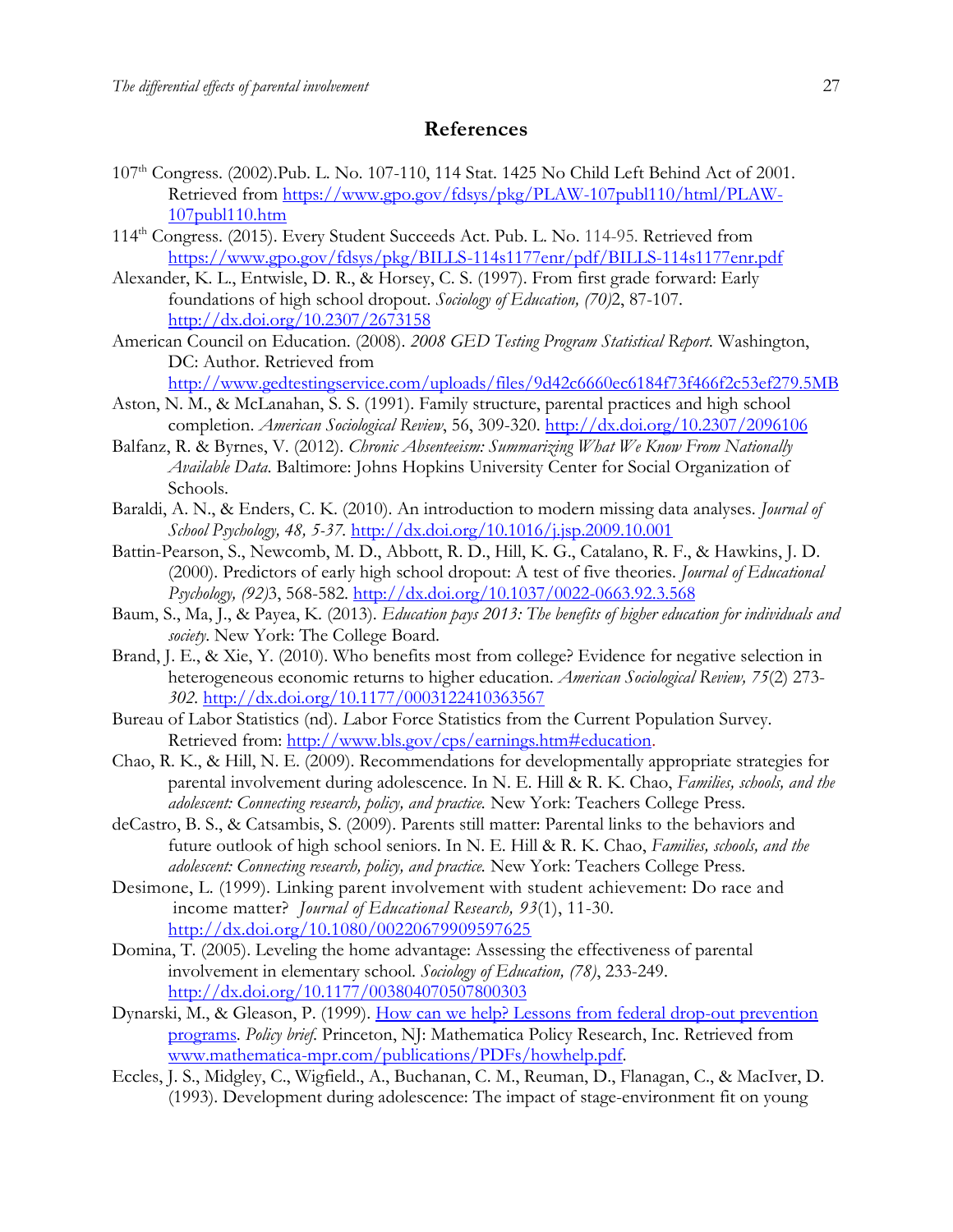adolescents' experiences in schools and families. *American Psychologist, 48(*2), 90-101. <http://dx.doi.org/10.1037/0003-066X.48.2.90>

- Epstein, J. L., & Dauber, S. L. (1991). School programs and teacher practices of parent involvement in inner-city elementary and middle schools. *Elementary School Journal, 91*:289-305. <http://dx.doi.org/10.1086/461656>
- Epstein, J. L. (1995). School/Family/Community partnerships: Caring for the children we share. *The Phi Delta Kappan, (76)*9, 701-712.
- Epstein, J. L., & Sanders, M. G. (2002). Family, school, and community partnerships. In M. H. Bornstein (Ed.), *Handbook of parenting: Vol. 5. Practical issues in parenting* (2nd ed., pp. 407-437). Mahwah, NJ: Erlbaum.
- Fan, X. (2001). Parental involvement and students' academic achievement: A Growth modeling analysis. *The Journal of Experimental Education, (70)*1, 27-61. <http://dx.doi.org/10.1080/00220970109599497>
- Fan, W., & Williams, C. M. (2010). The effects of parental involvement on students' academic selfefficacy, engagement and intrinsic motivation. *Educational Psychology, (30)*1, 53-74. <http://dx.doi.org/10.1080/01443410903353302>
- Fan, W., & Wolters, C. A. (2014). School motivation and high school dropout: The mediating role of educational expectation. *British Journal of Educational Psychology, (84),* 22-39. <http://dx.doi.org/10.1111/bjep.12002>
- Fichman, M., & Cummings, J. N. (2003). Multiple imputation for missing data: Making the most of what you know. Organizational Research Methods, *(6)*3, 282-308. <http://dx.doi.org/10.1177/1094428103255532>
- Fishel, M., & Ramirez, L. (2005). Evidence-based parent involvement interventions with schoolaged children. *School Psychology Quarterly, (20)*4, 371-402. <http://dx.doi.org/10.1521/scpq.2005.20.4.371>
- Gonzalez-DeHass, A. R., Willems, P. P., & Doan Holbein, M. F. (2005). Examining the relationship between parental involvement and student motivation. *Educational Psychology Review, (17)*2, 99- 123.<http://dx.doi.org/10.1007/s10648-005-3949-7>
- Graham, J.W., & Hofer, S.M. (2000). Multiple imputation in multivariate research. In T.D. Little, K.U. Schnable, & J. Baumert (Eds.), *Modeling longitudinal and multilevel data: Practical issues, applied approaches, and specific examples* (pp. 201–218). Mahwah, NJ:Erlbaum.
- Grolnick, W. S., & Slowiaczek, M. L. (1994). Parents' involvement in children's schooling: A Multidimensional conceptualization and motivational model. *Child Development, (65)*, 237-252. <http://dx.doi.org/10.2307/1131378>
- Heckman, J. J., Humphries, J. E., & Mader, N. S. (2010). *The GED* (NBER Working Paper 16064). Cambridge, MA: National Bureau of Economic Research. Retrieved from: [http://www.nber.org/papers/w16064.](http://www.nber.org/papers/w16064)
- Henderson, A. T., & Mapp, K. L. (2002). *The Impact of School, Family, and Community Connections on Student Achievement*. Austin, TX: Southwest Educational Development Laboratory. Retrieved from: https://www.sedl.org/connections/resources/evidence.pdf.
- Henry, K. L., Knight, K. E., & Thornberry, T. P. (2012). School disengagement as a predictor of dropout, delinquency, and problem substance use during adolescence and early adulthood. *Journal of Youth and Adolescence, (41),* 156-166.<http://dx.doi.org/10.1007/s10964-011-9665-3>
- Hill, N. E., & Craft, S. A. (2003). Parent-school involvement and school performance: Mediated pathways among socioeconomically comparable African American and Euro-American families. *Journal of Educational Psychology, (95)*1, 74-83. [http://dx.doi.org/10.1037/0022-](http://dx.doi.org/10.1037/0022-0663.95.1.74) [0663.95.1.74](http://dx.doi.org/10.1037/0022-0663.95.1.74)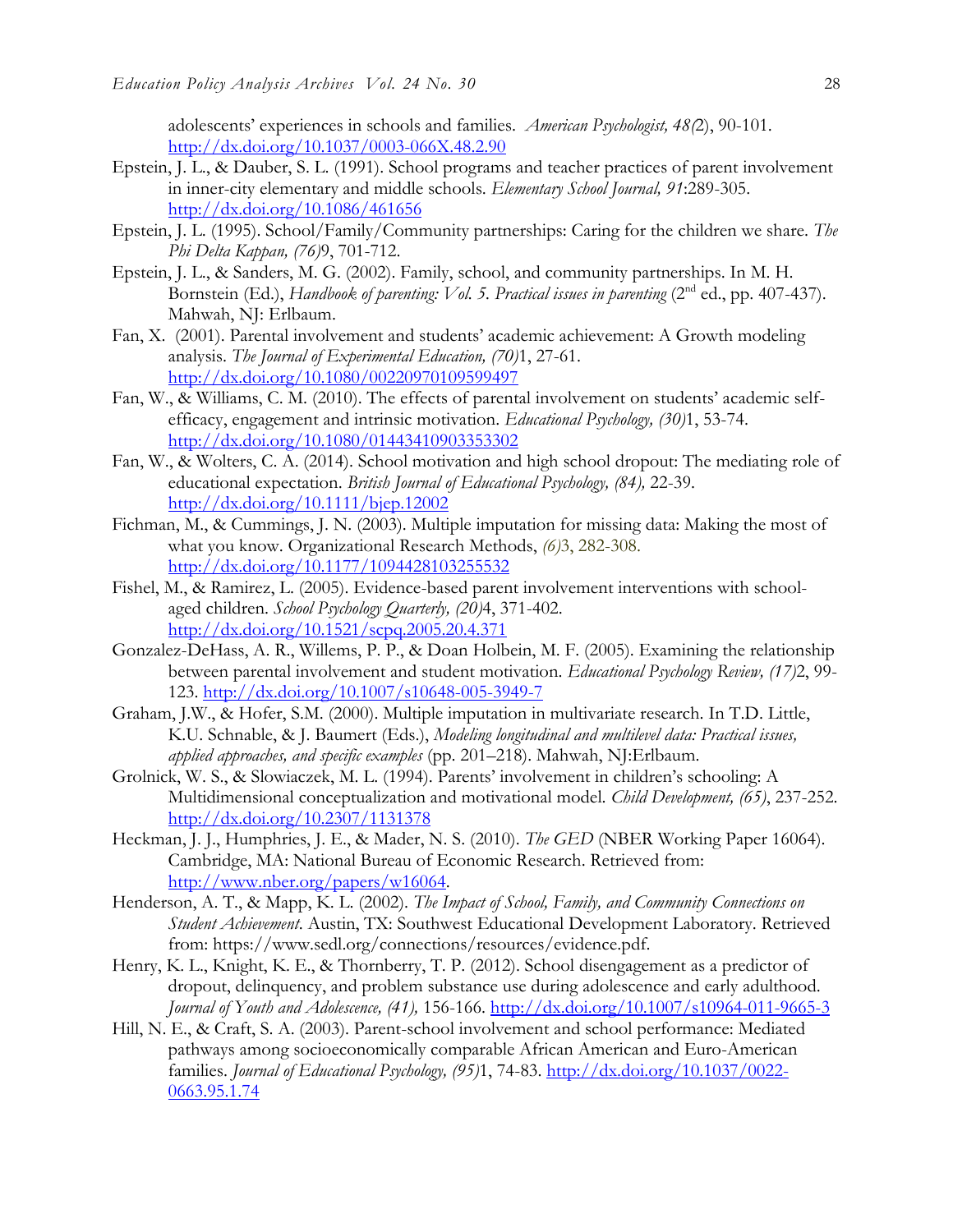- Hill, N. E., Castellino, D. R., Lansford, J. E., Nowlin, P., Dodge, K. A., Bates, J., & Pettit, G. (2004). Parent-academic involvement as related to school behavior, achievement, and aspirations: Demographic variations across adolescence. *Child Development, 75(4), 1491-1509.* <http://dx.doi.org/10.1111/j.1467-8624.2004.00753.x>
- Hill, N. E., & Chao, R. K. (2009). *Families, schools, and the adolescent: Connecting research, policy, and practice.*  New York: Teachers College Press*.*
- Hill, N. E., Tyson, D. F., & Bromell, L. (2009). Developmentally appropriate strategies across ethnicity and socioeconomic status: Parental involvement during middle school. In N. E. Hill & R. K. Chao, Families, schools, and the adolescent: Connecting research, policy, and practice. New York: Teachers College Press.
- Hoover-Dempsey, K. V., Ice, C. L., & Whitaker, M. C. (2009). "We're way past reading together" Why and how parental involvement in adolescence makes sense. In N. E. Hill & R. K. Chao, *Families, schools, and the adolescent: Connecting research, policy, and practice.* New York: Teachers College Press.
- Howell, D. C. (2007). The analysis of missing data. In Outhwaite, W. & Turner, S. *Handbook of Social Science Methodology.* London: Sage. <http://dx.doi.org/10.4135/9781848607958.n11>
- Ingels, S. J., Pratt, D. J., Rogers, J. E., Siegel, P. H., & Stutts, E. S. (2004). *Education Longitudinal Study of 2002: Base Year Data File User's Manual* (NCES 2004-405). U.S. Department of Education. Washington, DC: National Center for Education Statistics.
- Ingels, S.J., Burns, L.J., Chen, X., Cataldi, E.F., & Charleston, S. (2005). *A Profile of the American High School Sophomore in 2002: Initial Results from the Base Year of the Education Longitudinal Study of 2002* (NCES 2005–338). U.S. Department of Education, Washington, DC: National Center for Education Statistics.
- Ingels, S.J., Pratt, D.J, Alexander, C.P., Jewell, D.M., Lauff, E. Mattox, T.L., and Wilson, D. (2014). *Education Longitudinal Study of 2002 Third Follow-up Data File Documentation* (NCES 2014-364). National Center for Education Statistics, Institute of Education Sciences, U.S. Department of Education. Washington, DC. Retrieved [date] from [http://nces.ed.gov/pubsearch.](http://nces.ed.gov/pubsearch)
- Izzo, C. V., Weissberg, R. P., Kasprow, W. J., & Fendrich, M. (1999). A Longitudinal assessment of teacher perceptions of parent involvement in children's education and school performance. *American Journal of Community Psychology, (27)*6, 817- 839. <http://dx.doi.org/10.1023/A:1022262625984>
- Jeynes, W. H. (2005). A meta-analysis of the relation of parental involvement to urban elementary school student academic achievement. *Urban Education, 40*, 237-269. <http://dx.doi.org/10.1177/0042085905274540>
- Kena, G., Musu-Gillette, L., Robinson, J., Wang, X., Rathbun, A., Zhang, J., Wilkinson-Flicker, S., Barmer, A., and Dunlop Velez, E. (2015). *The Condition of Education 2015* (NCES 2015-144). U.S. Department of Education, National Center for Education Statistics. Washington, DC. Retrieved [date] from [http://nces.ed.gov/pubsearch.](http://nces.ed.gov/pubsearch)
- Kenkel, D. S. (1991). Health behavior, health knowledge, and schooling. *Journal of Political Economy, (99)*2, 287-305.<http://dx.doi.org/10.1086/261751>
- Lauff, E., & Ingels, S. J. (2013). *Education Longitudinal Study of 2002 (ELS: 2002): A First look at 2002 high school sophomores 10 years later* (NCES 2014-363). U.S. Department of Education. Washington, DC: National Center for Education Statistics.
- Little, R.J.A. & Rubin, D.B. (1987). *Statistical analysis with missing data. New York, Wiley.*
- Mandara, J. (2009). Reaching out to all families: Developing parental involvement workshops for African American parents of middle school students. In N. E. Hill & R. K. Chao, *Families,*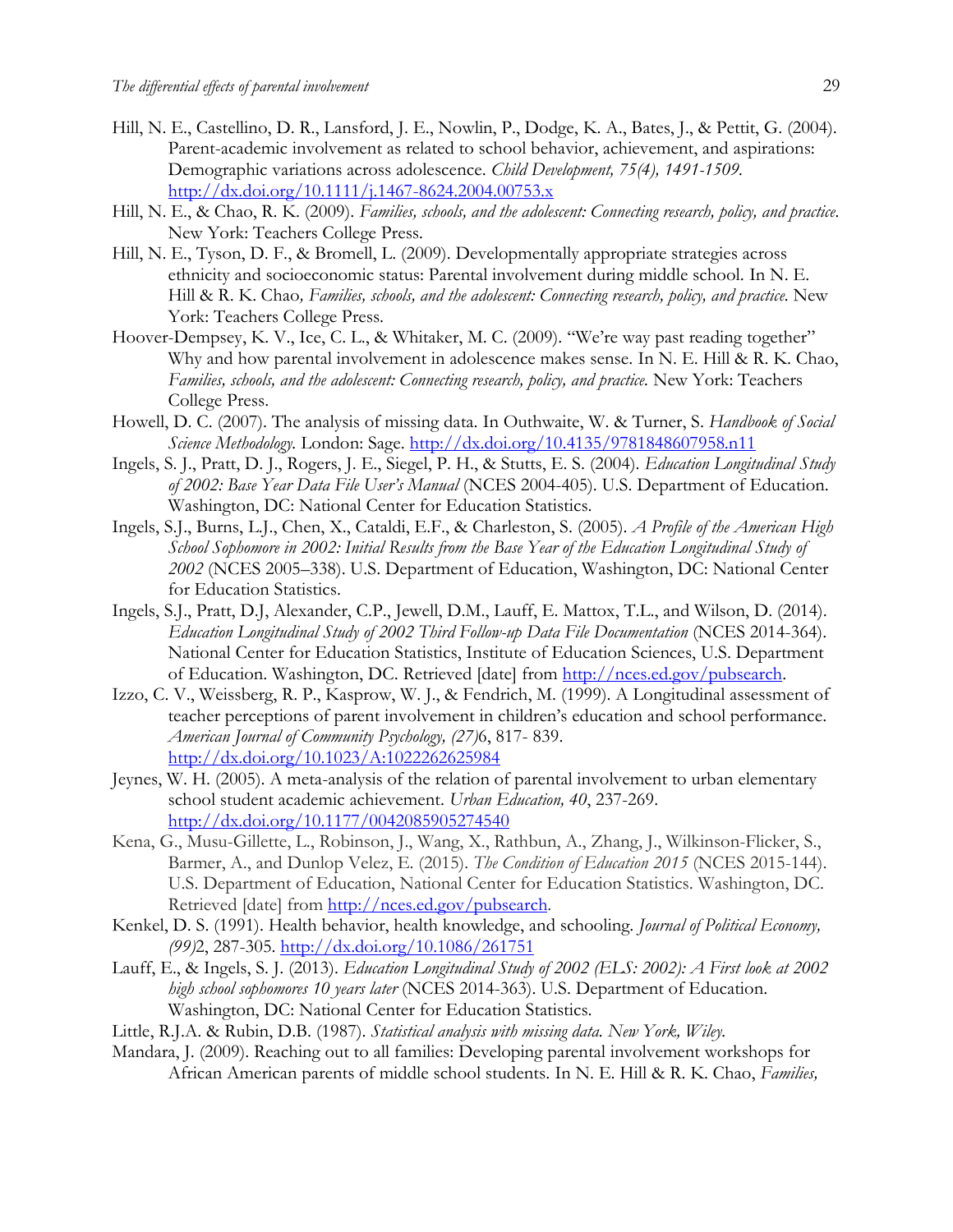schools, and the adolescent: Connecting research, policy, and practice. New York: Teachers College Press.

- Malkus, N., & Sen, A. (2012). *Characteristics of GED recipients in high school: 2002-06.* (NCES 2012-025). U.S. Department of Education. Washington, DC: National Center for Education Statistics.
- Martin, V., & Broadus, J. (2013). Enhancing GED instruction to prepare students for college and careers: Early success in LaGuardia Community College's Bridge to Health and Business program. *Policy brief*. New York, NY: MDRC.<http://dx.doi.org/10.2139/ssrn.2265891>
- National Dropout Prevention Center/Network. (n.d.). Effective Strategies. Retrieved from <http://dropoutprevention.org/effective-strategies/>
- Neild, R. C., Stoner-Eby, S., & Furstenberg, F. (2008). Connecting entrance and departure: The transition to ninth grade and high school dropout. *Education and Urban Society, (40)*5, 543-569. <http://dx.doi.org/10.1177/0013124508316438>
- Nicolau, S., & Ramos, C. L. (1990). *Together is better: Building strong relationships between school and Hispanic parents.* Washington, D.C: Hispanic Policy Development Project.
- Olivos, E. M. (2006). *The power of parents: A critical perspective of bicultural parent involvement in public schools*. New York: Peter Lang.
- Ou, S. (2008). Do GED recipients differ from graduates and school dropouts? Findings from an inner-city cohort. *Urban Education, 43*(1), 83-117. <http://dx.doi.org/10.1177/0042085907305187>
- Patterson, M. B., Song, W., Zhang, J. (2009). *GED candidates and their postsecondary educational outcomes: A Pilot study*. Research Studies 2009-5, GED Testing Service, Washington, DC. Retrieved from:

<http://www.gedtestingservice.com/uploads/files/e248d9c38a9dc05883770deecab2261a.pdf>

- Pew Research Center. (2014). *The rising cost of not going to college*. Retrieved from <http://www.pewsocialtrends.org/2014/02/11/the-rising-cost-of-not-going-to-college/>
- Powell-Smith, K. A., Stoner, G., Shinn, M. R., & Good III, R. H. (2000). Parent tutoring in reading using literature and curriculum materials: Impact on student reading achievement. *School Psychology Review, (29)*1, 5-27.
- Raghunathan, T.E., Lepkowski, J.M., Van Hoewyk, J., and Solenberger, P. (2001). A Multivariate technique for multiply imputing missing values using a sequence of regression models. *Survey Methodology, 27* (1), 85–95.
- Ross, T., Kena, G., Rathbun, A., KewalRamani, A., Zhang, J., Kristapovich, P., and Manning, E. (2012). *Higher Education: Gaps in Access and Persistence Study* (NCES 2012-046). U.S. Department of Education, National Center for Education Statistics. Washington, DC: Government Printing Office.
- Rubin (1987). *Multiple imputation for nonresponse in surveys.* New York: Wiley. <http://dx.doi.org/10.1002/9780470316696>
- Rumberger. R. W. (1995). Dropping out of middle school: A Multilevel analysis of students and schools. *American Educational Research Journal, (32),* 583-625. <http://dx.doi.org/10.3102/00028312032003583>
- Rumberger, R. W., & Larson, K. A. (1998). Student mobility and the increased risk of high school dropout. *American Journal of Education, (107)*, 1-35.<http://dx.doi.org/10.1086/444201>
- Sheldon, S. J., & Epstein, J. L. (2005). Involvement Counts: Family and community partnerships and mathematics achievement. *The Journal of Educational Research, (98)*4, 196-206. <http://dx.doi.org/10.3200/JOER.98.4.196-207>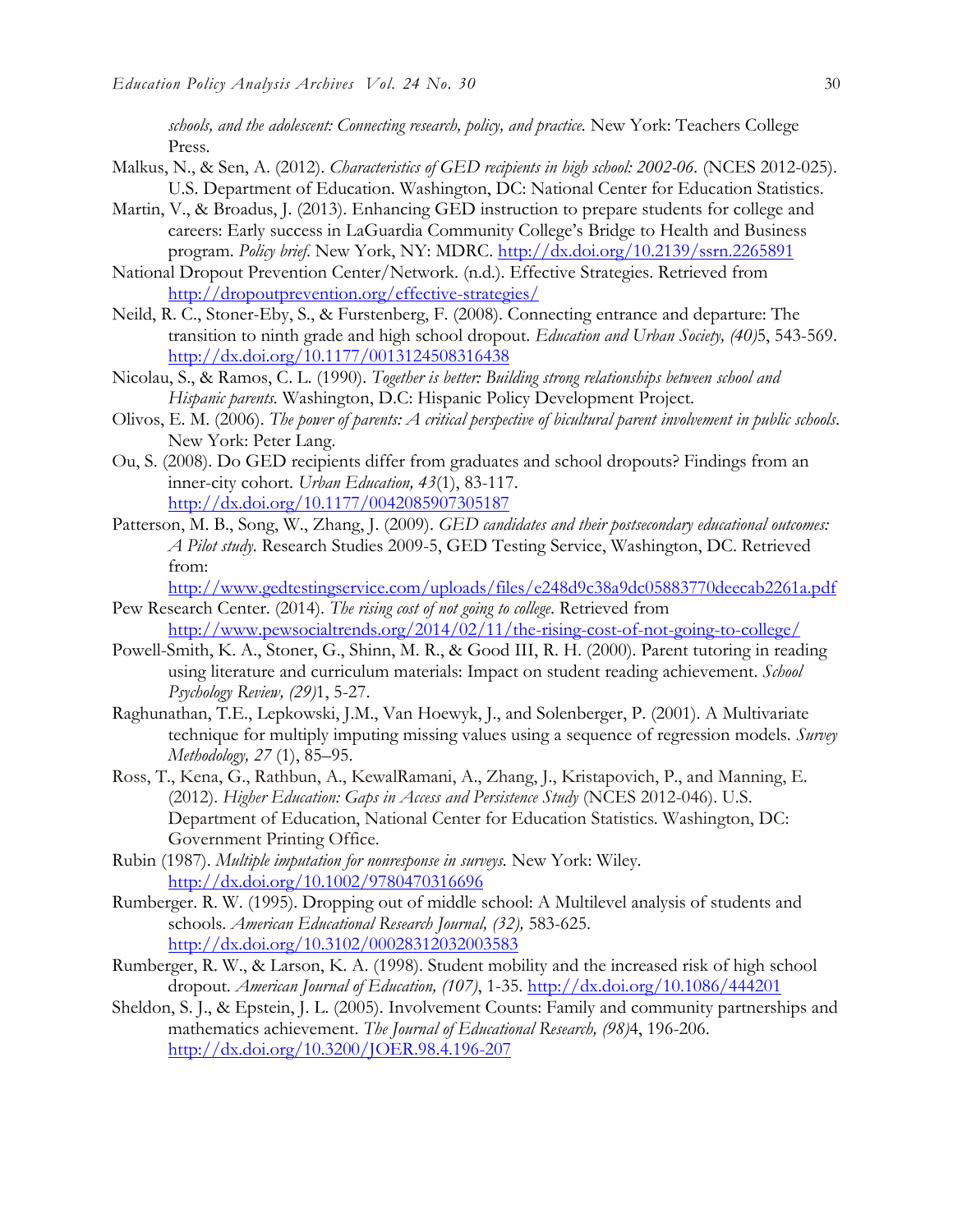- Simon, B. S. (2000). Predictors of high school and family partnerships and the influence of partnerships on student success. Unpublished doctoral dissertation. Johns Hopkins University. Baltimore MD.<http://dx.doi.org/10.1177/019263650108562702>
- Simon, B. S. (2001). Family involvement in high school: Predictors and effects. *NASSP Bulletin, (85)*627, 8-19.
- Singh, K., Bickley, P. G., Trivette, P., & Keith, T. Z. (1995). The Effects of four components of parental involvement on eighth-grade student achievement: Structural analysis of NELS-88 data. *School Psychology Review, (24)*2, 299-317.
- Sirvani, H. (2007). The effect of teacher communication with parents on students' mathematics achievement. *American Secondary Education, (36)*1, 31-46.
- Smith, S., Robbins, T., Stagman, S. & Mahur, D. (2013). *Parent engagement from preschool through grade 3: A guide for policymakers.* Report. New York: National Center for Children in Poverty.
- Spera, C. (2005). A review of the relationship among parenting practices, parenting styles, and adolescent school achievement. *Educational Psychology Review, 17*(2), 125-146. <http://dx.doi.org/10.1007/s10648-005-3950-1>
- StataCorp. (2013). *Stata Statistical Software: Release 13*. College Station, TX: Author.
- Sui-Chu, E. H., & Willms, J. D. (1996). Effects of parental involvement on eighth-grade achievement. *Sociology of Education, (69)* 126-141.<http://dx.doi.org/10.2307/2112802>
- U.S. Department of Education, National Center for Education Statistics (1998). *Factors associated with father's and mother's involvement in their children's schools*. Washington, D.C.: Author.
- Yan, W., & Lin, Q. (2005). Parent involvement and mathematics achievement: Contrast across racial and ethnic groups. *Journal of Educational Research, (99)*2, 116-127. <http://dx.doi.org/10.3200/JOER.99.2.116>
- Zellman, G., & Waterman, J. (1998). Understanding the impact of parent school involvement on children's educational outcomes. *Journal of Educational Research, (91)*6, 370-380. <http://dx.doi.org/10.1080/00220679809597566>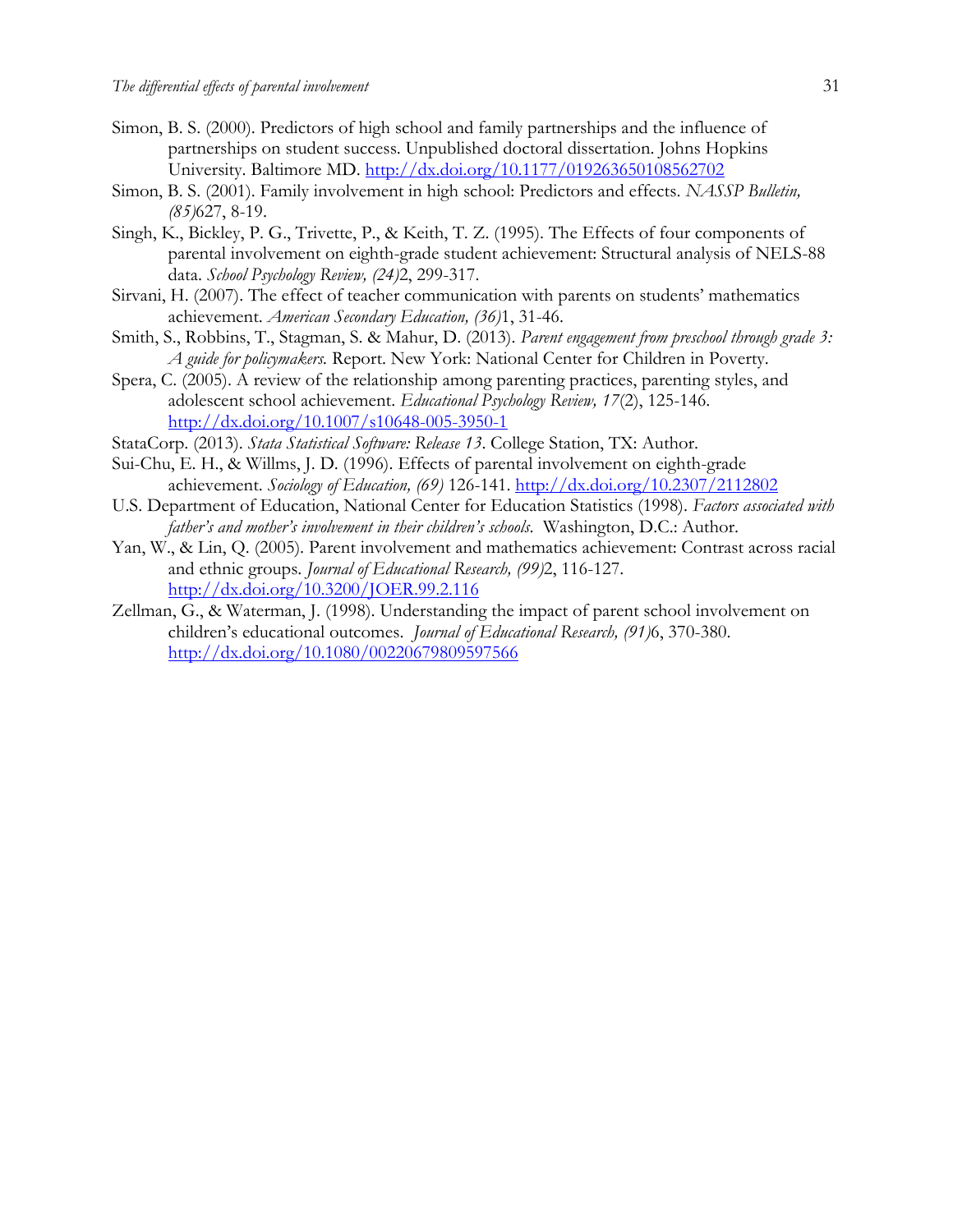Table A-1.

## **Appendix A**

|                                 | Total    | High School<br>Diploma<br>Recipients | <b>GED</b><br>recipients | Non-<br>complexers <sup>1</sup> |
|---------------------------------|----------|--------------------------------------|--------------------------|---------------------------------|
| Parental Involvement Variable   | [95% CI] | $[95\% \text{ CI}]$                  | [95% CI]                 | [95% СП                         |
| Parent participation in         |          |                                      |                          |                                 |
| extracurricular activities with | [3.04,   |                                      |                          |                                 |
| children                        | 3.07     | [3.07, 3.10]                         | [2.87, 3.01]             | [2.79, 2.90]                    |
|                                 | [2.26,   |                                      |                          |                                 |
| Parental advising               | 2.28]    | [2.27, 2.30]                         | [2.18, 2.31]             | [2.10, 2.21]                    |
| Parent-school communication     |          |                                      |                          |                                 |
| concerning children's school    | [1.31,   |                                      |                          |                                 |
| problems                        | 1.34]    | [1.25, 1.27]                         | [1.64, 1.88]             | [1.72, 1.88]                    |
| School-initiated contact with   | [1.32,   |                                      |                          |                                 |
| parents                         | 1.34]    | [1.31, 1.34]                         | [1.27, 1.40]             | [1.33, 1.43]                    |
| Parent-initiated contact with   | [1.36,   |                                      |                          |                                 |
| school                          | 1.38]    | [1.35, 1.37]                         | [1.43, 1.57]             | [1.37, 1.49]                    |
| Parent participation in school  | [0.28,   |                                      |                          |                                 |
| functions                       | $0.30$ ] | [0.29, 0.31]                         | [0.18, 0.24]             | [0.16, 0.21]                    |
| Parental aspirations for        |          |                                      |                          |                                 |
| children's postsecondary        | [5.29,   |                                      |                          |                                 |
| education                       | $5.35$ ] | [5.35, 5.41]                         | [4.82, 5.11]             | [4.71, 4.95]                    |
| Family rules for maintaining    | [0.81,   |                                      |                          |                                 |
| grade                           | 0.83]    | [0.81, 0.83]                         | [0.76, 0.87]             | [0.76, 0.86]                    |
| Family rules for doing          | [0.92,   |                                      |                          |                                 |
| homework                        | 0.93]    | [0.92, 0.93]                         | [0.87, 0.95]             | [0.90, 0.95]                    |
| Family rules for doing          | [0.88,   |                                      |                          |                                 |
| household chores                | 0.89]    | [0.87, 0.89]                         | [0.89, 0.96]             | [0.90, 0.95]                    |
| Family rules for watching       | [0.63,   |                                      |                          |                                 |
| television                      | $0.66$ ] | [0.63, 0.66]                         | [0.55, 0.72]             | [0.65, 0.74]                    |

*95% confidence intervals for mean estimates of parental involvement variables, by high school completion status in 2006*

Note: Table values represent averaged estimates from five imputed datasets.

<sup>1</sup>Includes students receiving a certificate of attendance, and those still enrolled in high school in 2006. Students receiving certificates of attendance and those still enrolled in high school in 2006 represent approximately one percent of the unweighted study sample.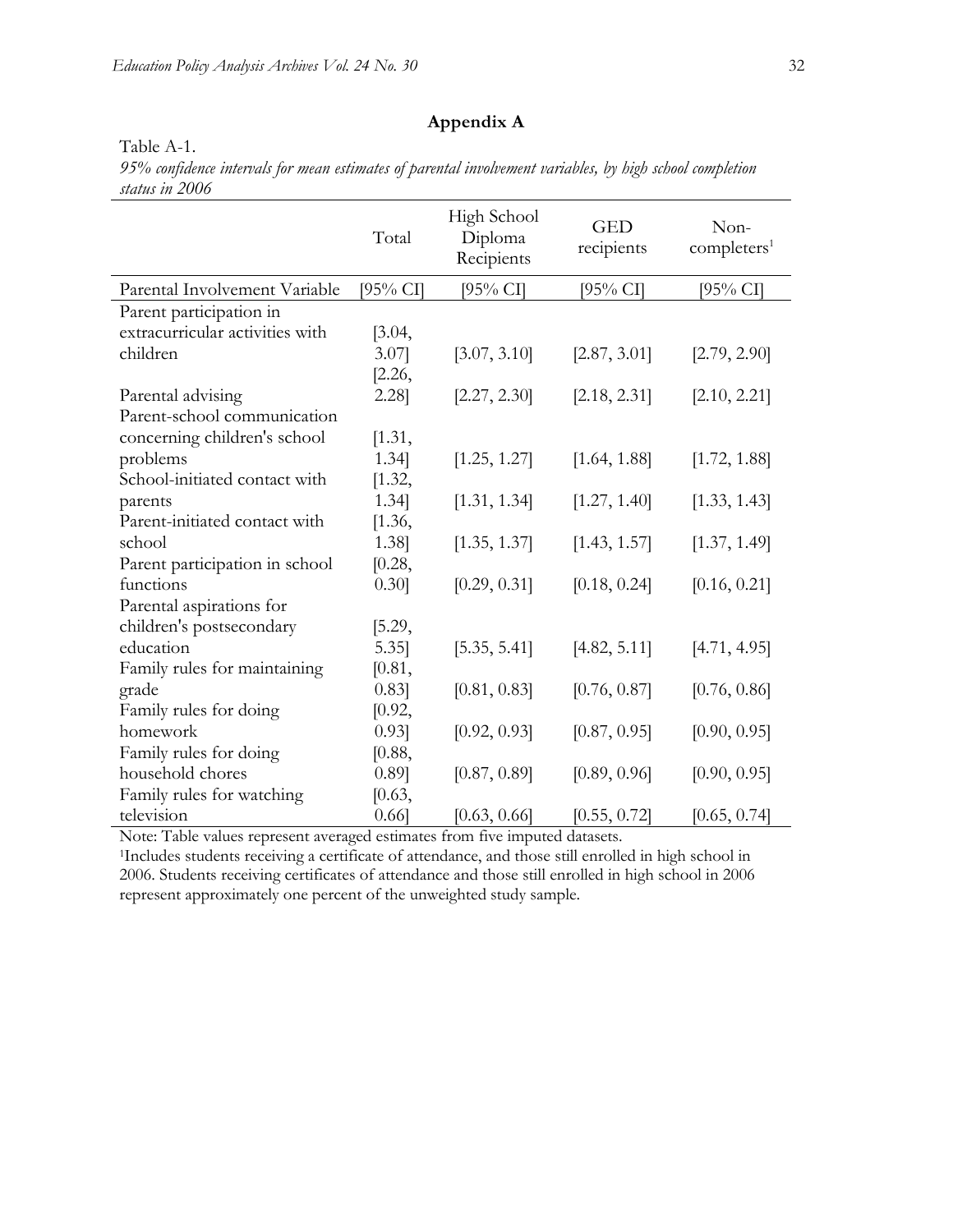#### Table A-2

|                                     | Parents'               |
|-------------------------------------|------------------------|
|                                     | aspirations for        |
|                                     | their 10th grader's    |
|                                     | postsecondary          |
| Student Characteristic              | education <sup>1</sup> |
|                                     | [95% CI]               |
| Race/ethnicity                      |                        |
| White                               | [5.19, 5.27]           |
| American Indian/Alaska Native       | [4.82, 5.49]           |
| Asian/Pacific Islander              | [5.69, 5.83]           |
| Black                               | [5.47, 5.63]           |
| Hispanic                            | [5.27, 5.42]           |
| Two or more races                   | [5.18, 5.46]           |
| Socioeconomic Status (SES) Quartile |                        |
| Lowest quartile                     | [4.96, 5.09]           |
| Second quartile                     | [5.12, 5.24]           |
| Third quartile                      | [5.35, 5.44]           |
| Highest quartile                    | [5.66, 5.74]           |

*95% confidence intervals for mean estimates of parents' aspirations for their tenth grader's postsecondary education, by race/ethnicity and SES*

Note: Table values represent averaged estimates from five imputed datasets.

<sup>1</sup>Based on (BYPARASP) How far in school the parent wants their tenth grader to go, where

 $1 =$  Less than high school graduation

 $2 =$  High school graduation or GED only

3 = Attend or complete 2-year college/school

4 = Attend college, 4-year degree incomplete

5 = Graduate from college

6 = Obtain Master's degree or equivalent

7 = Obtain PhD, MD, or other advanced degree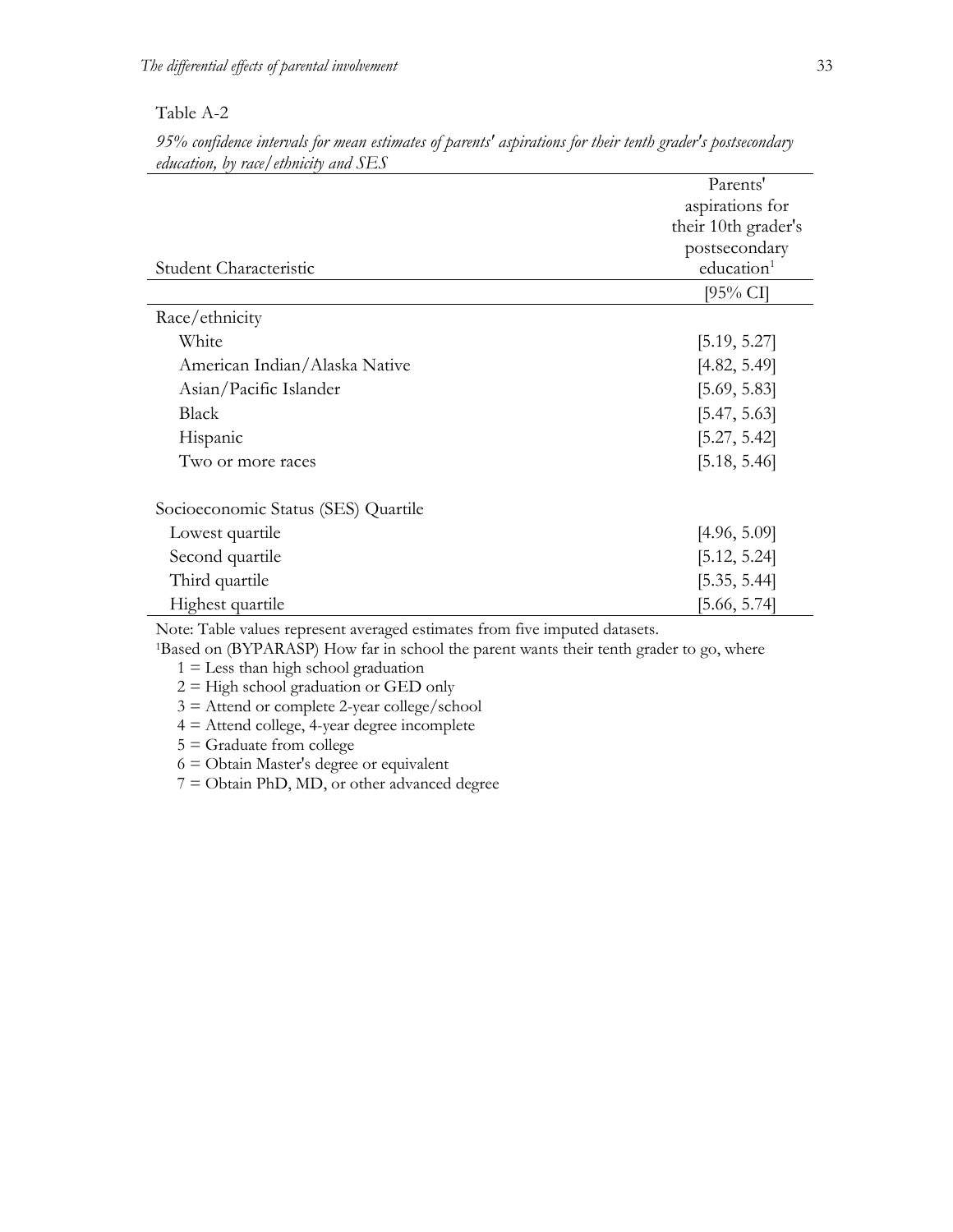| Table A-3 |  |
|-----------|--|
|-----------|--|

*95% confidence intervals for percentage estimates of spring 2002 sophomores whose parents aspired for them to attain a bachelor's degree or higher, by race/ethnicity and SES*

| Student Characteristic              | Percentage of tenth graders whose<br>parents aspired for them to attain a<br>bachelor's degree or higher <sup>1</sup> |  |  |
|-------------------------------------|-----------------------------------------------------------------------------------------------------------------------|--|--|
|                                     | $[95\% \text{ CI}]$                                                                                                   |  |  |
| Total                               | [85.51, 87.29]                                                                                                        |  |  |
| Race/ethnicity                      |                                                                                                                       |  |  |
| White                               | [84.51, 86.88]                                                                                                        |  |  |
| American Indian/Alaska Native       | [71.12, 89.3]                                                                                                         |  |  |
| Asian/Pacific Islander              | [91.60, 95.21]                                                                                                        |  |  |
| <b>Black</b>                        | [86.60, 90.35]                                                                                                        |  |  |
| Hispanic                            | [83.97, 87.68]                                                                                                        |  |  |
| Two or more races                   | [80.25, 88.23]                                                                                                        |  |  |
| Socioeconomic Status (SES) Quartile |                                                                                                                       |  |  |
| Lowest quartile                     | [75.84, 79.58]                                                                                                        |  |  |
| Second quartile                     | [80.69, 84.09]                                                                                                        |  |  |
| Third quartile                      | [88.74, 91.03]                                                                                                        |  |  |
| Highest quartile                    | [95.07, 96.82]                                                                                                        |  |  |

Note: Table values represent averaged estimates from five imputed datasets.

<sup>1</sup>Based on (BYPARASP) How far in school the parent wants their tenth grader to go. Categories 5, 6, and 7 (see descriptions below) were combined to produce these estimates.

- $1 =$  Less than high school graduation
- $2 =$  High school graduation or GED only
- 3 = Attend or complete 2-year college/school
- 4 = Attend college, 4-year degree incomplete
- $5 =$  Graduate from college
- 6 = Obtain Master's degree or equivalent
- 7 = Obtain PhD, MD, or other advanced degree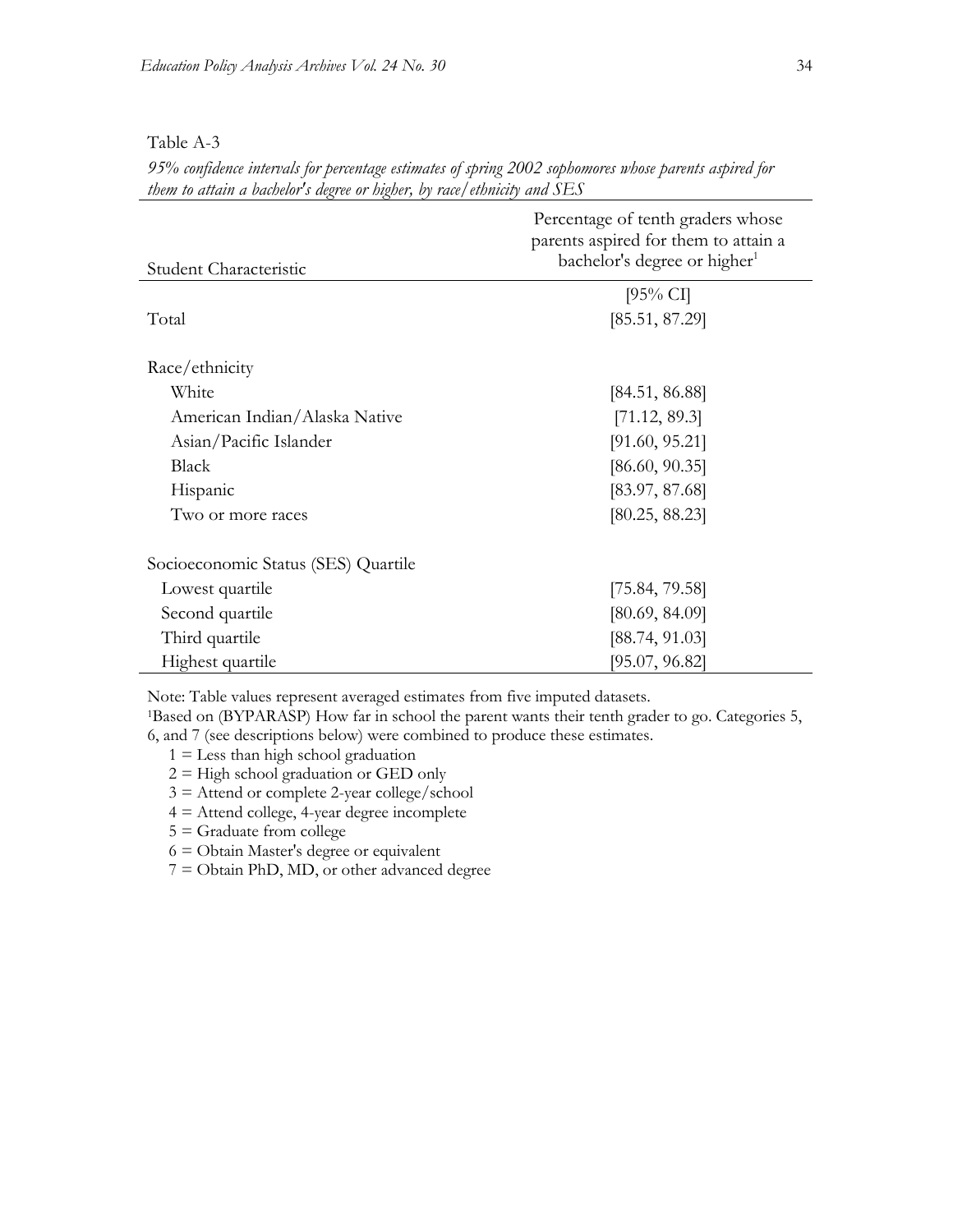## **About the Author**

Terris Ross, Ph.D.

Division Leader, P-12 Research & Evaluation, U.S. Department of Education [terrisross@yahoo.com](mailto:terrisross@yahoo.com)

Terris Ross leads the elementary and secondary division of the Policy and Program Studies Service (PPSS) at the U.S. Department of Education. There, she provides technical guidance and direction for national educational research activities, primarily in the areas of school accountability and student assessment, data analysis and reporting, and the use of data for policy decisions. Prior to joining PPSS, Terris served as an education statistician on the Annual Reports team at the National Center for Education Statistics (NCES), where she was lead author and principal researcher on the congressionally-mandated *Higher Education: Gaps in Access and Persistence Study*, a report which examined the lack of access to and persistence in college of males from underrepresented racial/ethnic groups. Before joining the U.S. Department of Education, Terris led the Assessment, Evaluation, and Development office in Henry County Schools, GA, as well as serving the Georgia Department of Education as lead analyst for the School Improvement Division. Terris holds bachelor's and master's of science degrees in mathematics from Clark Atlanta University, a specialist degree in Educational Leadership from Florida Atlantic University, and a Ph.D. in educational policy studies with a concentration in research, measurement and statistics from Georgia State University.

|                     | education policy analysis archives |                |
|---------------------|------------------------------------|----------------|
| Volume 24 Number 30 | March 7, 2016                      | ISSN 1068-2341 |

## $\left($

Readers are free to copy, display, and distribute this article, as long as the work is attributed to the author(s) and **Education Policy Analysis Archives,** it is distributed for non-commercial purposes only, and no alteration or transformation is made in the work. More details of this Creative Commons license are available at http://creativecommons.org/licenses/by-nc-sa/3.0/. All other uses must be approved by the author(s) or **EPAA**. **EPAA** is published by the Mary Lou Fulton Institute and Graduate School of Education at Arizona State University Articles are indexed in CIRC (Clasificación Integrada de Revistas Científicas, Spain), DIALNET (Spain), [Directory of](http://www.doaj.org/)  [Open Access Journals,](http://www.doaj.org/) EBSCO Education Research Complete, ERIC, Education Full Text (H.W. Wilson), QUALIS A2 (Brazil), SCImago Journal Rank; SCOPUS, SOCOLAR (China).

Please contribute commentaries at http://epaa.info/wordpress/ and send errata notes to Gustavo E. Fischman fischman@asu.edu

**Join EPAA's Facebook community** at<https://www.facebook.com/EPAAAAPE> and **Twitter feed** @epaa\_aape.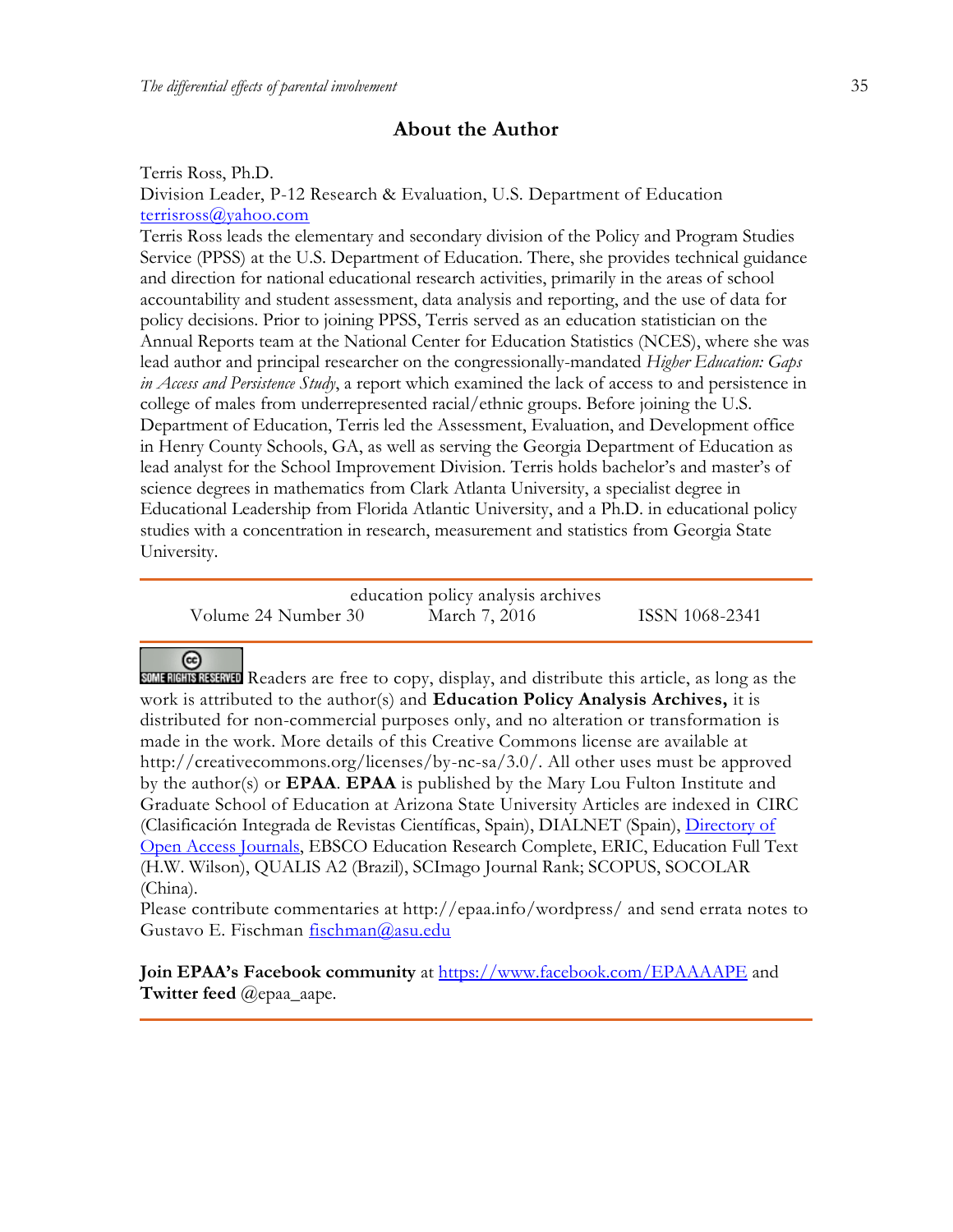#### education policy analysis archives editorial board Lead Editor: **Audrey Amrein-Beardsley** (Arizona State University) Executive Editor: **Gustavo E. Fischman** (Arizona State University) Associate Editors: **Sherman Dorn**, **David R. Garcia**, **Oscar Jimenez-Castellanos**,

**Cristina Alfaro** San Diego State University

**Gary Anderson** New York University

**Michael W. Apple** University of Wisconsin, Madison **Jeff Bale** OISE, University of Toronto, Canada

**David C. Berliner** Arizona State University

**Casey Cobb** University of Connecticut

**Arnold Danzig** San Jose State University

**Linda Darling-Hammond**  Stanford University

**Elizabeth H. DeBray** University of Georgia

**Chad d'Entremont** Rennie Center for Education Research & Policy

**John Diamond** University of Wisconsin, Madison

**Matthew Di Carlo** Albert Shanker Institute

**Michael J. Dumas** University of California, Berkeley

**Kathy Escamilla** University of Colorado, Boulder

**Melissa Lynn Freeman** Adams State College

**Rachael Gabriel** University of Connecticut

**Amy Garrett Dikkers** University of North Carolina, Wilmington

**Gene V Glass** Arizona State University

**Ronald Glass** University of California, Santa Cruz

**Eugene Judson**, **Jeanne M. Powers** (Arizona State University)

**Jacob P. K. Gross** University of Louisville

**Julian Vasquez Heilig** California State University, Sacramento **Aaron Bevanot** SUNY Albany **Kimberly Kappler Hewitt** University of North Carolina Greensboro

**Aimee Howley** Ohio University **Noah Sobe** Loyola University

**Jaekyung Lee S**UNY Buffalo

**Jessica Nina Lester** Indiana University

**Amanda E. Lewis** University of Illinois, Chicago

**Chad R. Lochmiller** Indiana University

**Christopher Lubienski** University of Illinois, Urbana-Champaign

**Sarah Lubienski** University of Illinois, Urbana-Champaign

**William J. Mathis** University of Colorado, Boulder

**Michele S. Moses** University of Colorado, Boulder

**Julianne Moss** Deakin University, Australia

**Sharon Nichols** University of Texas, San Antonio

**Eric Parsons** University of Missouri-Columbia

**Susan L. Robertson** Bristol University, UK

**Gloria M. Rodriguez** University of California, Davis **R. Anthony Rolle** University of Houston

**A. G. Rud** Washington State University

**Eric M. Haas** WestEd **Patricia Sánchez** University of University of Texas, San Antonio **Janelle Scott** University of California, Berkeley **Jack Schneider** College of the Holy Cross

**Henry Braun** Boston College **Steve Klees** University of Maryland **Nelly P. Stromquist** University of Maryland

> **Benjamin Superfine** University of Illinois, Chicago

**Maria Teresa Tatto**  Michigan State University

**Adai Tefera** Virginia Commonwealth University

**Tina Trujillo** University of California, Berkeley

**Federico R. Waitoller** University of Illinois, Chicago

**Larisa Warhol** University of Connecticut

**John Weathers** University of Colorado, Colorado Springs

**Kevin Welner** University of Colorado, Boulder

**Terrence G. Wiley** Center for Applied Linguistics

**John Willinsky**  Stanford University

**Jennifer R. Wolgemuth University of** South Florida

**Kyo Yamashiro** Claremont Graduate University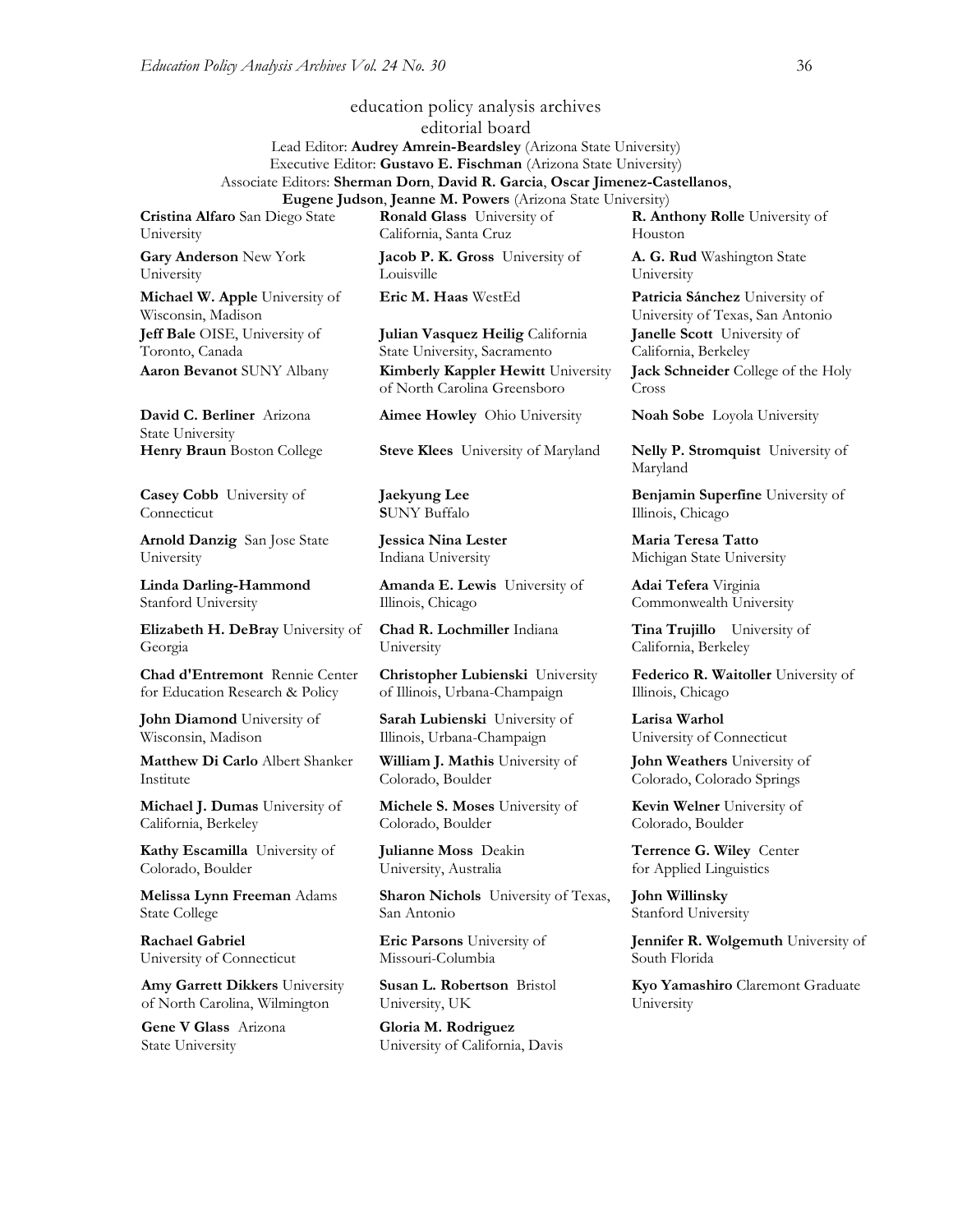## archivos analíticos de políticas educativas consejo editorial

Editor Ejecutivo: **Gustavo E. Fischman** (Arizona State University) Editores Asociados: **Armando Alcántara Santuario** (Universidad Nacional Autónoma de México), **Jason Beech**, (Universidad de San Andrés), **Antonio Luzon**, Universidad de Granada

**Claudio Almonacid** Universidad Metropolitana de Ciencias de la Educación, Chile **Miguel Ángel Arias Ortega**  Universidad Autónoma de la Ciudad de México **Xavier Besalú Costa**  Universitat de Girona, España

**[Xavier Bonal](javascript:openRTWindow() Sarro** Universidad Autónoma de Barcelona, España

**[Antonio Bolívar](javascript:openRTWindow() Boitia** Universidad de Granada, España

**[José Joaquín Brunner](javascript:openRTWindow()** Universidad Diego Portales, Chile

**[Damián Canales Sánchez](javascript:openRTWindow()** Instituto Nacional para la Evaluación de la Educación, México

**Gabriela de la Cruz Flores** Universidad Nacional Autónoma de México

**[Marco Antonio Delgado Fuentes](javascript:openRTWindow()** Universidad Iberoamericana, México

**[Inés Dussel](javascript:openRTWindow()**, DIE-CINVESTAV, México

**[Pedro Flores Crespo](javascript:openRTWindow()** Universidad Iberoamericana, México

**Ana María García de Fanelli**  Centro de Estudios de Estado y Sociedad (CEDES) CONICET, Argentina

**Juan Carlos González Faraco** Universidad de Huelva, España **María Clemente Linuesa**  Universidad de Salamanca, España **Jaume Martínez Bonafé** Universitat de València, España

**Alejandro Márquez Jiménez** Instituto de Investigaciones sobre la Universidad y la Educación, UNAM, México **María Guadalupe Olivier Tellez**, Universidad Pedagógica Nacional, México **[Miguel Pereyra](javascript:openRTWindow()** Universidad de Granada, España

**[Mónica Pini](javascript:openRTWindow()** Universidad Nacional de San Martín, Argentina

**Omar Orlando Pulido Chaves** Instituto para la Investigación Educativa y el Desarrollo Pedagógico (IDEP) **[José Luis Ramírez](javascript:openRTWindow() Romero** Universidad Autónoma de Sonora, México

**[Paula Razquin](javascript:openRTWindow()** Universidad de San Andrés, Argentina

**José Ignacio Rivas Flores** Universidad de Málaga, España

**[Miriam Rodríguez Vargas](javascript:openRTWindow()** Universidad Autónoma de Tamaulipas, México **José Gregorio Rodríguez**  Universidad Nacional de Colombia, Colombia **[Mario Rueda Beltrán](javascript:openRTWindow()** Instituto de Investigaciones sobre la Universidad y la Educación, UNAM, México **José Luis San Fabián Maroto**  Universidad de Oviedo, España

**[Jurjo Torres Santomé](javascript:openRTWindow()**, Universidad de la Coruña, España

**[Yengny Marisol Silva Laya](javascript:openRTWindow()** Universidad Iberoamericana, México

**Juan Carlos Tedesco** Universidad Nacional de San Martín, Argentina

**Ernesto Treviño Ronzón**

Universidad Veracruzana, México

**[Ernesto Treviño](javascript:openRTWindow() Villarreal** Universidad Diego Portales Santiago, Chile **[Antoni Verger Planells](javascript:openRTWindow()** Universidad Autónoma de Barcelona, España **[Catalina Wainerman](javascript:openRTWindow()** Universidad de San Andrés, Argentina **Juan Carlos Yáñez Velazco** Universidad de Colima, México

arquivos analíticos de políticas educativas